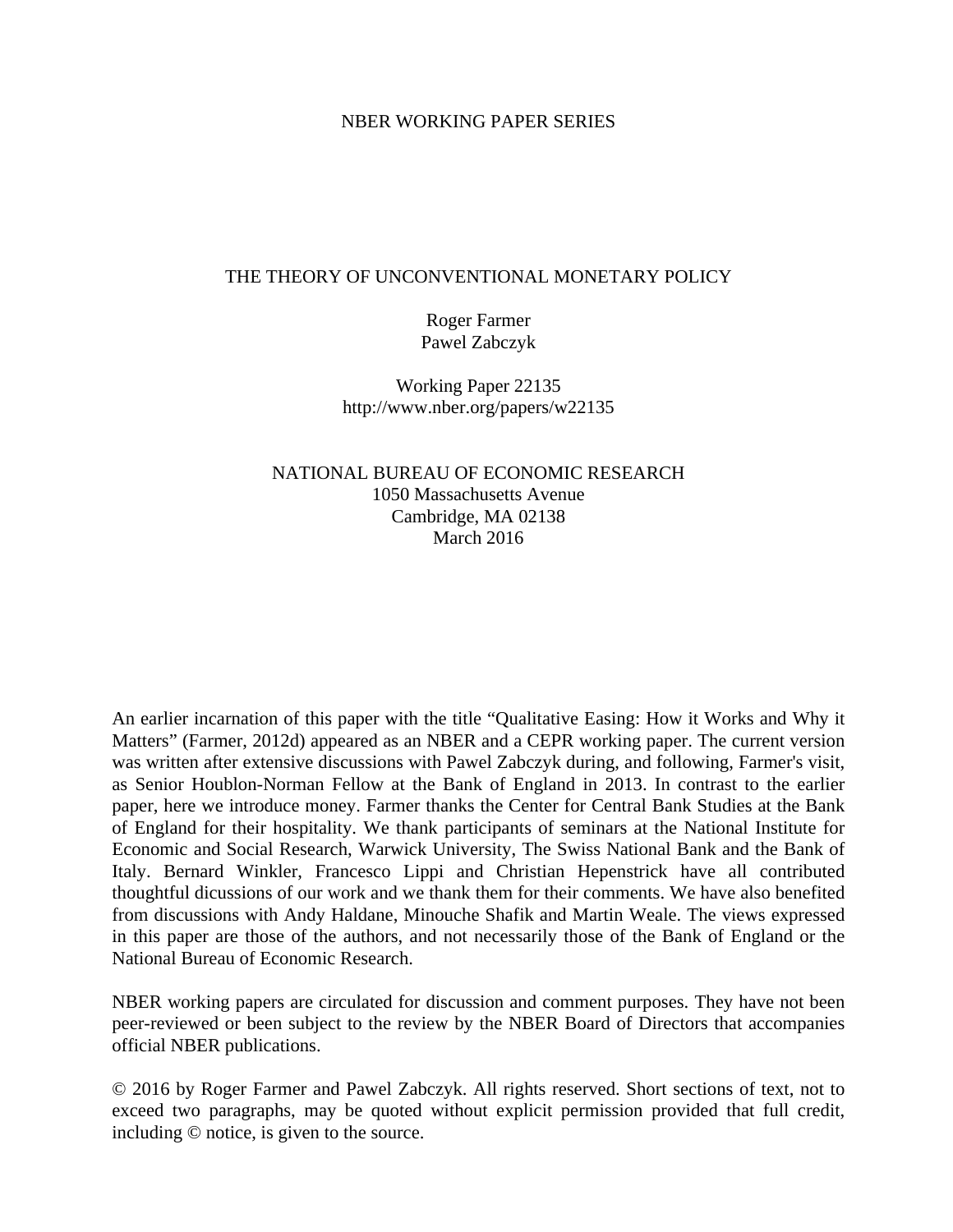The Theory of Unconventional Monetary Policy Roger Farmer and Pawel Zabczyk NBER Working Paper No. 22135 March 2016, Revised December2016 JEL No. E02,E6,G11,G21

# **ABSTRACT**

This paper is about the effectiveness of qualitative easing, a form of unconventional monetary policy that changes the risk composition of the central bank balance sheet with the goal of stabilizing economic activity. We construct a general equilibrium model where agents have rational expectations and there is a complete set of financial securities, but where some agents are unable to participate in financial markets. We show that a change in the risk composition of the central bank's balance sheet will change equilibrium asset prices and we prove that, in our model, a policy in which the central bank stabilizes non-fundamental fluctuations in the stock market is Pareto improving and self-financing.

Roger Farmer UCLA Department of Economics Box 951477 Los Angeles, CA 90095-1477 and NBER rfarmer@econ.ucla.edu

Pawel Zabczyk Center for Central Bank Studies HO7-BD Bank of England Threadneedle Street EC2R 8AH, London, UK pawel.zabczyk@bankofengland.co.uk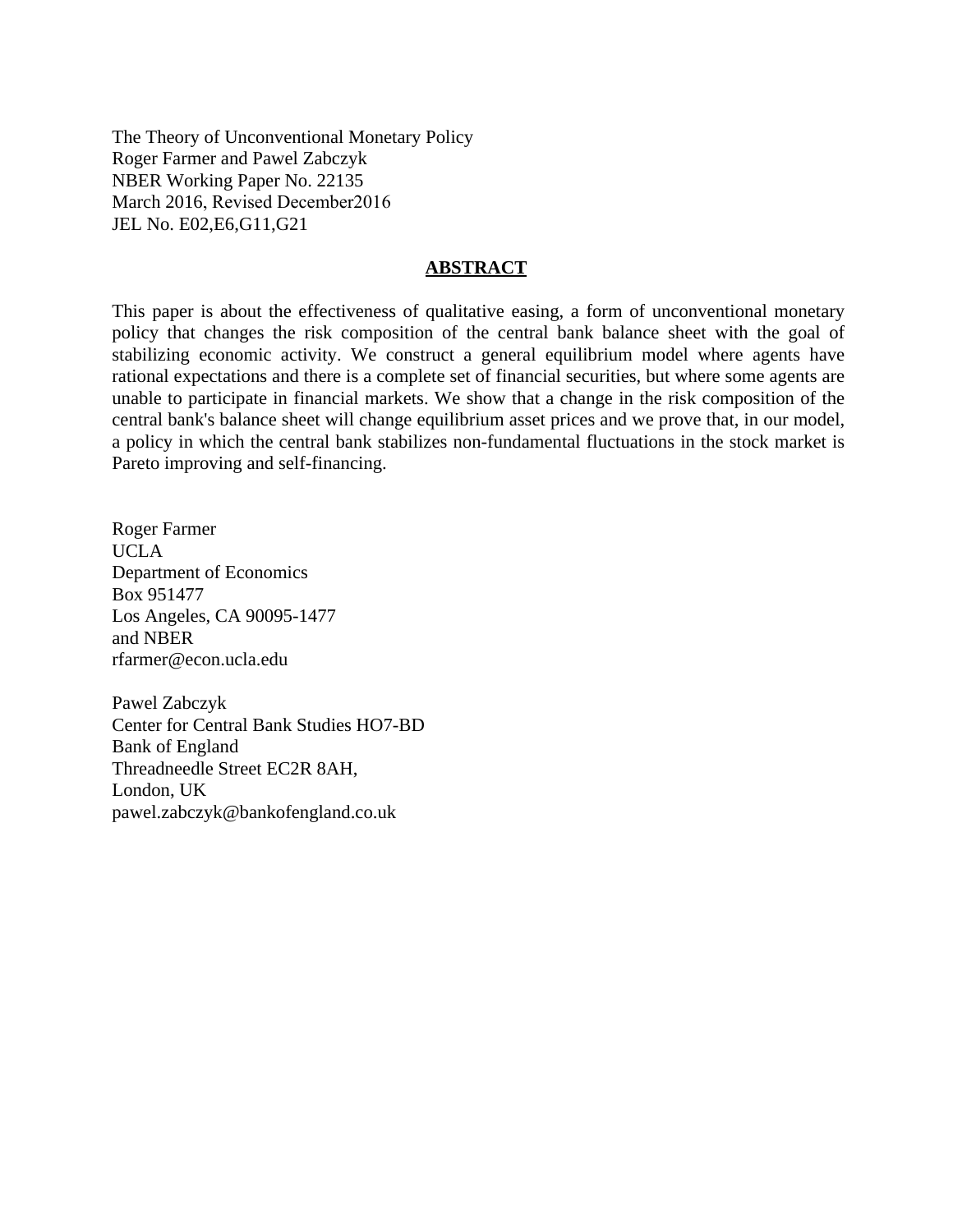#### THE THEORY OF UNCONVENTIONAL MONETARY POLICY

#### ROGER E.A. FARMER

### University of California Los Angeles

## PAWEL ZABCZYK

### CCBS, Bank of England and Centre for Macroeconomics

Abstract. This paper is about the effectiveness of qualitative easing, a form of unconventional monetary policy that changes the risk composition of the central bank balance sheet with the goal of stabilizing economic activity. We construct a general equilibrium model where agents have rational expectations and there is a complete set of financial securities, but where some agents are unable to participate in financial markets. We show that a change in the risk composition of the central bank's balance sheet will change equilibrium asset prices and we prove that, in our model, a policy in which the central bank stabilizes non-fundamental fluctuations in the stock market is Pareto improving and self-financing.

Central banks throughout the world have recently engaged in two kinds of unconventional monetary policies: quantitative easing (QE), which is "an increase in the size of the balance sheet of the central bank through an increase in its monetary liabilities", and *qualitative easing* (QualE) which is "a shift in the composition of the assets of the central bank towards less liquid and riskier assets, holding constant the size of the balance sheet."<sup>[1](#page-2-0)</sup>

Because qualitative easing is conducted by the central bank, it is often classified as a monetary policy. But because it adds risk to the public balance sheet that is ultimately borne by the taxpayer, QualE is better thought of as a fiscal or quasi-fiscal policy [\(Buiter, 2010\)](#page-25-0). This distinction is important because, in order to be effective, QualE necessarily redistributes resources from one group of agents to another.

In theoretical papers that study the effectiveness of QualE, researchers often assume that financial markets are complete and that there is complete participation in these markets. When

Date: December 4, 2016.

An earlier incarnation of this paper with the title "Qualitative Easing: How it Works and Why it Matters" [\(Farmer, 2012d\)](#page-25-1) appeared as an NBER and a CEPR working paper. The current version was written after extensive discussions with Pawel Zabczyk during, and following, Farmer's visit, as Senior Houblon-Norman Fellow at the Bank of England in 2013. In contrast to the earlier paper, here we introduce money. Farmer thanks the Center for Central Bank Studies at the Bank of England for their hospitality. We thank participants of seminars at the National Institute for Economic and Social Research, Warwick University, The Swiss National Bank and the Bank of Italy. Bernard Winkler, Francesco Lippi and Christian Hepenstrick have all contributed thoughtful dicussions of our work and we thank them for their comments. We have also benefited from discussions with Andy Haldane, Minouche Shafik and Martin Weale. The views expressed in this paper are those of the authors, and not necessarily those of the Bank of England.

<span id="page-2-0"></span><sup>&</sup>lt;sup>1</sup>The quote is from Willem Buiter [\(2008\)](#page-25-2) who proposed this very useful taxonomy in a piece on his 'Maverecon' Financial Times blog. [Farmer](#page-25-3) [\(2013\)](#page-25-3) used this distinction to argue that the Bank should actively stabilize the asset markets. This paper provides the theory that explains why Qualitative Easing is effective. Earlier working papers that explain why financial markets may be Pareto Inefficient include [Farmer](#page-25-4) [\(2002b,](#page-25-4)[a,](#page-25-5) [2012c,](#page-25-6) [2014,](#page-26-0) [2015\)](#page-26-1) and [Farmer et al.](#page-26-2) [\(2012\)](#page-26-2).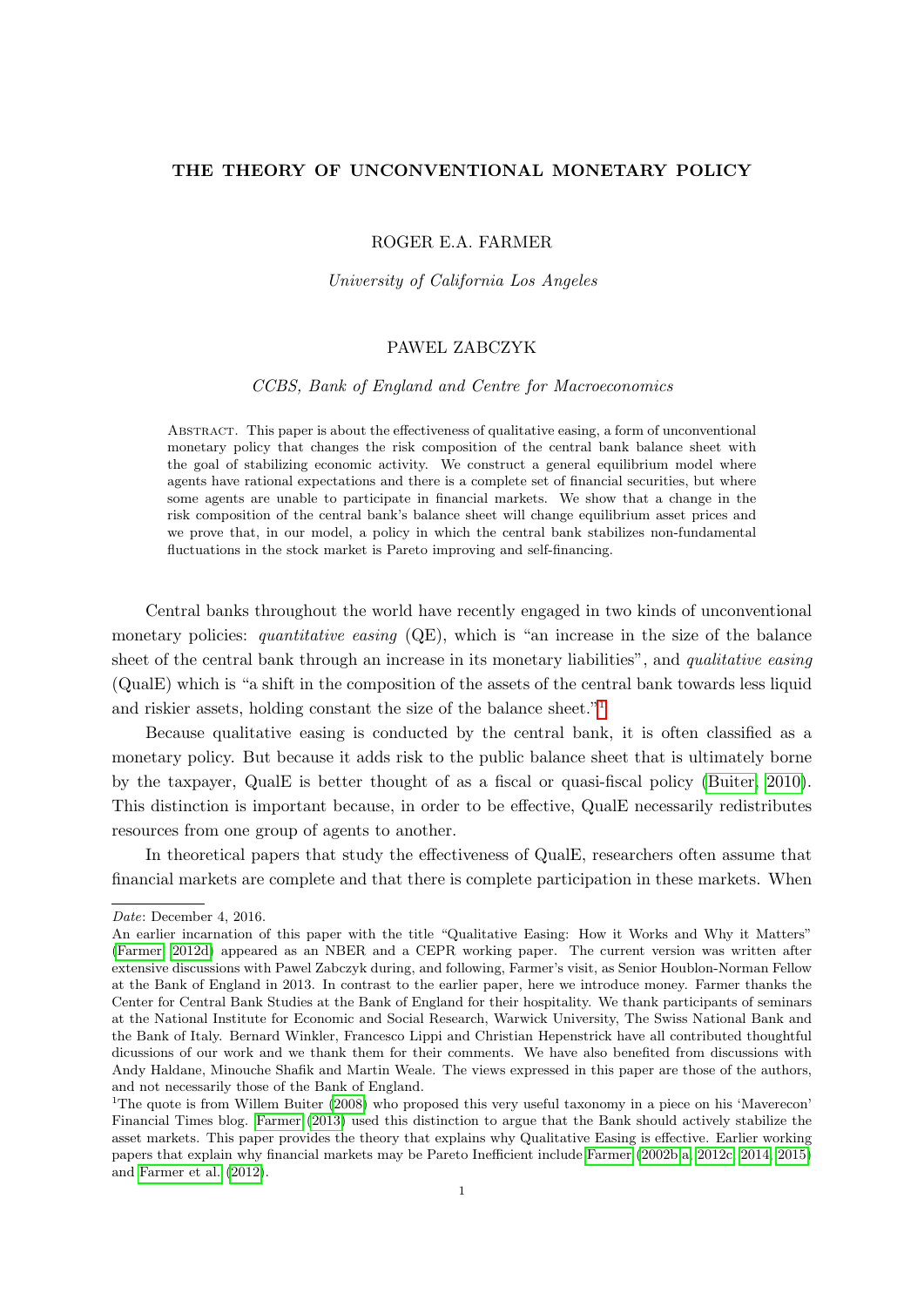these two conditions hold, a change in the risk composition of the central bank's balance sheet has no effect on asset prices.

For example, in an influential paper that was presented at the 2012 Jackson Hole Conference, Michael Woodford [\(2012\)](#page-27-0) made the claim that QualE is unlikely to be effective and, to the extent that it does stimulate economic activity, that stimulus must come through the impact of QualE on the expectations of financial market participants of future Fed policy actions.<sup>[2](#page-3-0)</sup> In contrast, Joseph Gagnon [\(2012\)](#page-26-3) has argued that qualitative easing works through the portfolio balance effect, a term attributed to James Tobin [\(1963;](#page-27-1) [1969\)](#page-27-2) who assumed that private agents' asset demands are functions of relative asset prices, much as the demands for commodities depend on relative goods prices.<sup>[3](#page-3-1)</sup>

QualE is ineffective when participation in assets markets is complete because market participants are able to undo the effects of a portfolio shift by the central bank through private trades in securities. As a consequence, QualE has no effect on the distribution of resources, either between borrowers and lenders in the current financial markets, or between current market participants and those yet to be born. We will argue here, that the assumption of complete participation is not a good characterization of real world financial markets and that QualE is effective because it redistributes resources across states of nature for people who are unable to participate in financial markets that open before they are born.

We make the case for the effectiveness of qualitative easing by constructing a simple general equilibrium model where agents are rational and have rational expectations and where the financial markets are complete. Our model has two important features. First, the people in our model use money as a medium of exchange. This feature ensures that, in the absence of uncertainty, the model possesses multiple equilibria. Second, some people in our model are not present in the financial markets. That property is a feature of all real world economies where it follows from the fact that people have finite lives.

In this environment, we show that 1) a central bank that takes risk onto its balance sheet can increase welfare and 2) the optimal intervention restores efficiency and is self-financing. When all uncertainty is non-fundamental, the optimal policy is for the central bank to stabilize the stock market so that the return to the stock market is equal in every state to the return on a one-period real government bond. In the presence of fundamental shocks, the government intervention eliminates non-fundamental volatility.

#### 1. How our Model is Related to Previous Literature

Our model is related to the work of [Cass and Shell](#page-25-7) [\(1983\)](#page-25-7). These authors construct a two-period, purely real, pure-exchange general-equilibrium model. In the first period, of their model, households trade financial assets. In the second period they trade goods. In the Cass-Shell example there are multiple equilibria in the second period. They show that, if some

<span id="page-3-0"></span><sup>&</sup>lt;sup>2</sup>Citing papers by [Krugman](#page-26-4) [\(1998\)](#page-26-4) and [Eggertsson and Woodford](#page-25-8) [\(2002\)](#page-25-8) where the case is made explicitly, [Woodford](#page-27-0) [\(2012\)](#page-27-0) argues that this so-called portfolio balance view is invalid, and, if central bank asset purchases are to be effective, their effectiveness must rely on their ability to alter the public's expectations of future central bank policies.

<span id="page-3-1"></span><sup>3</sup>Examples of recent empirical papers that find a significant effect of Fed asset purchases on asset prices include [Vissing Jorgensen and Krishnamurthy](#page-27-3) [\(2011\)](#page-27-3); [Gagnon et al.](#page-26-5) [\(2011\)](#page-26-5); [D'Amico and King](#page-25-9) [\(2010\)](#page-25-9); [Neely](#page-27-4) [\(2010\)](#page-27-4); [Li](#page-26-6) [and Wei](#page-26-6) [\(2012\)](#page-26-6), and [Hamilton and Wu](#page-26-7) [\(2012\)](#page-26-7).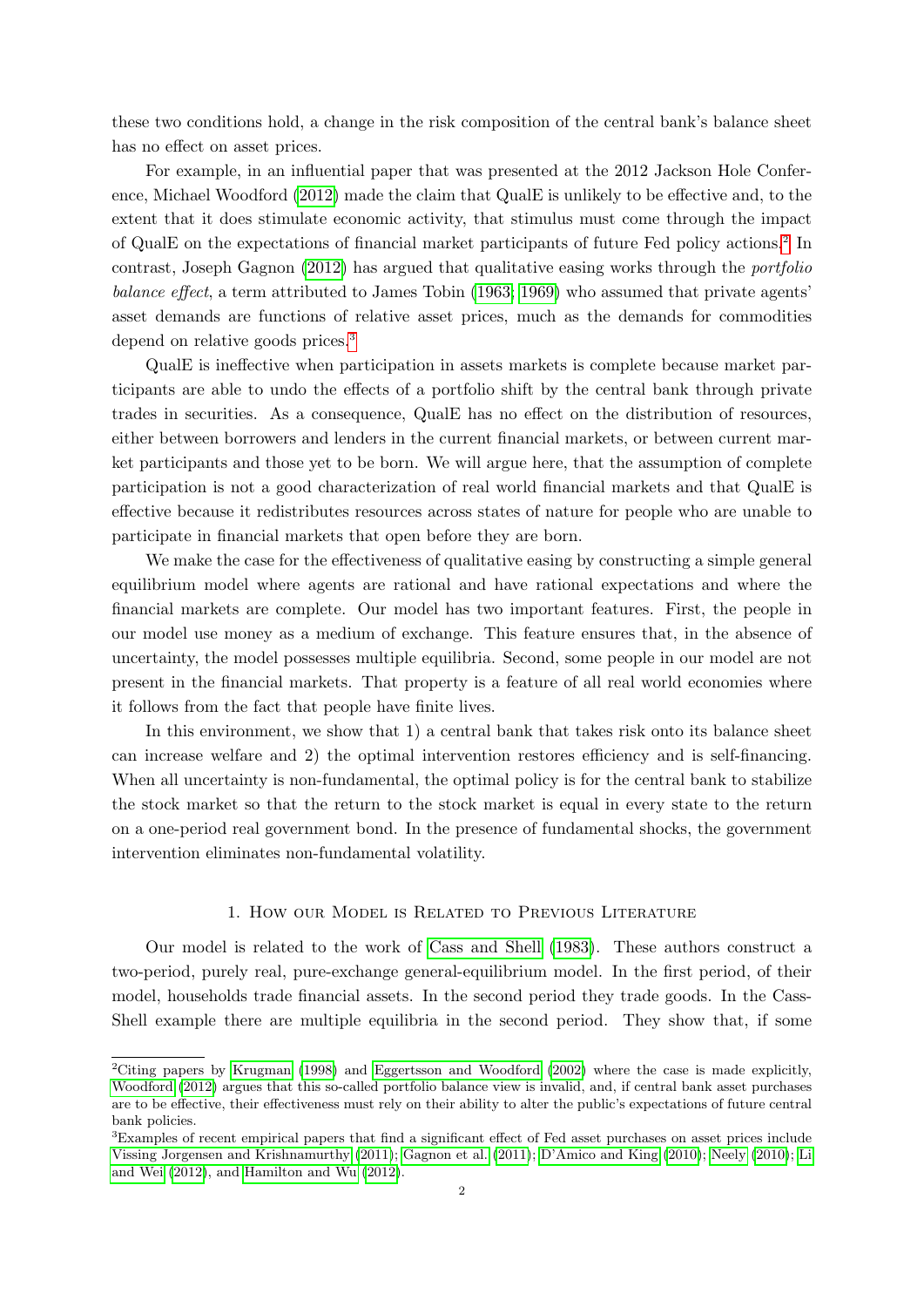households are not present in period 1, purely non-fundamental uncertainty can influence the equilibrium allocation of goods across households.

We adapt the Cass-Shell example in two ways. First, we introduce money as a medium of exchange. Second, we build a model with production, rather than pure exchange. Adding money allows us to explain the distinction between conventional monetary policy, which alters the size of the central bank's balance sheet, and unconventional monetary policy, which alters its composition between safe and risky assets. Adding production, allows us to explain how unconventional monetary policy can alter output and employment.

To model money, we include the real value of money balances as an argument of utility functions. This approach originated with Don Patinkin [\(1956\)](#page-27-5) and we think of it as a shortcut that explains why people choose to hold an asset that is dominated in rate-of-return. For convenience, and to simplify algebra, we use the money wage as our numeraire and we assume that money, measured relative to the money wage, yields utility.[4](#page-4-0)

Frank Hahn [\(1965\)](#page-26-8) pointed out that monetary general equilibrium models always contain at least two equilibria; one in which money has value and one in which it does not. In these models, money is not essential for exchange, and there is always an equilibrium in which the price level is infinite and exchange is accomplished by barter.

In addition to these two equilibria, one with barter and one where money has value, infinite horizon general equilibrium monetary models typically also contain a continuum of nonstationary equilibria. Sometimes, as shown by [Brock](#page-25-10) [\(1974\)](#page-25-10), most of these equilibria are unrealistic as a description of reality: They converge to a steady state where money has no value. But in other examples, as shown by [Benhabib et al.](#page-25-11) [\(2001\)](#page-25-11), there is a continuum of equilibria that converge to a steady state where money has positive value but the money interest rate is low. These equilibria provide a possible description of the current situation where interest rates in many western economies have been equal to zero, or even negative, for several years.

It is possible to construct dynamic examples of the argument we make in this paper.<sup>[5](#page-4-1)</sup> To keep our argument as transparent as possible, we have chosen instead to use a two-period model. That presents the challenge of explaining why the people in our model would choose to hold an asset, fiat money, that will be worthless when the model ends. To meet that challenge, we adopt a device proposed by [Starr](#page-27-6) [\(1974\)](#page-27-6). We assume that money is required to pay taxes at the end of the second period. Money has value in our model because the government decrees it to be so.

Related work of which we are aware includes papers by Michael McMahon and Herakles Polemarchakis [\(2011\)](#page-26-9), McMahon, Udara Peiris and Polemarchakis [\(2015\)](#page-26-10) and Peiris and Polemarchakis [\(2015\)](#page-27-7). Although the environments they study are similar to ours, these authors do not study the optimal monetary policy and they do not explicitly model an equilibrium selection rule as we do here. Robert Hall and Ricardo Reis [2016](#page-26-11) have studied the implications of policies that pay interest on reserves for price level stabilization and Ricardo Reis [2016](#page-27-8) studies the role of unconventional monetary policies in response to a future fiscal crisis. Neither of

<span id="page-4-0"></span><sup>&</sup>lt;sup>4</sup>It is common in general equilibrium models of money, to divide cash-balances by the price level. We divide instead by the money wage to simplify some of the algebra. Nothing of substance in our argument hinges on this modeling choice.

<span id="page-4-1"></span> ${}^{5}$ See for example, [Farmer](#page-26-12) [\(2016\)](#page-26-12).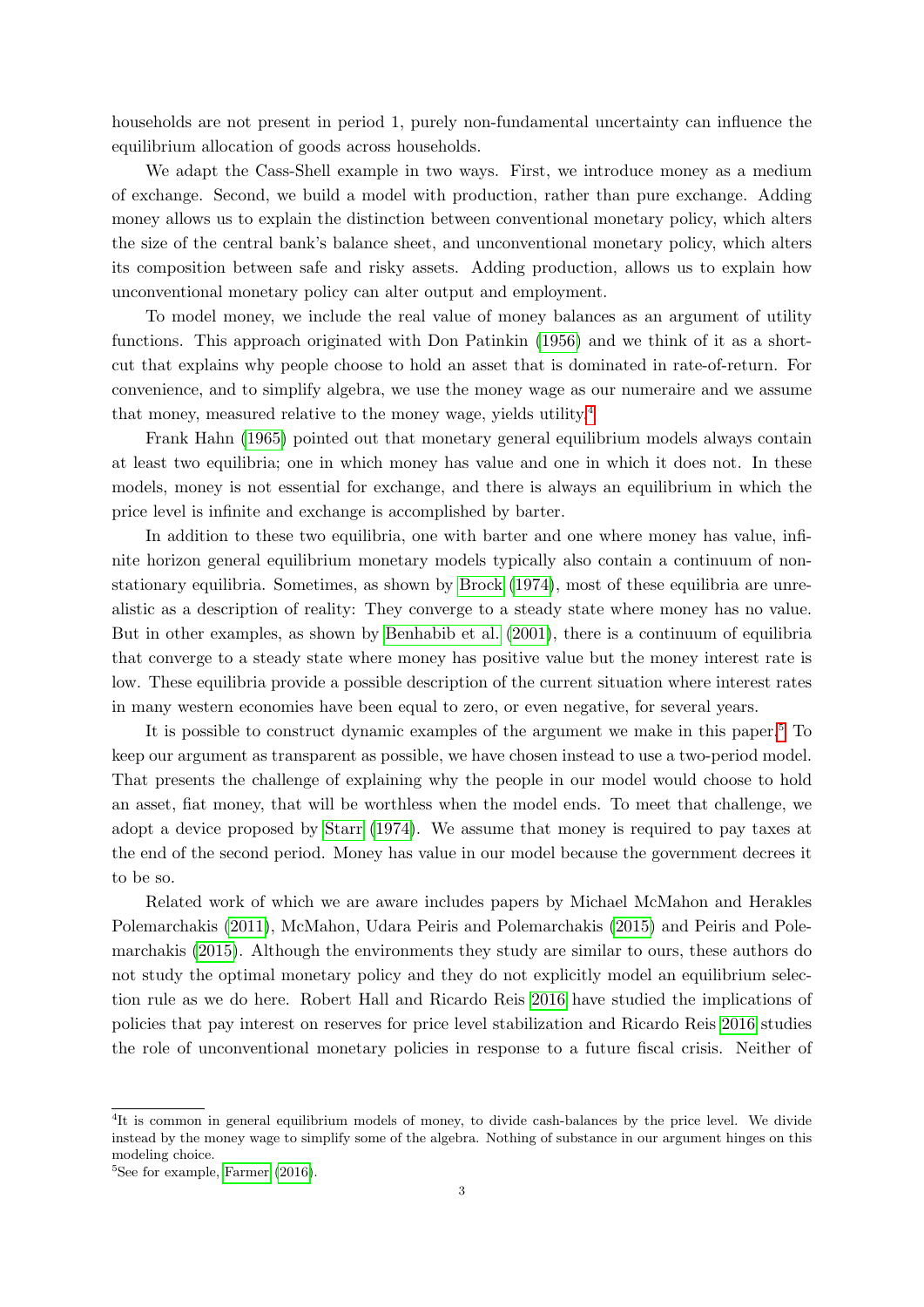these approaches considers the implications, for monetary policy, of incomplete asset market participation.

Two alternative theories to ours include the market segmentation approach of Dimitri Vayanos and Jean-Luc Vila [\(2009\)](#page-27-9) and Robin Greenwood, Samuel Hanson and Gordon Liao [\(2015\)](#page-26-13). These authors posit that different asset purchasers inhabit different segments of the market. Alternatively, Mark Gertler and Peter Karadi [\(2011\)](#page-26-14), Vasco Curdia and Michael Woodford [\(2011\)](#page-25-12) and Zhiguo He and Arvind Krishnamurthy [\(2013\)](#page-26-15) present theories in which capital constraints may be alleviated by large scale central bank asset purchases that offset the restrictions imposed by borrowing restrictions. Krishnamurthy and Annette Vissing Jorgensen [\(2011\)](#page-26-16) survey these alternative approaches and discuss the evidence in favour of each. They conclude that intervention in the MBS market had bigger effects than purchases of long-bonds, a conclusion that is further substantiated by evidence of Marco Di Maggio, Amir Kermani and Christopher Palmer [\(2015\)](#page-26-17).

Our own work is complementary to both the segmentation approach of [Vayanos and Vila](#page-27-9) [\(2009\)](#page-27-9) and [Greenwood et al.](#page-26-13) [\(2015\)](#page-26-13) and the capital constraints theories of [Gertler and Karadi](#page-26-14)  $(2011)$ , [Curdia and Woodford](#page-25-12)  $(2011)$  and [He and Krishnamurthy](#page-26-15)  $(2013)$ . We provide a *deep* theory of market segmentation that explains why some asset market participants are constrained in their ability to participate in some markets. Those markets open before the relevant people are born.

#### 2. A simple Two-Period Model

In this section we construct a simple stylized model that is, nevertheless, rich enough to capture the main points of our argument.

2.1. Assumptions about Workers and Entrepreneurs. There are two periods, three types of people and two public agents; a central bank and a treasury. We refer to type 1 and 2 people as workers and to type 3 people as entrepreneurs. Workers are alive in both periods and they are each endowed, in period 2, with one unit of leisure. Entrepreneurs are alive only in period 2. They are endowed with a technology for producing a unique consumption good in period 2. The fact that we call these people 'entrepreneurs' is not important to the economic arguments we will make. In a more complicated model with multiple periods and long lives there would be people of all types present in all periods.

In period 1, workers trade in asset markets with each other, with the central bank, and with the treasury. Production and consumption takes place only in period 2. There is a paper asset called money, that is an argument of workers' utility functions. Workers face the following budget constraint in period 1,

$$
M_i + QA_i - TR_i = 0,
$$

were,  $TR_i$  is a nominal transfer to workers by the treasury. This money transfer can be held as money,  $M_i$ , or interest bearing bonds,  $A_i$ . Q is the period 1 price of a dollar-denominated pure discount bond and the subscript  $i \in \{1,2\}$  indexes workers.

In period 2, workers face the constraint,

$$
pc_i + w(1 - n_i) \leq w + M_i + A_i - \mathcal{T}_i.
$$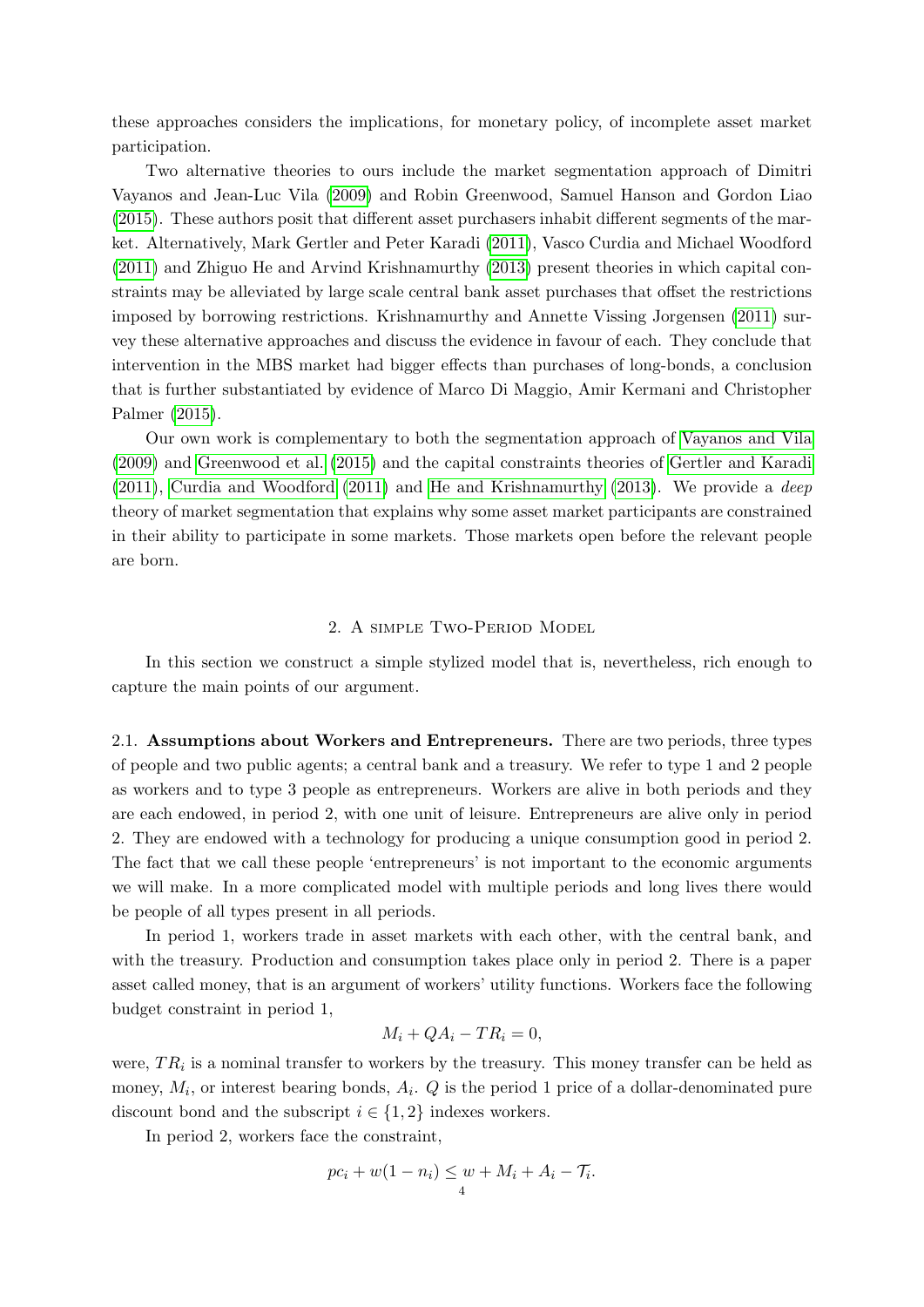Here,  $w$  is the money wage,  $p$  is the price of commodities,  $n_i$  is labor supply,  $c_i$  is consumption and  $\mathcal{T}_i$  is a lump-sum tax obligation. Putting together the budget constraints of workers for periods 1 and 2, and rearranging terms, leads to the life-cycle constraint,

<span id="page-6-3"></span>
$$
pc_i + w(1 - n_i) + rM_i \le \mathcal{W}_i,
$$
\n<sup>(1)</sup>

where

<span id="page-6-2"></span>
$$
\mathcal{W}_i \equiv w + \frac{T R_i}{Q} - \mathcal{T}_i,\tag{2}
$$

is the dollar value, at date 2, of a worker's wealth and

$$
r \equiv \frac{1 - Q}{Q},\tag{3}
$$

is the money interest rate.

2.2. Assumptions about the Treasury and the Central Bank. The treasury pays for its transfer to people in period 1 by issuing dollar denominated debt,

<span id="page-6-0"></span>
$$
QB = \sum_{i} TR_{i} \equiv TR. \tag{4}
$$

The left side of this equation is the value of debt floated by the treasury in the asset markets and the right side is the value of the dollar denominated transfers to the private sector. The value of debt is broken into the face value of dollar denominated pure discount bonds, denoted by  $B$ , and their price at date 1, denoted by  $Q$ . We refer to the choice of  $B$  as a *fiscal policy*.

An amount  $A_{CB}$  of treasury debt is purchased by the central bank and the remaining portions  $A_1$  and  $A_2$  are purchased by workers. This leads to the following asset market clearing equation,

$$
QB = QA_{CB} + QA_1 + QA_2.
$$

The portion of the debt purchased by the central bank is equal to the monetary base. Because we do not include private banks in our model, the monetary base is equal to the money supply and all of it is held by private agents as checking accounts at the central bank,

$$
QA_{CB} = M.\t\t(5)
$$

We refer to the choice of  $M$  as a monetary policy.

Because the bank does not pay interest on its liabilities, the creation of money generates equity for the central bank equal to the present value of the bank's seigniorage revenues,

$$
E_{CB}=Q\mathcal{S},
$$

where  $S$  is defined as,

$$
S \equiv (A_{CB} - M) = rM. \tag{6}
$$

Table [1](#page-7-0) represents the balance sheet of the central bank in period 1.

At date 2, the treasury must repay its debt by raising taxes  $\mathcal T$  on the private sector, or from seigniorage revenues,  $S$ , received from the central bank,

<span id="page-6-1"></span>
$$
B = \mathcal{T} + \mathcal{S}.\tag{7}
$$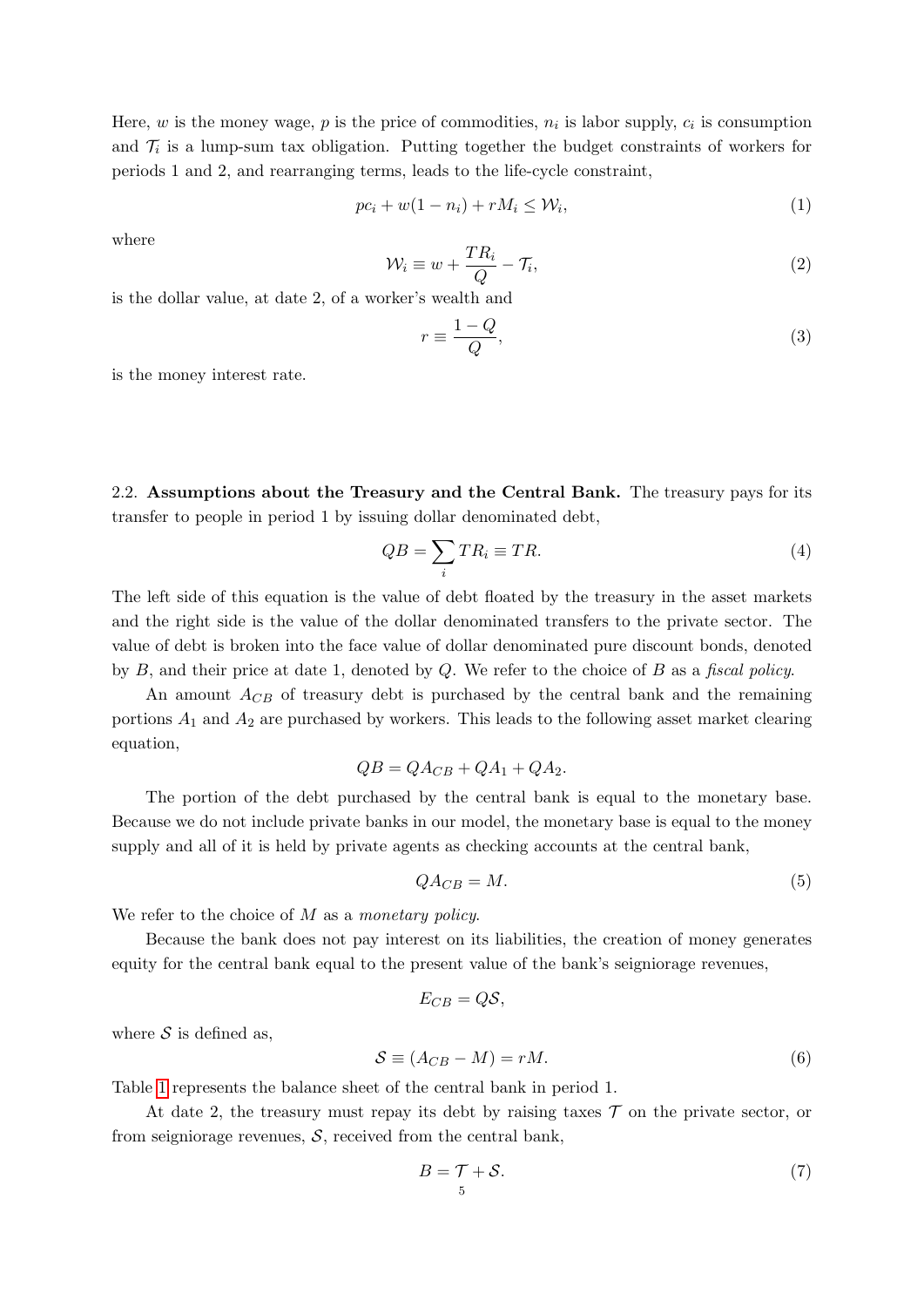| Assets    | Liabilities |
|-----------|-------------|
| $QA_{CB}$ |             |
|           |             |
|           | $E_{CB}$    |
|           |             |

Table 1. The Central Bank Balance Sheet

<span id="page-7-0"></span>Replacing  $B$  in Equation [\(4\)](#page-6-0) from Equation [\(7\)](#page-6-1) leads to the intertemporal government budget constraint,

$$
Q(\mathcal{T} + \mathcal{S}) = TR.
$$

This equation clarifies that the dollar value of the transfer to the workers in period 1 is equal to the present value of tax revenues plus the present value of seigniorage revenue.

2.3. The Equal Treatment Assumption. We assume that people alive in each period are treated equally, and thus each worker receives half the transfer

$$
TR_1 = TR_2 = \frac{TR}{2},\tag{8}
$$

and workers and the entrepreneurs each pay a third of the tax burden,

<span id="page-7-4"></span>
$$
\mathcal{T}_1 = \mathcal{T}_2 = \mathcal{T}_3 = \frac{\mathcal{T}}{3}.\tag{9}
$$

We can then express workers' wealth  $\mathcal{W}_i$  in equation [\(2\)](#page-6-2) as

<span id="page-7-3"></span>
$$
\mathcal{W} \equiv w + \left(\frac{B}{6} + \frac{rM}{3}\right),\tag{10}
$$

where the equal treatment assumptions imply that  $W$  is identical for both workers, allowing us to drop the subscript  $i$ .<sup>[6](#page-7-1)</sup> This expression makes clear that the value of the transfer to workers depends on both fiscal policy, represented by  $B$ , and monetary policy, represented by  $M$ .

Fiscal policy in our model is a pure transfer from one generation to another. All government expenditures in period 1 are in the form of transfer payments to workers. Those transfers are repaid in period 2 by taxes levied on both workers and entrepreneurs and from seigniorage revenues. Because entrepreneurs are not present in period 1, they do not benefit from transfers. They do, however, incur part of the cost of paying for those transfers.<sup>[7](#page-7-2)</sup>

## 3. Equilibria Under the Perfect Foresight Assumption

In this section we derive the demand and supply functions of workers and entrepreneurs and we define the concept of a competitive perfect foresight equilibrium. Our main result is

<span id="page-7-1"></span> ${}^{6}$ In words, Equation [\(10\)](#page-7-3) says that the period 2 money value of the wealth of a young worker is equal to the money value of his leisure endowment plus 1/6 of the period 2 value of his transfer plus 1/3 of the government's seigniorage revenue from money creation. The fraction 1/6 appears because workers receive half of the government transfer but only have to repay a third of it  $(1/6 = 1/2 - 1/3)$ . The fraction 1/3 of seigniorage revenue follows from the fact that, for a given transfer, additional seigniorage revenues reduce the tax burden on all three types. More generally, the wealth effect of a transfer policy will depend on the population growth rate and the period length.

<span id="page-7-2"></span><sup>&</sup>lt;sup>7</sup>It would be relatively simple to extend our model to allow for government purchases and for trade in goods in period 1. We have not pursued that extension because our goal in this paper is to focus on the role of trade in the asset markets. In our view, central bank asset trades have non-trivial effects because they generate fiscal transfers between generations that cannot be undone by private markets. We show subsequently that these trades can sometimes be Pareto improving.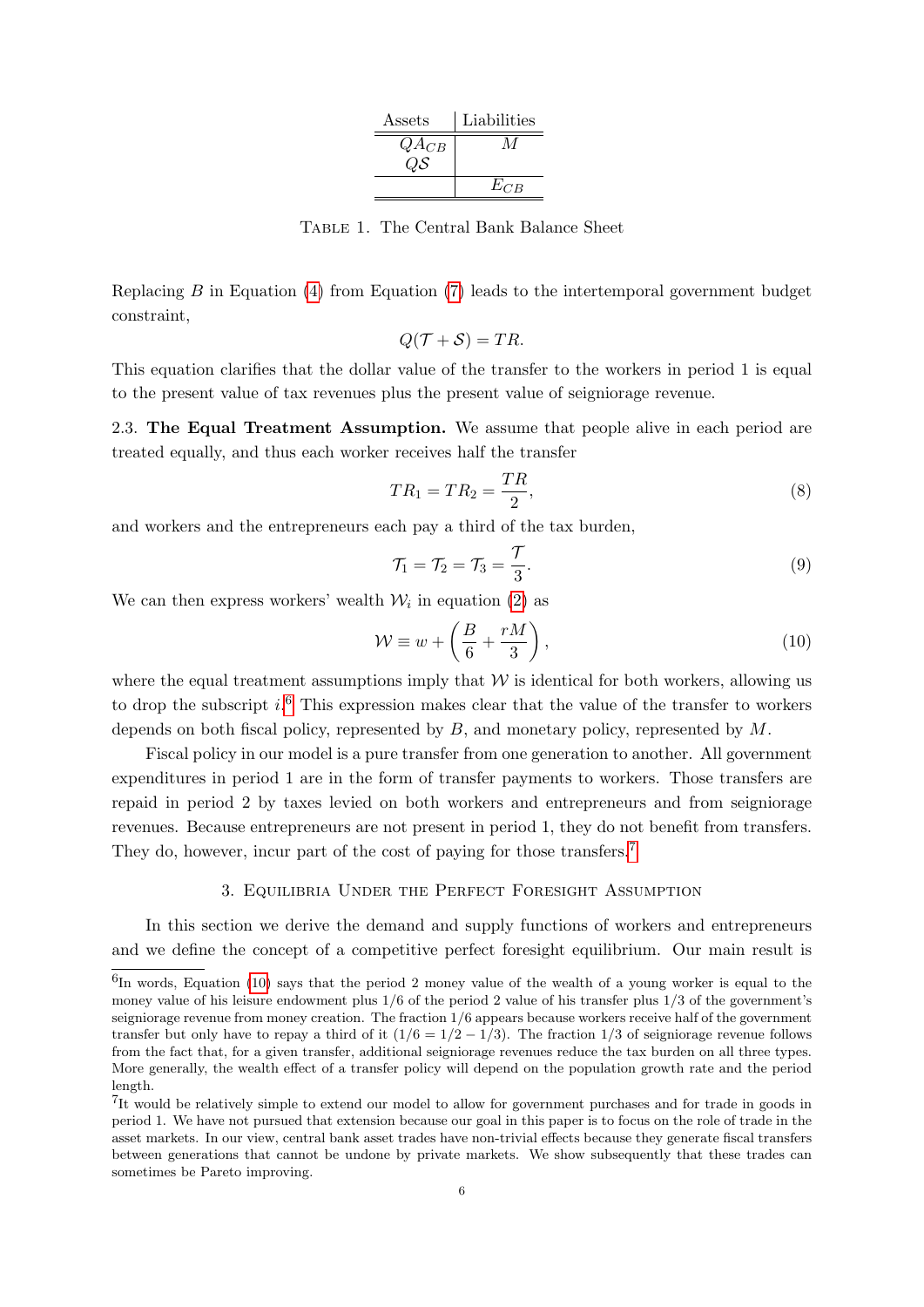that, because the transfer is denominated in nominal units, there is a different perfect foresight equilibrium for every value of the numeraire.

3.1. The Behavior of Workers. Workers have logarithmic preferences defined over consumption, leisure and the real value of money balances in period 2 with weights  $\lambda_i$  on consumption,  $\mu_i$  on leisure and  $\gamma_i$ , on real money balances defined in wage units,<sup>[8](#page-8-0)</sup>

$$
U_i = \lambda_i \log c_i + \mu_i \log (1 - n_i) + \gamma_i \log \left( \frac{M_i}{w} \right),
$$

where

$$
\lambda_i + \mu_i + \gamma_i = 1.
$$

Workers differ in their preference weights and we use the subscript  $i$  to index type. It is not essential for our main results that there should be two types of workers. We make this assumption to ensure that our model has a non-trivial equilibrium where there is active trade in the asset markets.

Workers maximize utility subject to the lifecycle constraint, Inequality [\(1\)](#page-6-3). The solution to this problem, given the assumption of logarithmic preferences, is for the workers' expenditure shares on leisure, consumption and money to equal the respective coefficients in the utility function times wealth,  $W$ , that is,

$$
w(1 - n_i) = \mu_i \mathcal{W},\tag{11}
$$

<span id="page-8-2"></span><span id="page-8-1"></span>
$$
pc_i = \lambda_i \mathcal{W},\tag{12}
$$

$$
rM_i = \gamma_i \mathcal{W}.\tag{13}
$$

Rearranging terms in Equation [\(11\)](#page-8-1), we obtain the following expression for the labor supply function of type i,

$$
n_i = 1 - \mu_i \frac{\mathcal{W}}{w}.\tag{14}
$$

3.2. The Behavior of Entrepreneurs. Entrepreneurs do not participate in the asset markets since, by assumption, they are born in period 2. Each entrepreneur owns a decreasing returnsto-scale technology,

$$
y = n^{\alpha},
$$

that transforms labor into output. Entrepreneurs receive real profits, Π, defined as,

$$
\Pi \equiv n^{\alpha} - \frac{w}{p}n,
$$

and their consumption is subject to the constraint

$$
c_3 \le \Pi - \frac{\tau_3}{p}.\tag{15}
$$

Using the equal treatment assumption, Equation [\(9\)](#page-7-4), and the consolidated government budget constraint, Equation [\(7\)](#page-6-1), we may write taxes,  $\mathcal{T}_3$  as,

$$
\mathcal{T}_3 = \frac{B - rM}{3}.
$$

<span id="page-8-0"></span><sup>8</sup>The assumption of logarithmic utility is not important for our results. All the qualitative properties of our model can be derived for the case of general concave utilities.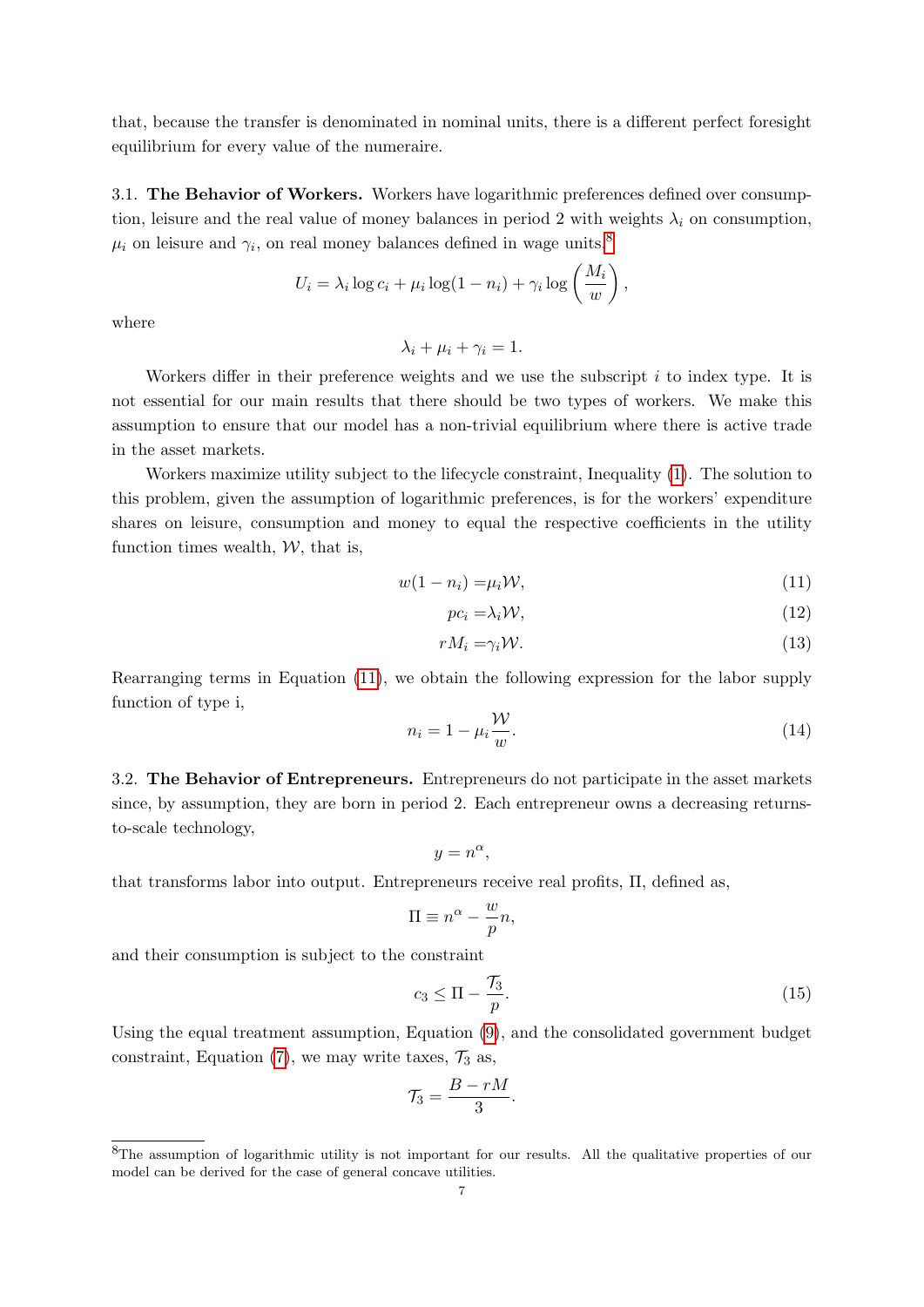Entrepreneurs choose  $c_3$  and n to solve the problem

$$
\max_{\{c_3,n\}} U_3 = \log(c_3),
$$

such that  $c_3 \leq \Pi - \frac{\tau_3}{p}$ . The solution is characterized by the labor demand function,

<span id="page-9-0"></span>
$$
n = \left(\frac{1}{\alpha} \frac{w}{p}\right)^{\frac{1}{\alpha - 1}},\tag{16}
$$

the output supply function,

$$
y = \left(\frac{1}{\alpha} \frac{w}{p}\right)^{\frac{\alpha}{\alpha - 1}},\tag{17}
$$

and the entrepreneur's consumption demand function,

<span id="page-9-1"></span>
$$
c_3 = (1 - \alpha) \left(\frac{1}{\alpha} \frac{w}{p}\right)^{\frac{\alpha}{\alpha - 1}} - \frac{(B - rM)}{3p}.
$$
 (18)

We have assumed that entrepreneurs have logarithmic utility. That assumption is not important for the construction of a perfect foresight equilibrium. As long as their utility is increasing in consumption, entrepreneurs will maximize profit Π. But the assumption that preferences are logarithmic implies that entrepreneurs and workers are risk averse: this property will affect outcomes when we discuss equilibria under uncertainty in Section [5.](#page-15-0) Because people are risk averse, equilibria where non-fundamental shocks influence the allocation of goods across states are Pareto inefficient.

3.3. The Definition of Perfect Foresight Equilibria. In this section we write down three equations that characterize equilibria. These are excess demand equations for labor, consumption and money. It follows from Walras law that only two of these equations are independent of each other and thus, if we find prices that solve two of them, the third equation will also be satisfied.

If this were a standard Arrow-Debreu general equilibrium model [\(Arrow and Debreu, 1954\)](#page-25-13), we would be able express the excess demand functions in terms of relative prices. But in our model, there is a dollar denominated transfer from one group of people to another. It follows that the price level is not simply a numeraire; it determines the real value of the nominal transfer. We will show that there is a different equilibrium for every value of the numeraire. In each of these equilibria it is not not only money prices that differ, but also employment, output and the distribution of output between generations.

To resolve the indeterminacy of equilibria, following [\(Farmer, 1999\)](#page-25-14), we introduce a new fundamental, the belief function. The belief function acts a selection device that determines the behavior of people in an environment where there is more than one equilibrium action.

The three goods in our model are labor, consumption, and money. The three dollar denominated prices are the money price of goods,  $p$ , the money wage,  $w$  and the money interest rate, r. We will characterize equilibria as the solutions to the excess demand functions for two of these three goods.

To simplify our analysis we first define three new parameters,

<span id="page-9-2"></span>
$$
\lambda \equiv \sum_{i \in \{1,2\}} \lambda_i, \qquad \mu \equiv \sum_{\substack{i \in \{1,2\} \\ 8}} \mu_i, \qquad \gamma \equiv \sum_{i \in \{1,2\}} \gamma_i. \tag{19}
$$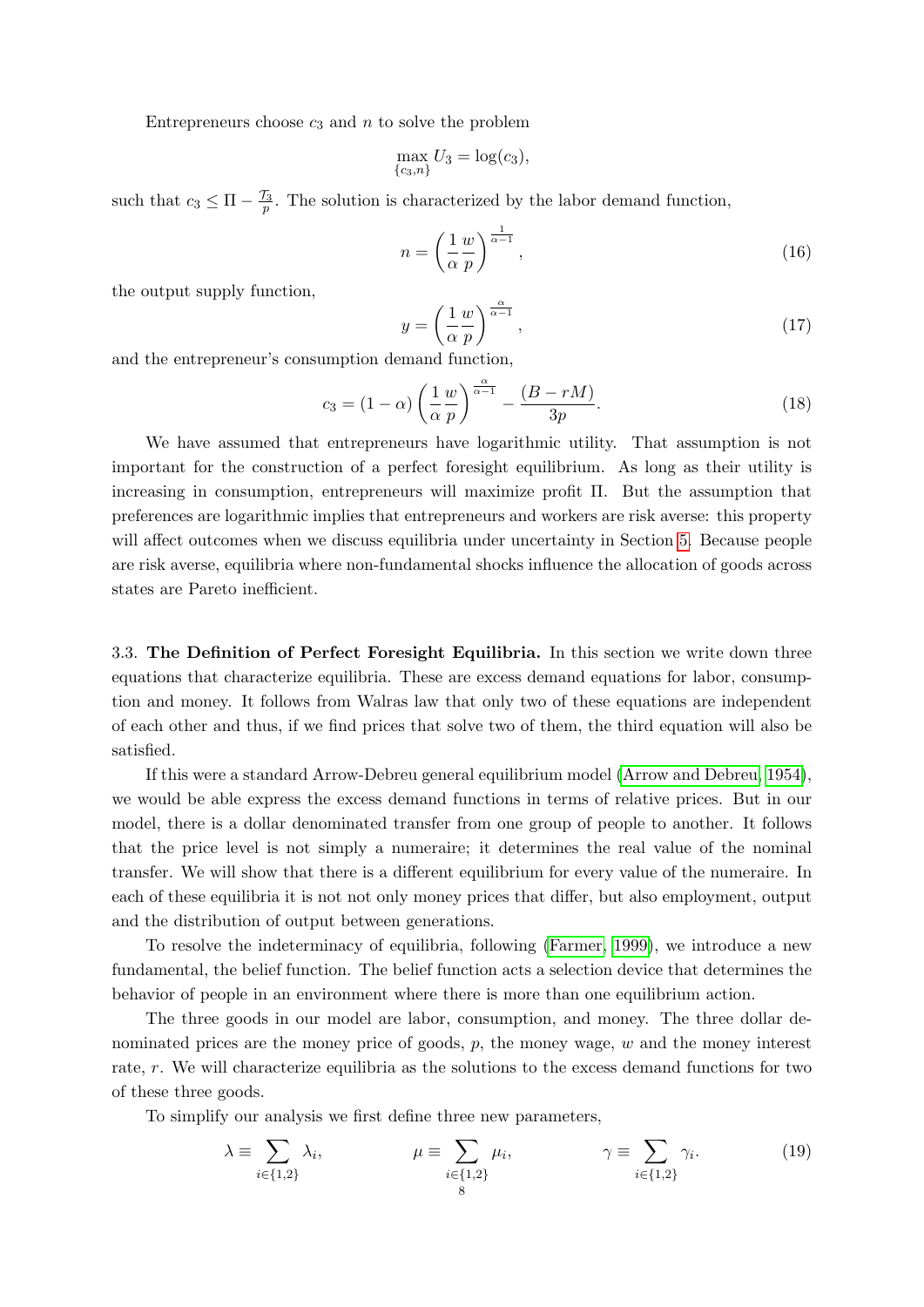Using these definitions, the labor market clearing equation is,

<span id="page-10-1"></span>
$$
\frac{\text{Labor Demand}}{\left(\frac{1}{\alpha} \frac{w}{p}\right)^{\frac{1}{\alpha-1}}} = \frac{\text{Labor Supply}}{2 - \mu \frac{W}{w}},\tag{20}
$$

the goods market clearing equation is,

<span id="page-10-2"></span>
$$
\underbrace{\left(\frac{1}{\alpha} \frac{w}{p}\right)^{\frac{\alpha}{\alpha-1}}}_{m} = \left(1 - \alpha\right) \left(\frac{1}{\alpha} \frac{w}{p}\right)^{\frac{\alpha}{\alpha-1}} - \frac{(B - rM)}{3p} + \underbrace{\frac{w}{w} \lambda \frac{W}{w}}_{p} ,\qquad(21)
$$

and the money market clearing equation is,

<span id="page-10-3"></span>
$$
\overbrace{\gamma \frac{\mathcal{W}}{r}}^{\text{Money Demand}} = \overbrace{M}^{\text{Money Supply}}, \tag{22}
$$

<span id="page-10-0"></span>where  $W$  is the value of workers' wealth, defined in Equation [\(10\)](#page-7-3).



FIGURE 1. The Demand and Supply of Labor and Money.

Figure [1\(](#page-10-0)a) plots the demand and supply for labor as functions of the real wage, the money wage and the money interest rate. The real wage appears on the horizontal axis and the quantities of labor demanded and supplied are on the vertical axis. The downward sloping curve is the labor demand function; this is the left-hand-side of Equation [\(20\)](#page-10-1). The horizontal line is the labor supply function; this is the right-hand-side of Equation [\(20\)](#page-10-1). The function is horizontal because, when people have logarithmic preferences, the income and substitution effects exactly balance each other.

Figure [1\(](#page-10-0)B) plots the demand and supply of money as functions of the money wage,  $w$ , and the money interest rate  $r$ . The horizontal line is the money supply. The downward sloping curve is the demand for money as a function of r.

The following definition of a competitive equilibrium is fairly standard. What sets our model apart from more familiar general equilibrium models without money is that the value of w appears independently in the labor market clearing equation and in the money market clearing equation.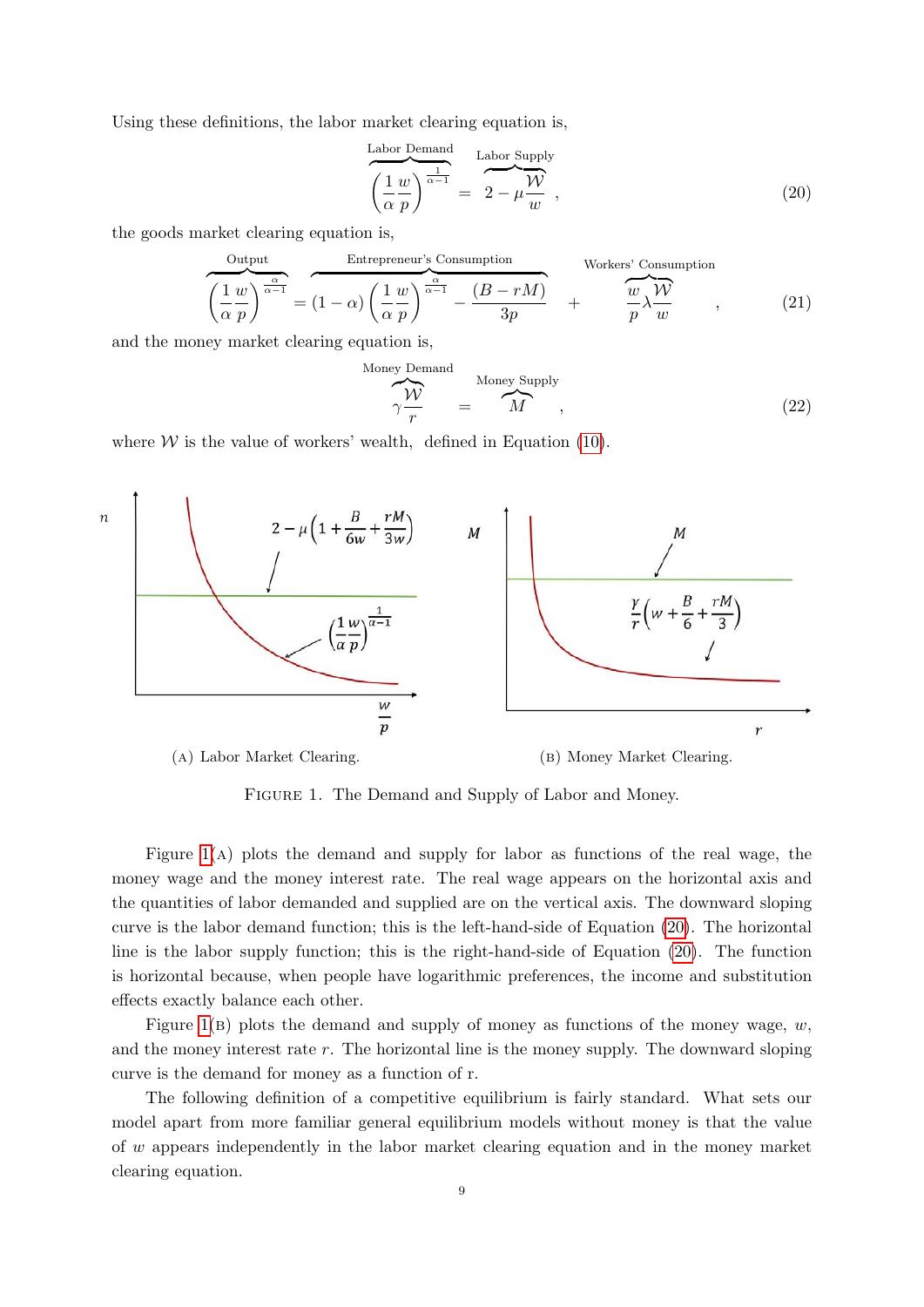**Definition 1.** An equilibrium is a monetary policy and a fiscal policy  $\{M, B\}$ , an allocation  $\{\{n_i, M_i\}_{i\in{1,2}}, \{c_i\}_{i=1,2,3}, y, n\}$  and a set of prices  $\{p, w, r\}$  that satisfies non-negativity, budget balance and optimality. An equilibrium price system is a non-negative triple  $\{p, w, r\}$  such that equations  $(20)$ ,  $(21)$  and  $(22)$  hold.

Proposition [1](#page-11-0) establishes that there is a continuum of equilibria and it characterizes them in closed form.

<span id="page-11-0"></span>**Proposition 1.** Let  $\{M, B\} \geq 0$  characterize monetary and fiscal policy, and let  $w > 0$  satisfy the feasibility conditions,

$$
w \ge \frac{\mu_i B}{4\left(1 + \lambda + \mu\right) - 6\mu_i}, \quad i \in \{1, 2\} \quad and \quad w \ge \frac{2 - \mu + \lambda\left(2 - 3\alpha\right)}{\mu + \alpha\lambda} \frac{B}{2}.\tag{23}
$$

The equilibrium level of nominal wealth, the interest rate and the real wage are given by,

<span id="page-11-2"></span>
$$
\mathcal{W} = \frac{6w + B}{2(1 + \lambda + \mu)}, \quad r = \frac{\gamma}{M} \mathcal{W}, \qquad \frac{w}{p} = \alpha \left(2 - \frac{\mu \mathcal{W}}{w}\right)^{\alpha - 1}.
$$
 (24)

The equilibrium values of  $\{\{n_i, M_i\}_{i\in 1,2}, \{c_i\}_{i=1,2,3}, y, n\}$  are determined by equations [\(11\)](#page-8-1) -[\(13\)](#page-8-2) and [\(16\)](#page-9-0) – [\(18\)](#page-9-1) respectively.  $\square$ 

See Appendix [A](#page-27-10) for a proof of this proposition.

In our model, there is a continuum of equilibria because transfers are defined in nominal units but they have real effects on the allocation of resources between workers and entrepreneurs. Although we have proven this in a two period model, the result is more general.<sup>[9](#page-11-1)</sup>

3.4. Beliefs and Equilibrium Selection. In any model with multiple equilibria we must take a stand on what selects an equilibrium. Multiplicity occurs in a dynamic model because there is more than one possible future price. A decision maker, placed in an environment where many different things can happen, must take an action. Following [Farmer](#page-25-15) [\(2012b\)](#page-25-15), we select what will happen by modeling the way people form beliefs as a new primitive of the model with the same methodological status as preferences and technology.

In the 1960s, it was common to distinguish the future value of a price, we will call this P, from the expectation of that price, we will call this  $P^E$ . Because P and  $P^E$  were modeled as separate objects the researcher was obliged to introduce a new equation to explain how  $P^E$ is determined. Following the work of Friedman [\(1957\)](#page-26-18), macroeconomists often assumed that expectations are formed adaptively. Under the adaptive expectations hypothesis,

$$
P_{t+1}^{E} = \psi P_t^{E} + (1 - \psi) P_t,
$$

where  $\psi$  is a parameter that determines the speed of adjustment of the belief about the future price to its actual value and the subscript t denotes time period.

With the introduction of rational expectations by Robert Lucas [\(1972\)](#page-26-19), the way that economists model expectations changed. Lucas argued that the world is uncertain and that the people who inhabit our models would be expected to adapt to uncertainty. He suggested that prices fluctuate because of random shocks to the fundamentals of the economy. If the

<span id="page-11-1"></span><sup>9</sup>Every general equilibrium model of money contains multiple equilibria since there is always at least one equilibrium where money has value and a second equilibrium where it does not [\(Hahn, 1965\)](#page-26-8). Generically, models in this class also contain a continuum of non-stationary equilibria for which the inflation rate converges to the rate associated with one of the stationary equilibria.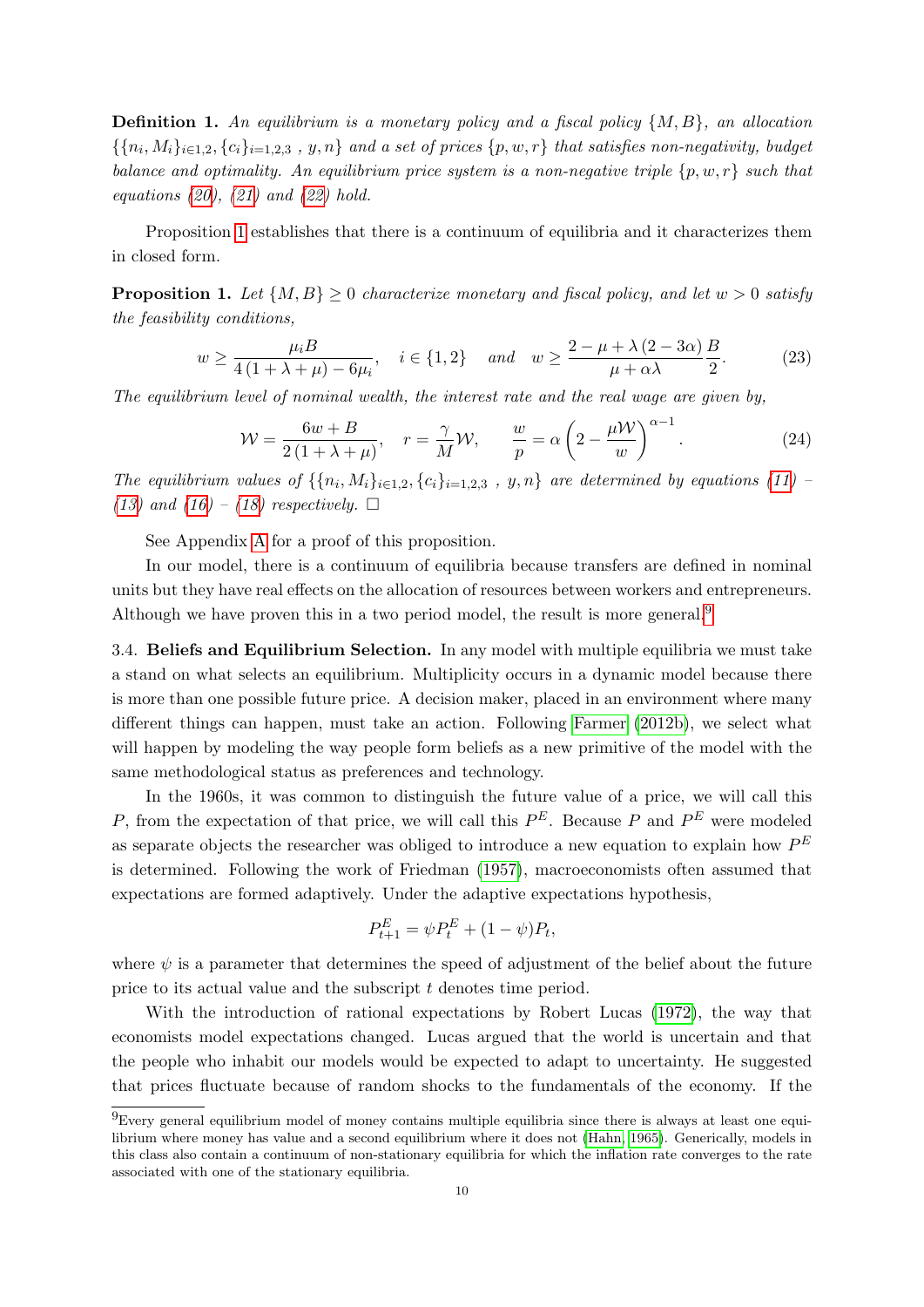economy enters some state, captured by the random variable  $X$ , the price we observe will be a function,  $P(X)$ . If X is stationary, every time the world enters state X the people who inhabit our model would expect to observe the same price,  $P(X)$ . Eventually, they will learn the mapping from X to  $P(X)$  and they will form their expectations  $P^{E}(X)$  using the equilibrium price function  $P(X)$ .

That argument was widely accepted and for the past forty years, almost all macroeconomic models have adopted the rational expectations assumption. The argument is persuasive; but it relies on the assumption that the rational expectations equilibrium is unique. In monetary models, the uniqueness property is almost always violated. In models with multiple rational expectations equilibria we cannot dispense with an equation that explains how expectations are formed. [Farmer](#page-25-16) [\(2002c\)](#page-25-16) referred to that equation as the belief function and we will adopt that same terminology here.

The belief function,  $\varphi(\cdot)$ , is a mapping from present and past observable variables to a probability measure over future prices. For example, the people in our model might believe that,

$$
w^E = \varphi(B, M, \varepsilon),
$$

where  $w^E$  is the anticipated money wage next period and  $\varepsilon$  is a random variable with probability distribution,

$$
\varepsilon = \begin{cases} H & \text{with probability} \quad \pi_H \\ L & \text{with probability} \quad \pi_L. \end{cases}
$$

Here,  $\varepsilon$  captures the possibility that people may over-react or under-react to fundamental uncertainty as well as the possibility that they may react to purely non-fundamental shocks. If expectations are rational, the model will be closed by the equation,

$$
w^E(\varepsilon) = w(\varepsilon), \quad \varepsilon \in \{H, L\}.
$$

In words, the realization of the money wage,  $w^{E}(\varepsilon)$ , that people expect to occur if the random variable  $\varepsilon$  is realized, will coincide with  $w(\varepsilon)$ , the value of w that actually occurs.

Consider the following simple example of a belief function. People believe that  $w$  may take one of two values,

<span id="page-12-1"></span>
$$
\varphi(M,\varepsilon) = M + \varepsilon \equiv \begin{cases} M + H \equiv w(H) & \text{with probability} \quad \pi_H \\ M + L \equiv w(L) & \text{with probability} \quad \pi_L. \end{cases} \tag{25}
$$

We have included the policy variable M in the belief function to capture the idea that beliefs depend on observable variables. In this example, beliefs are independent of  $B$  but they do depend on M. We have included the random variable  $\varepsilon$  in the belief function to capture the idea that non-fundamental uncertainty may matter simply because people believe that it will. We will demonstrate in the next section that non-fundamental beliefs cause allocations to fluctuate even when there is a complete set of insurance markets.<sup>[10](#page-12-0)</sup>

<span id="page-12-0"></span> $10$ Our example, where money is the only fundamental that affects beliefs, is very special. More generally, beliefs about the future wage might depend on current and past wages, or on current and past output or employment. For an example of a complete model closed with a belief function see [Farmer](#page-25-17) [\(2012a\)](#page-25-17).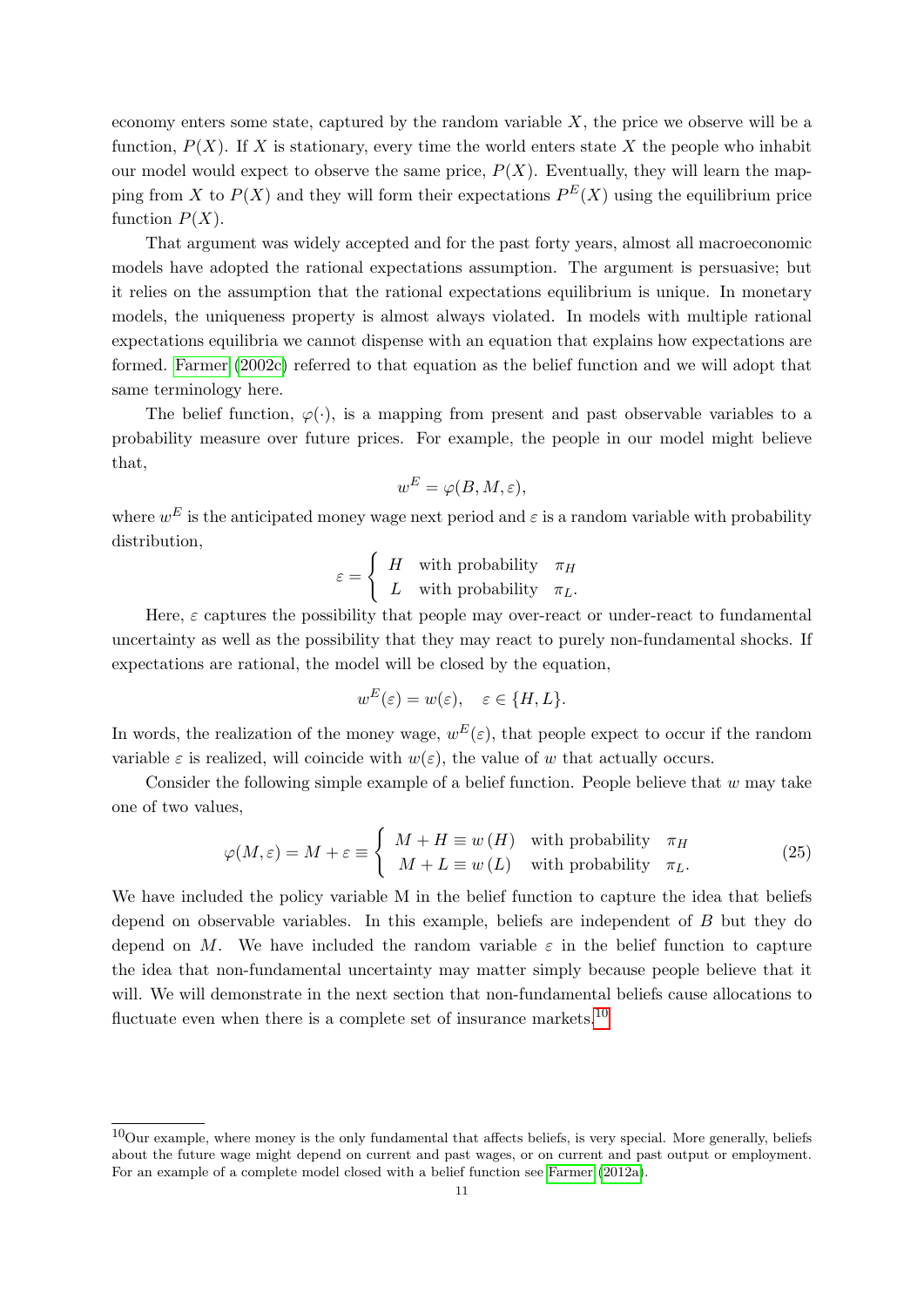#### 4. Introducing Uncertainty to the Model

In this section we expand the model to allow for non-fundamental uncertainty. We assume that the workers assume, correctly, that there are two possible future realizations of the money wage. In one state of the world, state  $H$ , the money wage is high and in the other, state  $L$ , it is low.

We allow workers to write complete insurance contracts that pay one amount in state H and another in state L. We show that, because the entrepreneurs cannot participate in the insurance market, employment, output and the allocation of consumption across states is different in different states. Our result is an example of the [Cass and Shell](#page-25-7) [\(1983\)](#page-25-7) result that, when there is incomplete participation, 'sunspots matter'.

4.1. Budget Constraints Under Uncertainty. We model uncertainty with the assumption that the money wage in Period 2 may take one of two values and that people form beliefs using Equation [\(25\)](#page-12-1). If  $\varepsilon = H$ , the realization of the money wage is equal to w  $(H)$  and if  $\varepsilon = L$  the realization of the money wage is equal to  $w(L)$ . Further, these beliefs are correct. The fact that the money wage will be different in different states influences the asset market trades that workers make in period 1.

There are complete insurance markets, represented by a pair of Arrow securities [\(Arrow,](#page-25-18) [1964\)](#page-25-18), one for each state. The  $H$  security pays one dollar if and only if state  $H$  occurs and the L security pays one dollar if and only if state L occurs. The H security costs  $Q(H)$  dollars in period 1 and the L security costs  $Q(L)$  dollars. Because there are complete markets, workers face a single life-cycle budget constraint. They may transfer income across dates and across states by buying or selling these securities.

In period 1, each worker receives a transfer  $TR_i$  that he may use to acquire money  $M_i$ , and he may buy or sell Arrow securities  $A_i(\varepsilon)$ ,

$$
\sum_{\varepsilon \in \{H, L\}} Q\left(\varepsilon\right) A_i\left(\varepsilon\right) + M_i \le T R_i.
$$

In period 2 state  $\varepsilon$ , the worker faces the constraint,

$$
p(\varepsilon) c_i(\varepsilon) + w(\varepsilon) (1 - n_i(\varepsilon)) \le w(\varepsilon) + A_i(\varepsilon) + M_i - \mathcal{T}_i.
$$

Substituting for  $A_i(\varepsilon)$  from the period 2 constraint into the first period gives the following lifecycle budget constraint,

$$
\sum_{\varepsilon \in \{H, L\}} Q(\varepsilon) \left[ p(\varepsilon) c_i(\varepsilon) + w(\varepsilon) (1 - n_i(\varepsilon)) - w(\varepsilon) - M_i + \mathcal{T}_i \right] + M_i \leq T R_i.
$$

To make the connection between this model, which has two dates and two states, with a standard general equilibrium model with one date and multiple goods, it will help if we introduce the concept of state prices. The state prices of leisure and consumption are the dollar costs of a unit of leisure or a unit of consumption for delivery in Period 2 in state  $\varepsilon$ . These prices are denominated in units of Period 1 dollars and they are divided by the probability that state  $\varepsilon$ will occur. Dividing by probabilities in this way allows us to replace the summation operator in the budget constraint by an expectations operator.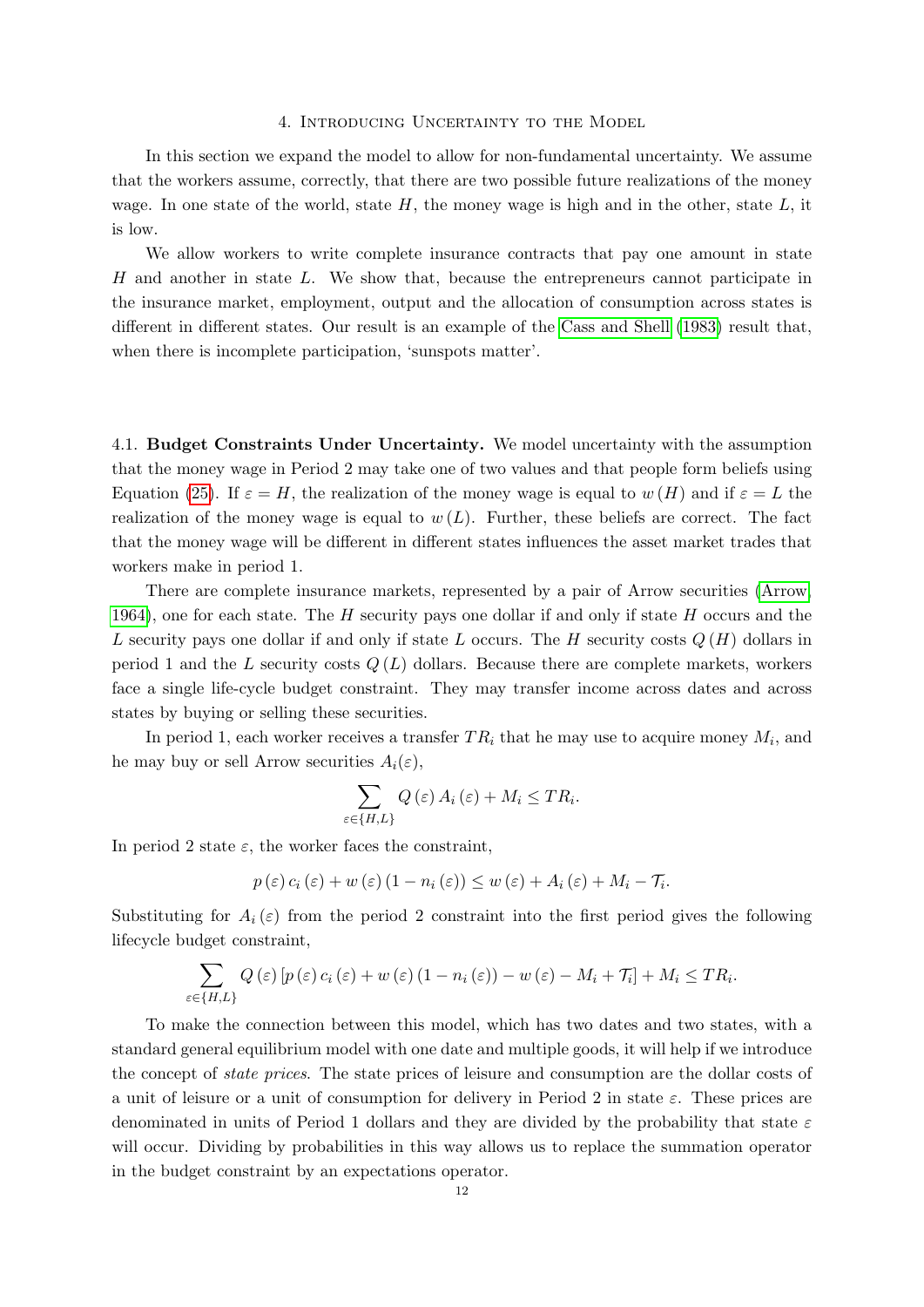The state prices of leisure and consumption are defined as,  $11$ 

<span id="page-14-5"></span>
$$
\tilde{w}(\varepsilon) \equiv \frac{Q(\varepsilon)}{Q} \frac{w(\varepsilon)}{\pi_{\varepsilon}} \quad \text{and} \quad \tilde{p}(\varepsilon) \equiv \frac{Q(\varepsilon)}{Q} \frac{p(\varepsilon)}{\pi_{\varepsilon}}.
$$
\n(26)

We may also exploit the no-arbitrage assumption to find a connection between  $Q, Q(H)$  and  $Q(L)$ 

$$
\sum_{\varepsilon \in \{H, L\}} Q\left(\varepsilon\right) = Q,
$$

Using these definitions we may write the lifecycle budget constraint of a worker as follows,

<span id="page-14-1"></span>
$$
\mathbb{E}\left[\tilde{p}\left(\varepsilon\right)c_{i}\left(\varepsilon\right)+\tilde{w}\left(\varepsilon\right)\left(1-n_{i}\left(\varepsilon\right)\right)\right]+rM_{i}\leq\mathcal{W},\tag{27}
$$

where workers' wealth in the model with uncertainty, but complete markets, is defined as

<span id="page-14-6"></span>
$$
\mathcal{W} \equiv \mathbb{E}[\tilde{w}(\varepsilon)] + \left(\frac{B}{6} + \frac{rM}{3}\right). \tag{28}
$$

Here E is the expectations operator, defined using the probability distribution  $\{\pi_H, \pi_L\}$  and the term in the last bracket denotes the net transfer from the government.

4.2. Workers' Choices Under Uncertainty. Next, we turn to the behavior of workers in our expanded model where there are two possible future realizations of the money wage and the money price. Workers maximize the following logarithmic expected utility function,

$$
\mathcal{U}_i = \mathbb{E}\left[\lambda_i \log\left(c_i\left(\varepsilon\right)\right) + \mu_i \log(1 - n_i\left(\varepsilon\right)) + \gamma_i \log\left(\frac{M}{w\left(\varepsilon\right)}\right)\right],
$$

subject to the lifecycle budget constraint, Equation [\(27\)](#page-14-1). The assumption that preferences are logarithmic implies, as in the certainty case, that budget shares are constant,

$$
\tilde{w}(\varepsilon) (1 - n_i(\varepsilon)) = \mu_i \mathcal{W},\tag{29}
$$

$$
\tilde{p}(\varepsilon) c_i(\varepsilon) = \lambda_i \mathcal{W},\tag{30}
$$

<span id="page-14-4"></span><span id="page-14-3"></span><span id="page-14-2"></span>
$$
rM_i = \gamma_i \mathcal{W}.\tag{31}
$$

Rearranging terms in Equation [\(29\)](#page-14-2) leads to the labor supply function for type i in state  $\varepsilon$ ,

$$
n_i(\varepsilon) = 1 - \mu_i \frac{\mathcal{W}}{\tilde{w}(\varepsilon)}.
$$
\n(32)

If  $w(H)$  is different from  $w(L)$ , the real value of the worker's net transfer will differ across states. One might think that this difference would be irrelevant in a complete markets environment, with only non-fundamental uncertainty.

People, by assumption, are risk averse, and they would prefer the mean of a gamble to the gamble itself. Because all uncertainty is non-fundamental, that mean is available. Why don't people remove this welfare reducing uncertainty through trade? For two people to engage in a mutually beneficial insurance trade they must both be present before the random event occurs. Those trades cannot take place in our environment because entrepreneurs are not present to buy or sell Arrow securities.

4.3. Entrepreneurs' Choices Under Uncertainty. We have derived five equations that characterize how workers behave under uncertainty when markets are complete. There are

<span id="page-14-0"></span> $11$ Note that this definition implies  $\tilde{w}(\varepsilon)/\tilde{p}(\varepsilon) = w(\varepsilon)/p(\varepsilon)$  which we shall exploit subsequently.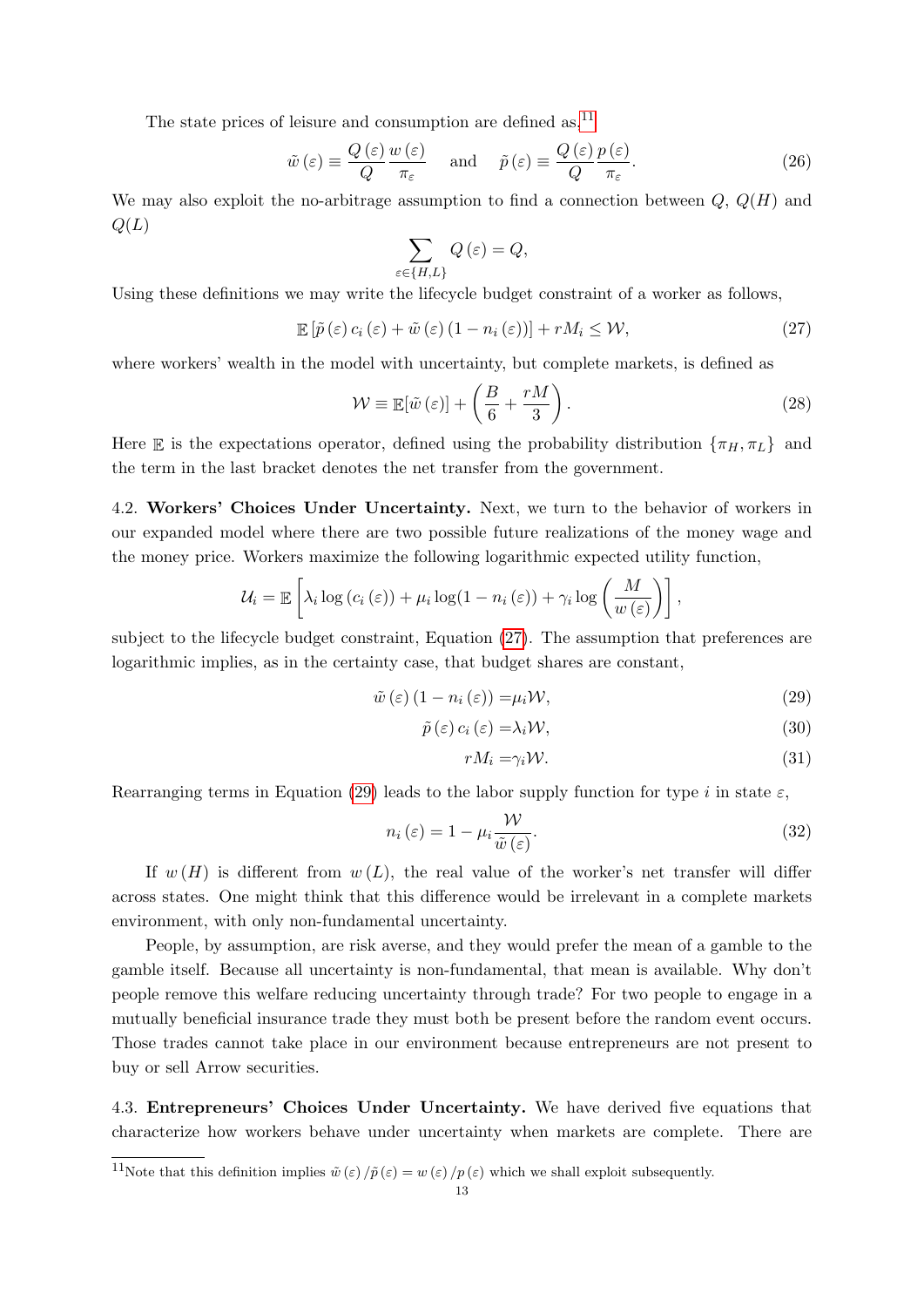two state-dependent equations for labor supply, two state-dependent equations for consumption demand, and one non-state-dependent equation for money demand. Next, we turn to the behavior of entrepreneurs.

Entrepreneurs are not present in the first period and they are unable to trade Arrow securities. This assumption implies they must solve two different problems, one for each realization of  $\varepsilon$ . In state  $\varepsilon$ , the entrepreneurs solve the problem,

$$
\max_{\{c_3(\varepsilon),n(\varepsilon)\}} U_3(\varepsilon) = \log(c_3(\varepsilon)),
$$

subject to the budget constraint

$$
c_3(\varepsilon) \le \Pi(\varepsilon) - \frac{\tau_3}{p(\varepsilon)}.\tag{33}
$$

The term  $\Pi(\varepsilon)$ , represents real profits in state  $\varepsilon$  and is defined as follows,

$$
\Pi(\varepsilon) \equiv (n(\varepsilon))^{\alpha} - \frac{\tilde{w}(\varepsilon)}{\tilde{p}(\varepsilon)} n(\varepsilon).
$$
\n(34)

The term  $\mathcal{T}_3$ , defined as

$$
\mathcal{T}_3 \equiv \frac{(B - rM)}{3},\tag{35}
$$

is the money value of the entrepreneur's tax liability. The solution to the entrepreneurs' problems leads to the labor demand functions,

<span id="page-15-3"></span>
$$
n\left(\varepsilon\right) = \left(\frac{1}{\alpha} \frac{\tilde{w}\left(\varepsilon\right)}{\tilde{p}\left(\varepsilon\right)}\right)^{\frac{1}{\alpha - 1}},\tag{36}
$$

the output supply functions,

<span id="page-15-2"></span>
$$
y\left(\varepsilon\right) = \left(\frac{1}{\alpha} \frac{\tilde{w}\left(\varepsilon\right)}{\tilde{p}\left(\varepsilon\right)}\right)^{\frac{\alpha}{\alpha-1}},\tag{37}
$$

and the entrepreneurs' consumption demand functions,

<span id="page-15-1"></span>
$$
c_3(\varepsilon) = (1 - \alpha) \left( \frac{1}{\alpha} \frac{\tilde{w}(\varepsilon)}{\tilde{p}(\varepsilon)} \right)^{\frac{\alpha}{\alpha - 1}} - \frac{\tilde{w}(\varepsilon)}{\tilde{p}(\varepsilon)} \frac{(B - rM)}{3w(\varepsilon)}.
$$
 (38)

Notice that  $w(\varepsilon)$  enters Equation [\(38\)](#page-15-1) independently of  $\tilde{w}(\varepsilon)$ . That follows from the fact the dollar value of taxes paid by entrepreneurs is the same in both states, but it's real value depends on the realization of the money wage and the money price of goods.

#### 5. Incomplete Participation Equilibrium in the World of Uncertainty

<span id="page-15-0"></span>In Sections [5,](#page-15-0) [6](#page-18-0) and [7,](#page-21-0) we explore the properties of equilibria in a world of uncertainty under three different assumptions about the environment. We begin, in Section [5,](#page-15-0) by defining an equilibrium in a world where there is a complete asset market but entrepreneurs cannot participate in this market. We show, in this world, that non-fundamental uncertainty may have real effects on the output produced and on its allocation across people.

In Section [6,](#page-18-0) we ask the counter-factual question: what would the equilibrium look like if we did allow entrepreneurs to participate in the asset market? We show, in this environment, that output, employment and consumption allocations are the same in both states. Finally, in Section [7](#page-21-0) we show that government can restore the complete participation equilibrium by trading on behalf of the entrepreneurs.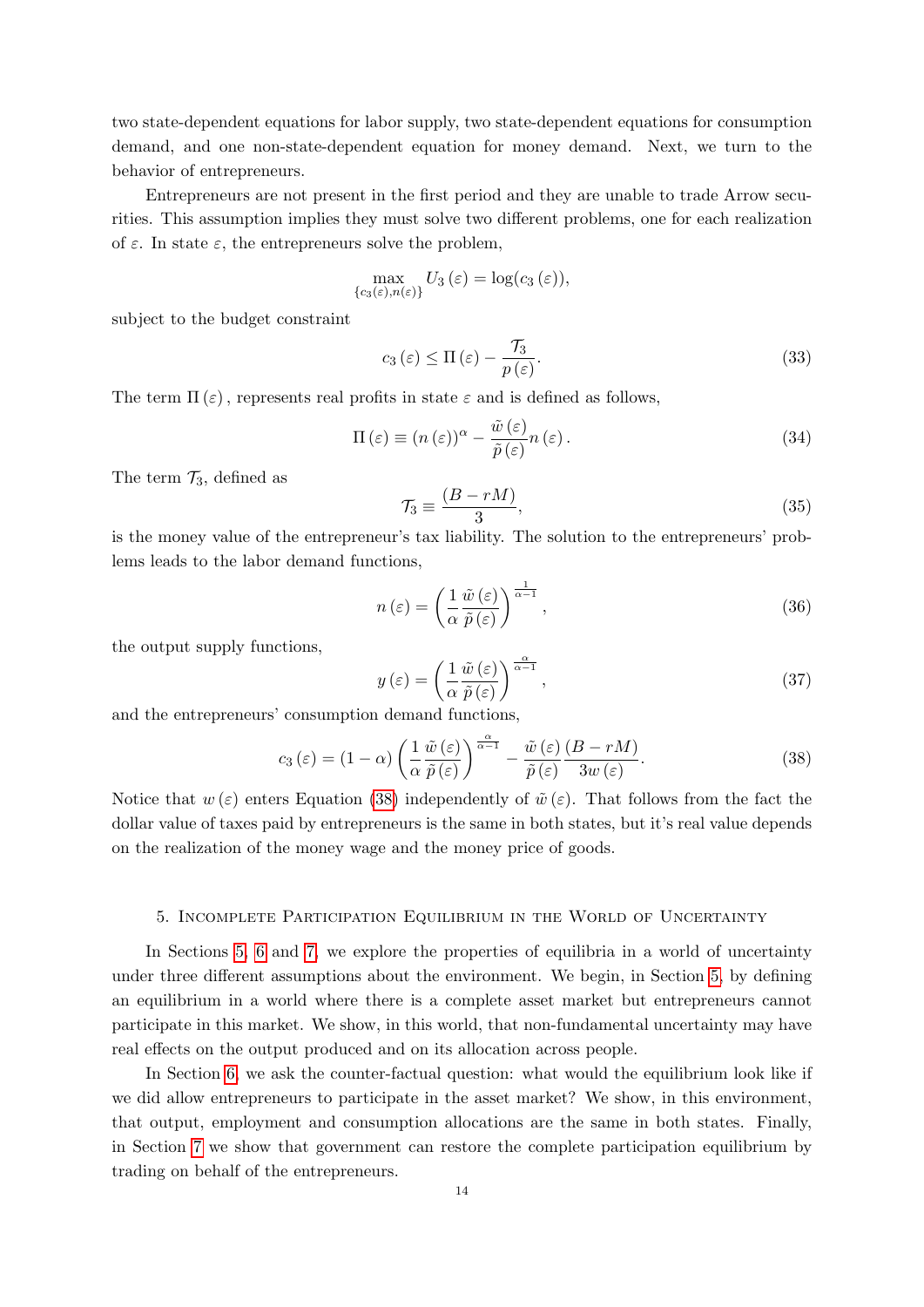5.1. Rational Expectations Equilibrium with Incomplete Participation. The model with two states has five goods: consumption in states  $H$  and  $L$ , leisure in states  $H$  and  $L$ and money. There are four state-contingent prices,  $\tilde{p}(H)$ ,  $\tilde{p}(L)$ ,  $\tilde{w}(H)$ ,  $\tilde{w}(L)$ , and one non state-contingent interest rate, r.

Entrepreneurs' consumption demand functions are given by Equation [\(38\)](#page-15-1). These equations depend, not just on state prices, but also on the dollar wages,  $w(H)$  and  $w(L)$ . This fact is the key to understanding why non-fundamental uncertainty has real effects.

Using the definitions of  $\lambda$  and  $\mu$  from Equation [\(19\)](#page-9-2), the labor market clearing equation in state  $\varepsilon$  is given by the expression,

<span id="page-16-1"></span>
$$
\left(\frac{1}{\alpha}\frac{\tilde{w}(\varepsilon)}{\tilde{p}(\varepsilon)}\right)^{\frac{1}{\alpha-1}} = 2 - \mu \frac{\mathcal{W}}{\tilde{w}(\varepsilon)}.
$$
\n(39)

The goods market clearing equation in state  $\varepsilon$  is found by equating output supply from Equation [\(37\)](#page-15-2) to the sum of workers' consumption demands, from Equation [\(30\)](#page-14-3), and entrepreneurs' consumption demands, from Equation [\(38\)](#page-15-1). Rearranging terms and dividing by  $\tilde{w}(\varepsilon)/\tilde{p}(\varepsilon)$  we arrive at Equation [\(40\)](#page-16-0),

<span id="page-16-0"></span>
$$
\left(\frac{1}{\alpha}\frac{\tilde{w}(\varepsilon)}{\tilde{p}(\varepsilon)}\right)^{\frac{1}{\alpha-1}} = \lambda \frac{\mathcal{W}}{\tilde{w}(\varepsilon)} - \left(\frac{B - rM}{3w(\varepsilon)}\right). \tag{40}
$$

The equality of the demand and supply of money, gives one additional equation,

<span id="page-16-2"></span>
$$
M = \gamma \frac{\mathcal{W}}{r}.\tag{41}
$$

To complete our characterization of a rational expectations equilibrium, we define the belief function,

<span id="page-16-3"></span>
$$
w(\varepsilon) = \varphi(M, \varepsilon) \equiv M + \varepsilon. \tag{42}
$$

This is a fundamental equation of our model that represents the way people form their beliefs. In a rational expectations equilibrium, these beliefs are not only fundamental, they are also rational in the sense that they are correct in equilibrium. Using the definitions of the market clearing equations, we define an incomplete participation rational expectations equilibrium as follows,

Definition 2. An incomplete participation rational expectations equilibrium is a pair of monetary and fiscal policies  $\{M, B\}$ , a belief function  $\varphi(M, \varepsilon)$ , an allocation  $\{\{n_i(\varepsilon), M_i\}_{i\in 1,2}, \{c_i(\varepsilon)\}_{i=1,2,3},\}$  $y(\varepsilon),n(\varepsilon)\}_{\varepsilon\in\{H,L\}},$  a set of state-prices  $\{\tilde{p}(\varepsilon),\tilde{w}(\varepsilon),r\}_{\varepsilon\in\{H,L\}},$  and a pair of Arrow security prices  ${Q(\varepsilon)}_{\varepsilon \in {H,L}}$  that satisfies budget balance and optimality.

An equilibrium price system is a non-negative 7-tuple  $\{\tilde{p}(\varepsilon), \tilde{w}(\varepsilon), Q(\varepsilon), r\}_{\varepsilon \in \{H,L\}}$  such that equations [\(39\)](#page-16-1) and [\(40\)](#page-16-0) hold in each state  $\varepsilon$ , Equation [\(41\)](#page-16-2) holds and the money wage in each state is given by the belief function, Equation  $(42)$ .

We now turn to a proposition that characterizes the properties of an incomplete participation rational expectations equilibrium. Because we assume that people have rational expectations, the belief function determines the money wage in each state,  $w(L), w(H)$ . For any given money wage, the market clearing equations determine  $\tilde{w}(\varepsilon)$ ,  $\tilde{p}(\varepsilon)$ ,  $Q(\varepsilon)$  and r and, as in the perfect foresight case, the feasibility condition rules out belief functions that would result in negative prices or negative allocations in one or more states.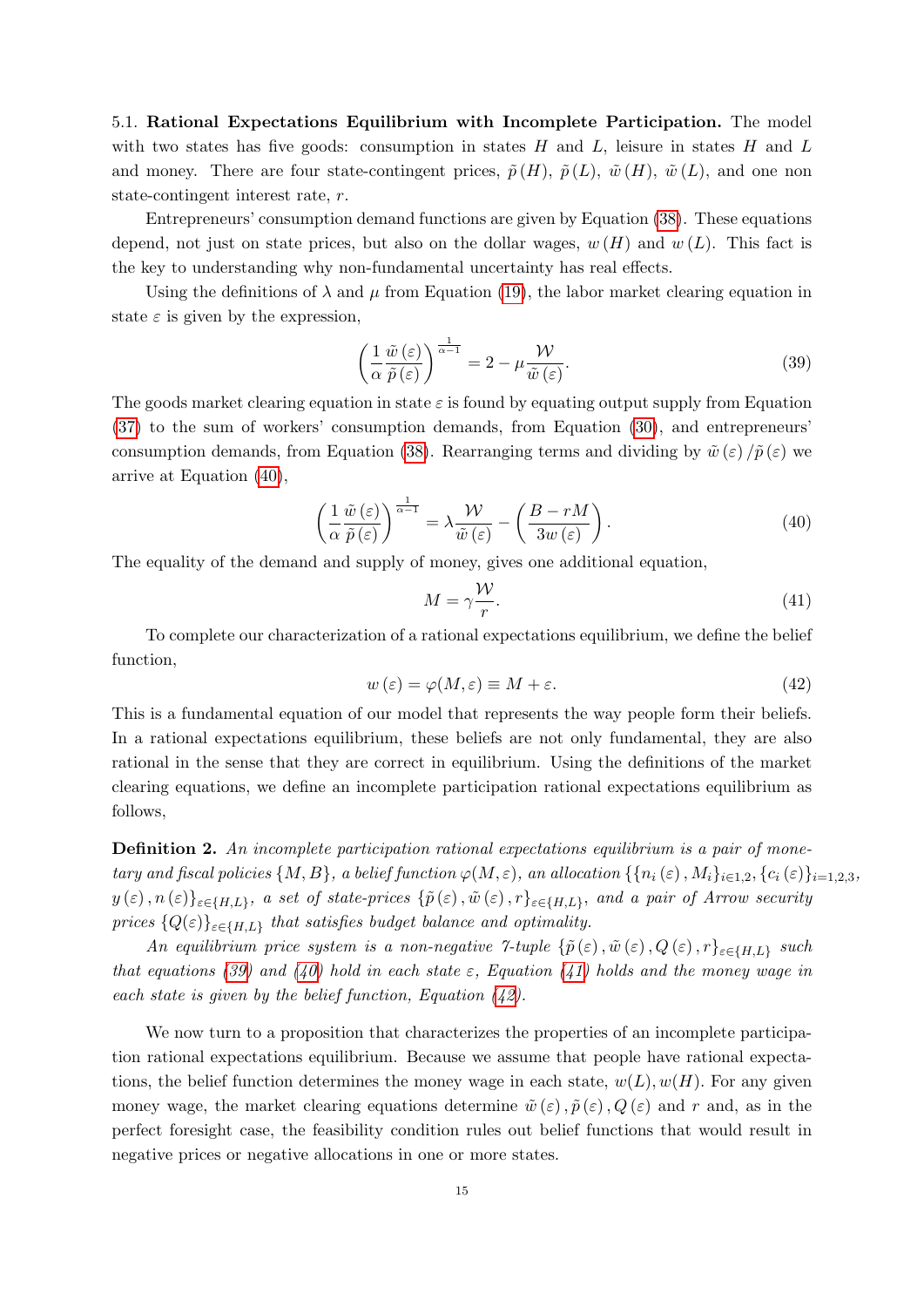<span id="page-17-0"></span>**Proposition 2.** Let  $\{M, B\} \geq 0$  characterize public sector policy, and let  $\{w(L), w(H)\} > 0$ be wages implied by a belief function  $\varphi(M,\varepsilon)$ . Assume further that the feasibility condition holds in both states

<span id="page-17-8"></span>
$$
w(\varepsilon) \ge \frac{\mu_i B}{4(1 + \lambda + \mu) - 6\mu_i}, \quad i \in \{1, 2\}, \quad \varepsilon \in \{L, H\}
$$
 (43)

$$
w(\varepsilon) \geq \frac{2 - \mu + \lambda (2 - 3\alpha)}{\mu + \alpha \lambda} \frac{B}{2}, \varepsilon \in \{L, H\}
$$
\n
$$
(44)
$$

Define the following constants  $\theta$ ,  $X_L$ ,  $Y_L$ ,  $X_H$ ,  $Y_H$ ,  $\theta_1$  and  $\theta_2$ ,

$$
\theta \equiv \frac{\lambda + \mu}{\gamma},\tag{45}
$$

$$
X_L \equiv [6w(L) + B], \quad X_H \equiv [6w(H) + B], \quad Y_L \equiv 3\pi_L \theta, \quad Y_H \equiv 3\pi_H \theta,\tag{46}
$$

$$
\theta_1 \equiv \frac{[X_H (1 + Y_L) - X_L (1 + Y_H)]}{X_L Y_H}, \ \theta_2 \equiv \frac{X_H Y_L}{X_L Y_H}.
$$
\n(47)

The equilibrium ratio of Arrow security prices  $q \equiv Q(L)/Q(H)$ , is the unique positive solution to the quadratic equation

<span id="page-17-2"></span>
$$
q^2 - \theta_1 q - \theta_2 = 0. \tag{48}
$$

The equilibrium Arrow security prices satisfy

<span id="page-17-3"></span>
$$
Q(H) = \frac{(q + Y_L [q + 1]) M}{X_L q (1 + q) + (1 + q) (q + Y_L [q + 1]) M},
$$
\n(49)

and

<span id="page-17-4"></span>
$$
Q(L) = qQ(H). \tag{50}
$$

The equilibrium state wages  $\tilde{w}(\varepsilon)$  are given by the expressions

<span id="page-17-5"></span>
$$
\tilde{\omega}(L) = \frac{w(L)}{(1+q^{-1})\pi_L}, \quad \tilde{\omega}(H) = \frac{w(H)}{(1+q)\pi_H},\tag{51}
$$

and the state prices are equal to

<span id="page-17-6"></span>
$$
\tilde{p}(\varepsilon) = \frac{\tilde{w}(\varepsilon)}{\alpha} \left( 2 - \frac{\mu \mathcal{W}}{\tilde{w}(\varepsilon)} \right)^{1-\alpha}, \quad \varepsilon \in \{L, H\},\tag{52}
$$

where

<span id="page-17-7"></span>
$$
Q = Q(L) + Q(H), \quad r \equiv \frac{1 - Q}{Q}, \quad and \quad \mathcal{W} = \frac{(1 - Q)}{Q}M \quad . \tag{53}
$$

Conditional on the  $\tilde{w}(\varepsilon), \tilde{p}(\varepsilon)$  and  $Q(\varepsilon)$  characterized above, the equilibrium quantities  $c_i(\varepsilon), n_i(\varepsilon)$  and  $M_i$  can then be determined from Equations [\(29\)](#page-14-2) – [\(31\)](#page-14-4), while  $n(\varepsilon), y(\varepsilon)$  and  $c_3(\varepsilon)$  are characterized in Equations [\(36\)](#page-15-3) – [\(38\)](#page-15-1).

Proposition [2,](#page-17-0) proved in Appendix [B,](#page-28-0) establishes a mapping from beliefs to equilibrium prices and allocations. The following corollary confirms that these beliefs don't only affect nominal prices but also the corresponding real allocations.

<span id="page-17-1"></span>**Corollary 3.** Whenever  $w(L) \neq w(H)$ ,

<span id="page-17-9"></span>
$$
n_i(L) \neq n_i(H), \quad \text{and} \quad c_i(L) \neq c_i(H). \tag{54}
$$

Corollary [3](#page-17-1) is proved in Appendix [C.](#page-29-0) This is an example, for a monetary economy, of Cass and Shell's [\(1983\)](#page-25-7) result that, when there is incomplete asset market participation, "sunspots matter".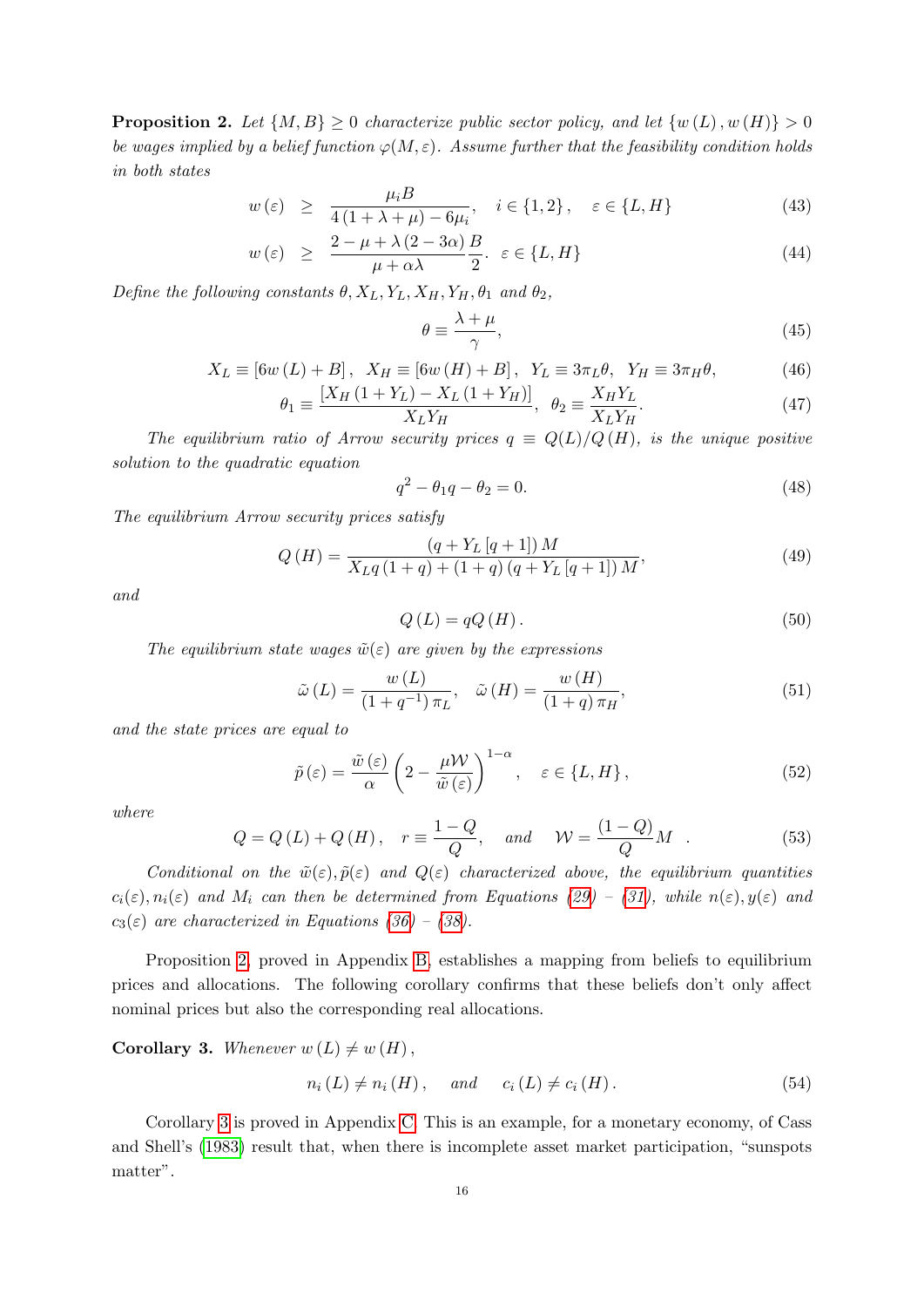#### 6. Complete Participation Equilibrium in the World of Uncertainty

<span id="page-18-0"></span>In this section we consider a counter-factual economy in which entrepreneurs are present in the asset markets that open before they are born and we derive their decision rules in the asset markets. In Sub-section [6.2](#page-18-1) we will use this result to characterize a rational expectations equilibrium with complete participation and we will show that, in this equilibrium, output, employment and allocations are stabilized across states. Although there are still multiple equilibria in the complete participation case, sunspots cease to have real effects. We will also show that for a given belief function, which we take as primitive, the resulting equilibrium is Pareto efficient.

6.1. Entrepreneur's Choice under Complete Participation. We continue to assume that entrepreneurs only care about consumption and receive no part of the government transfer. We alter the assumptions of the previous section by allowing entrepreneurs to trade assets in Period 1, subject to the first period constraint,

<span id="page-18-3"></span>
$$
\sum_{\varepsilon \in \{L, H\}} Q\left(\varepsilon\right) A_3\left(\varepsilon\right) = 0. \tag{55}
$$

The entrepreneur's maximum pre-tax profit in each state is given by,

$$
\Pi(\varepsilon) = (1 - \alpha) \left( \frac{1}{\alpha} \frac{\tilde{w}(\varepsilon)}{\tilde{p}(\varepsilon)} \right)^{\frac{\alpha}{\alpha - 1}}.
$$
\n(56)

Her consumption in each state is constrained by the single budget constraint,

<span id="page-18-2"></span>
$$
p(\varepsilon) c_3(\varepsilon) \le p(\varepsilon) \Pi(\varepsilon) - \left(\frac{B - rM}{3}\right) + A_3(\varepsilon), \tag{57}
$$

where

$$
\left(\frac{B-rM}{3}\right) \equiv \mathcal{T}_3,\tag{58}
$$

is her nominal tax liability.

Substituting Inequality [\(57\)](#page-18-2) into [\(55\)](#page-18-3) and using the no arbitrage condition and the definition of state prices leads to the entrepreneur's lifecycle constraint,

$$
\mathbb{E}\left[\tilde{p}\left(\varepsilon\right)c_3\left(\varepsilon\right)\right] \leq \mathbb{E}\left[\tilde{p}\left(\varepsilon\right)\Pi\left(\varepsilon\right)\right] - \left(\frac{B - rM}{3}\right). \tag{59}
$$

When the entrepreneur allocates consumption across states to maximize expected utility she will choose the following consumption demands,

<span id="page-18-4"></span>
$$
c_3(\varepsilon) = \frac{\mathbb{E}\left[\tilde{p}(\varepsilon)\Pi(\varepsilon)\right]}{\tilde{p}(\varepsilon)} - \frac{1}{\tilde{p}(\varepsilon)}\left(\frac{B - rM}{3}\right). \tag{60}
$$

Notice, and this is important, that dollar prices  $p(\varepsilon)$  or  $w(\varepsilon)$  no longer separately appear in the entrepreneur's budget constraint, which can be expressed entirely using state prices. Although the entrepreneur makes the same labor demand and output supply decisions in each state, she does not make the same consumption decisions. Instead of consuming the after tax profit in each state, access to an insurance market allows the entrepreneur to smooth consumption.

<span id="page-18-1"></span>6.2. Rational Expectations Equilibrium with Complete Participation . In this subsection we characterize the equations that define equilibrium in the complete participation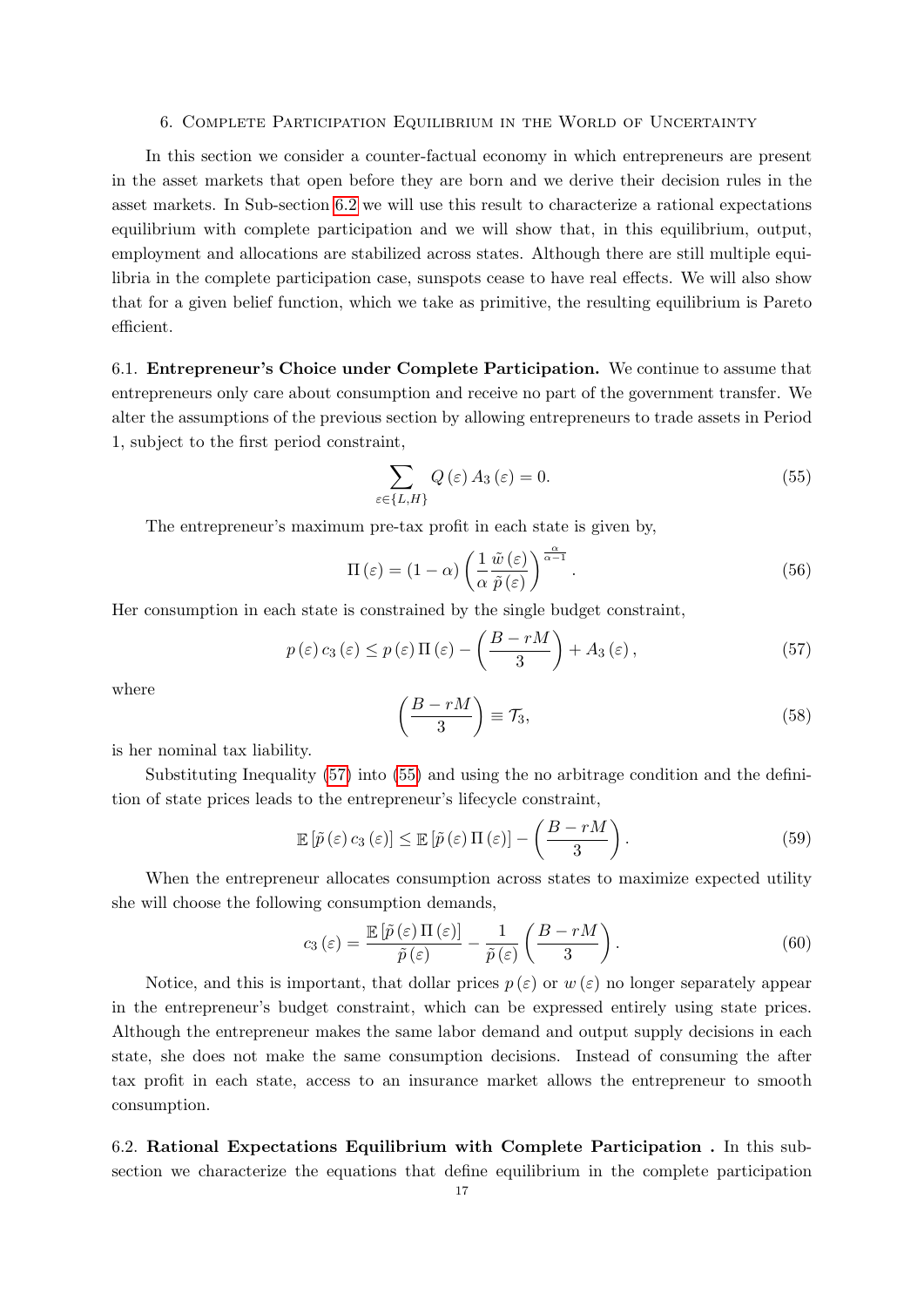economy. Recall that  $W$ , the wealth of a worker, is defined as

$$
\mathcal{W} = \mathbb{E}[\tilde{w}(\varepsilon)] + \left(\frac{B}{6} + \frac{rM}{3}\right).
$$

Using this definition, the labor market equilibrium condition is given by Equation [\(61\)](#page-19-0),

<span id="page-19-0"></span>
$$
\left(\frac{1}{\alpha}\frac{\tilde{w}(\varepsilon)}{\tilde{p}(\varepsilon)}\right)^{\frac{1}{\alpha-1}} = 2 - \mu \frac{\mathcal{W}}{\tilde{w}(\varepsilon)},\tag{61}
$$

and the goods market equilibrium condition is,

<span id="page-19-2"></span>
$$
\left(\frac{1}{\alpha}\frac{\tilde{w}(\varepsilon)}{\tilde{p}(\varepsilon)}\right)^{\frac{\alpha}{\alpha-1}} = \frac{1}{\tilde{p}(\varepsilon)}\left\{\mathbb{E}\left[\tilde{p}(\varepsilon)\Pi(\varepsilon)\right] - \left(\frac{B-rM}{3}\right)\right\} + \lambda \frac{\mathcal{W}}{\tilde{p}(\varepsilon)}.
$$
\n(62)

Finally, equality of the demand and supply of money is represented by Equation [\(63\)](#page-19-1).

<span id="page-19-1"></span>
$$
\gamma \mathcal{W} = rM. \tag{63}
$$

The important difference of the equations that characterize the complete participation economy from the incomplete participation economy, is to be found in Equation [\(62\)](#page-19-2), which no longer contains terms in  $w(L)$  or  $w(H)$ . That fact implies that equations [\(61\)](#page-19-0) and [\(62\)](#page-19-2) are identical in states L and H.

Given our amended definitions of demand and supply equations we are ready to define the concept of a complete participation rational expectations equilibrim.

Definition 3. A complete participation rational expectations equilibrium is a monetary and a fiscal policy  $\{M, B\}$ , a belief function  $\varphi(M, \varepsilon)$ , an allocation  $\{\{n_i(\varepsilon), M_i\}_{i\in 1,2}, \{c_i(\varepsilon)\}_{i=1,2,3},\}$  $y(\varepsilon),n(\varepsilon)\}_{\varepsilon\in\{H,L\}}$  and a set of state-dependent prices  $\{\tilde{p}(\varepsilon),\tilde{w}(\varepsilon),Q(\varepsilon),r\}_{\varepsilon\in\{H,L\}}$  that satisfies budget balance and optimality. An equilibrium price system,  $\{\tilde{p}(\varepsilon), \tilde{w}(\varepsilon), Q(\varepsilon), r\}_{\varepsilon \in \{H,L\}},$ is a non-negative 7-tuple such that equations  $(61)$  and  $(62)$  hold in each state, Equation  $(63)$ holds, and the money wage in each state is given by the belief function, Equation [\(42\)](#page-16-3).

Next, we turn to a proposition that characterizes the properties of employment, output and the distribution of output in the complete participation rational expectations equilibrium.

<span id="page-19-3"></span>**Proposition 4.** Let  $\{M, B\} \geq 0$  characterize public sector policy, and let  $\{w(L), w(H)\} > 0$ be wages implied by a belief function  $\varphi(M, \varepsilon)$  such that the feasibility constraints hold

<span id="page-19-6"></span>
$$
w(\varepsilon) \ge \frac{\mu_i B}{4(1 + \lambda + \mu) - 6\mu_i}, \quad i \in \{1, 2\}, \quad \varepsilon \in \{L, H\}
$$
 (64)

$$
w(\varepsilon) \geq \frac{2 - \mu + \lambda (2 - 3\alpha)}{\mu + \alpha \lambda} \frac{B}{2}, \varepsilon \in \{L, H\}
$$
\n
$$
(65)
$$

Define  $q \equiv Q(L)/Q(H)$ . Then,

<span id="page-19-4"></span>
$$
q = \frac{w(H)}{w(L)} \frac{\pi_L}{\pi_H}.
$$
\n
$$
(66)
$$

The equilibrium value of  $Q(H)$  is given by the expression

<span id="page-19-5"></span>
$$
Q_H = \frac{M (6 - 2\gamma) \pi_H}{(1 + q) (M (6 - 2\gamma) + B\gamma) \pi_H + 6\gamma w (H)}
$$
(67)

with

$$
Q(L) = qQ(H) \qquad and \qquad Q = Q(L) + Q(H).
$$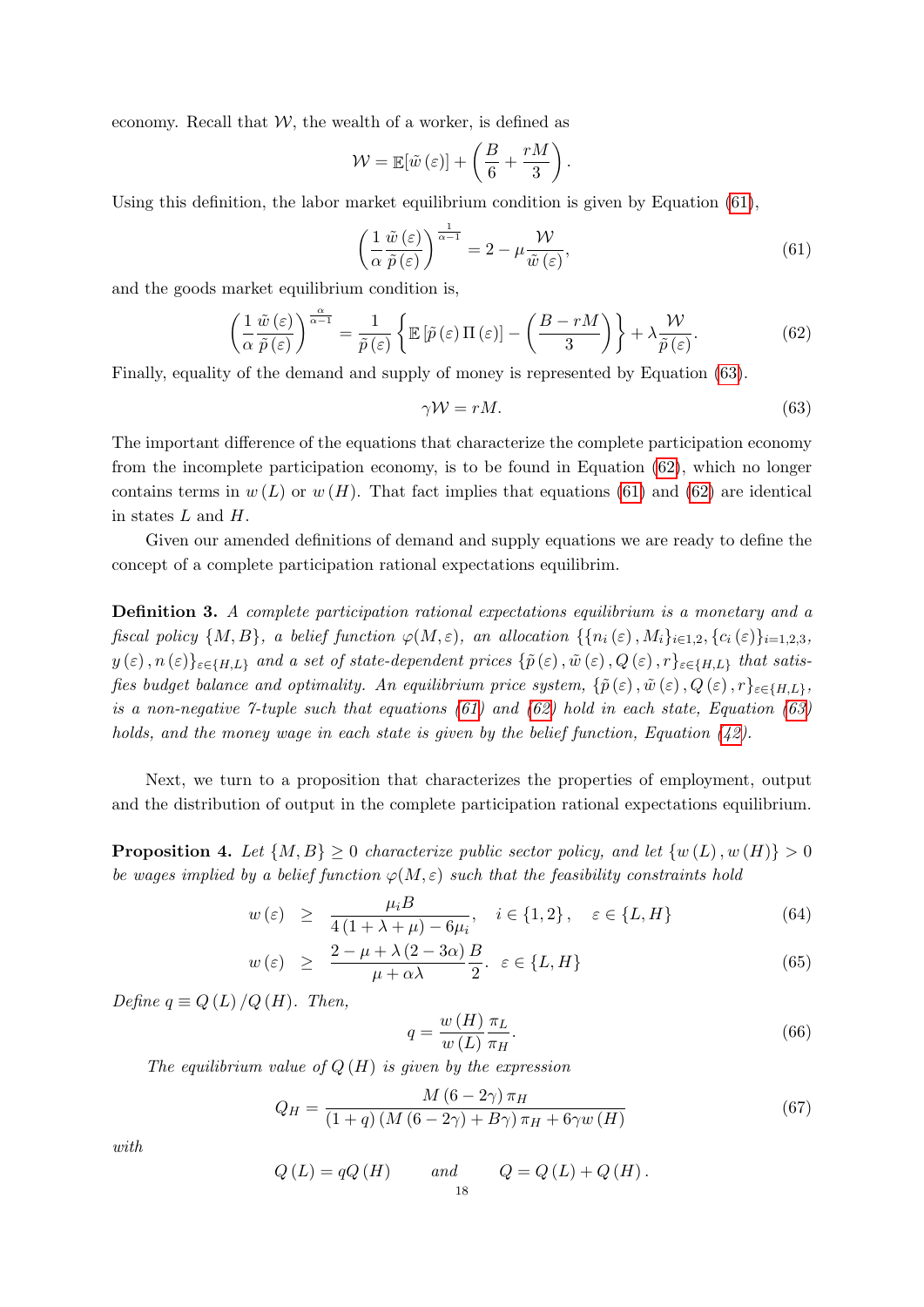The equilibrium state wages  $\tilde{w}(\varepsilon)$  are given by the expressions

<span id="page-20-1"></span>
$$
\tilde{w}(L) = \frac{w(L)}{(1+q^{-1})\pi_L}, \qquad \tilde{w}(H) = \frac{w(H)}{(1+q)\pi_H}, \tag{68}
$$

and the equilibrium state price of consumption goods  $\tilde{p}(\varepsilon)$  are equal to

<span id="page-20-2"></span>
$$
\tilde{p}(\varepsilon) = \frac{\tilde{w}(\varepsilon)}{\alpha} \left( 2 - \frac{\mu \mathcal{W}}{\tilde{w}(\varepsilon)} \right)^{1-\alpha}.
$$
\n(69)

Conditional on the prices,  $\tilde{w}(\varepsilon), \tilde{p}(\varepsilon)$  and  $Q(\varepsilon)$  characterized above, the equilibrium quantities  $c_i(\varepsilon)$ ,  $n_i(\varepsilon)$  and  $M_i$  can be found from Equations [\(39\)](#page-16-1) – [\(41\)](#page-16-2), while  $n(\varepsilon)$ ,  $y(\varepsilon)$  and  $c_3(\varepsilon)$  are characterized in Equations [\(36\)](#page-15-3) – [\(37\)](#page-15-2) and [60.](#page-18-4)  $\Box$ 

See Appendix [D](#page-30-0) for a proof of this proposition. We also have the following corollary,

Corollary 5. Under full participation, the equilibrium associated with any belief function has the property that

$$
n_i(L) = n_i(H), \quad i \in \{1,2\} \quad and \quad c_i(L) = c_i(H), \quad i \in \{1,2,3\}.
$$
 (70)

*Proof.* The proof follows directly from the proposition above: the formula for  $Q(\varepsilon)$  implies that state-wages  $\tilde{w}(\varepsilon)$  are the same in both states, and thus, by definition, so are state-prices  $\tilde{p}(\varepsilon)$ . The solutions to the workers' optimization problems, equations [\(39\)](#page-16-1) – [\(41\)](#page-16-2), then show that the corresponding real allocations are state-invariant. This establishes that, in a complete participation rational expectations equilibrium, there is complete consumption and leisure insurance.

To clarify what is happening in the model, we now characterize the entrepreneur's asset portfolio.

<span id="page-20-0"></span>**Proposition 6.** In the full participation model, the entrepreneur's asset position is given by

$$
A_3(H) = (1 - \pi_H) \left( \frac{B - rM}{3} \right) \left( 1 - \frac{w(H)}{w(L)} \right), \quad A_3(L) = \pi_H \left( \frac{B - rM}{3} \right) \left( 1 - \frac{w(L)}{w(H)} \right). \tag{71}
$$

Proposition [6](#page-20-0) is proved in Appendix [E.](#page-31-0)

An immediate implication of this proposition and the fact that  $w(H) > w(L)$  is that  $A_3(H)$  is negative, while  $A_3(L)$  is positive. The entrepreneur uses the asset market to buy insurance from the workers against the  $w(L)$  outcome and to sell insurance to the workers against the  $w(H)$  outcome.

When the entrepreneur is excluded from trade in Arrow securities, she is positively affected by higher  $w(\varepsilon)$  for two reasons. First, the entrepreneur pays for part of the nominal transfer which workers receive from the government. Higher nominal wages mean that the real value of the transfer is lower which makes her better off when  $\varepsilon = H$ . Second, the fact that workers are poorer in state  $\varepsilon = H$  means that they consume less leisure. Equilibrium employment, output and the real value of profits are higher. In contrast, workers are worse off in state  $\varepsilon = H$ . Both groups of agents will trade Arrow securities up to the point at which their real consumption and leisure are constant across states.

6.3. Nominal Bond and Equity Portfolios. In this sub-section we translate the abstract notion of Arrow securities into the more familiar case in which agents cross-insure using debt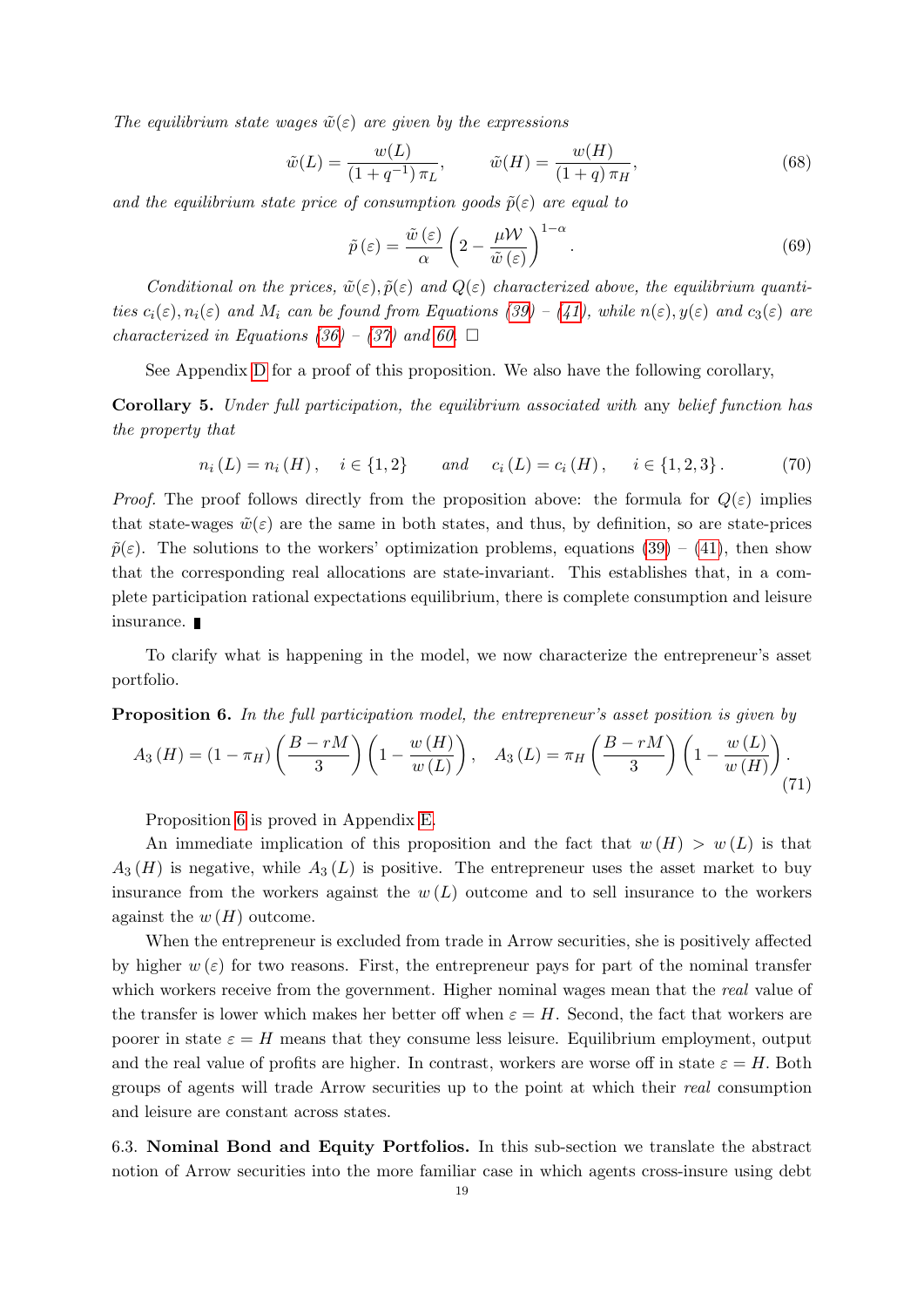and equity. We assume that a nominal bond pays a dollar in every state  $\varepsilon$ , while equities entitle their owners to a share of the entrepreneur's nominal profit stream, which we denote with the symbol  $\tilde{\Pi}(\varepsilon)$  to distinguish it from the real profit stream,  $\Pi(\varepsilon)$ ,

$$
\tilde{\Pi}(\varepsilon) \equiv p(\varepsilon) y(\varepsilon) - w(\varepsilon) n(\varepsilon).
$$

Using these definitions we prove the following proposition.

<span id="page-21-1"></span>**Proposition 7.** In the full participation model, the entrepreneur purchases nominal bonds with a face value of

$$
B_3 \equiv \frac{B - rM}{3},\tag{72}
$$

where

$$
r = \frac{1 - Q}{Q}.\tag{73}
$$

The purchase of bonds by entrepreneurs is financed by selling a share  $\lambda$  of the entrepreneur's profit stream where

$$
\lambda = \frac{QB}{Q\left(L\right)\tilde{\Pi}\left(L\right) + Q\left(H\right)\tilde{\Pi}\left(H\right)}.\tag{74}
$$

*Proof.* See Appendix [F.](#page-31-1)

If workers and firms were to trade two assets, debt and equity, the entrepreneur would use nominal bonds to insure herself against volatility in real tax expenditures. In equilibrium, fluctuations in the nominal price level cause fluctuations in the real value of tax liabilities that are perfectly insured by the nominal bonds she purchases from workers. Workers provide this insurance by purchasing a share in the firm. This share is risk free because fluctuations in the nominal profit stream are offset, in equilibrium, by fluctuations in the price level.

The equilibrium with complete participation Pareto dominates the equilibrium in the absence of complete participation because it provides an additional opportunity for trade. In Section [7](#page-21-0) we show how the government can restore Pareto efficiency, even if entrepreneurs are not present in period 1, by trading on their behalf.

#### <span id="page-21-0"></span>7. The Role of Qualitative Easing in a World of Incomplete Participation

We are now ready to discuss the role of qualitative easing; a policy in which the Treasury, and or the Central Bank, makes trades of debt for equity in the asset markets. In a complete markets environment, with complete participation, a policy of this kind will have no real effects [\(Woodford, 2012\)](#page-27-0). We show that, in an environment with incomplete participation, central bank trades in the asset markets will improve welfare.

We return to the case where entrepreneurs are excluded from participating in asset trades, and we assume that the treasury makes dollar denominated lump-sum transfers worth  $QB/2$ to workers, paid for by issuing nominal debt with a face value of B. We retain the assumption that workers trade two Arrow securities and, in addition we add the possibility of trading debt and equity. In this environment, there are redundant assets since the returns to debt and equity can be replicated by trades in Arrow securities.

A bond is a claim to B dollars in state  $\varepsilon$  that can be replicated by the purchase of B Arrow securities of type L and B securities of type H. Equity, is a claim to  $\lambda \tilde{\Pi}(\varepsilon)$  dollars in state  $\varepsilon$  that can be replicated by the purchase of a portfolio of  $\lambda \tilde{\Pi}(L)^{-1}$  securities of type L and  $\lambda \tilde{\Pi} (H)^{-1}$  securities of type H where  $\lambda$  is a share of the firm.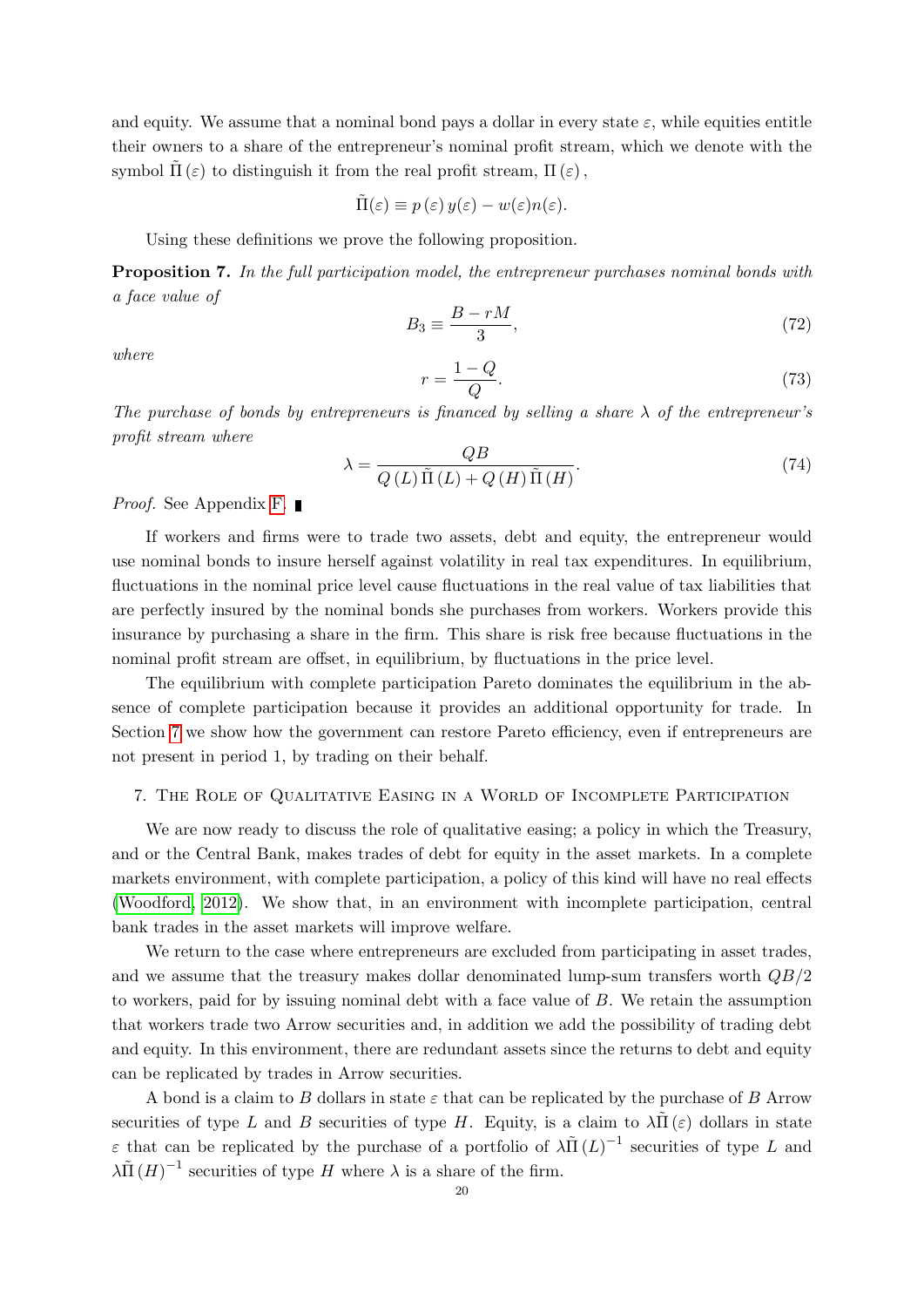We assume that workers purchase Arrow securities and they do not buy or sell bonds or equities.<sup>[12](#page-22-0)</sup> We continue to assume that the central bank, purchases debt  $A_{CB}$  where,

$$
M = QA_{CB}.
$$

In addition, we allow the bank to make supplementary trades in debt and equity, subject to the constraint that these supplementary security purchases are self-financing,

$$
M = QA_{CB} + Q\tilde{A}_{CB} + P_E\lambda_{CB}.
$$
\n(75)

The self-financing condition implies that

$$
Q\tilde{A}_{CB} + P_E \lambda_{CB} = 0. \tag{76}
$$

Here,  $A_{CB}$  are additional purchases of debt by the central bank that may be positive or negative,  $\lambda_{CB}$  is the number of shares to the nominal profit stream that is bought or sold by the central bank and

$$
P_E = Q(L)\tilde{\Pi}(L) + Q(H)\tilde{\Pi}(H),\tag{77}
$$

is the price of a claim to a share in the firm. We allow short sales so that  $\lambda_{CB}$  may be negative.

Let  $S$  denote seigniorage revenues associated with money issuance and define

$$
\tilde{\mathcal{S}}\left(\varepsilon\right) = \mathcal{S} + \left[\tilde{\Pi}\left(\varepsilon\right) - \tilde{A}_{CB}\right],\tag{78}
$$

where

$$
\left[\tilde{\Pi}\left(\varepsilon\right) - \tilde{A}_{CB}\right],\tag{79}
$$

<span id="page-22-1"></span>is the additional profit or loss associated with the risky component of the bank's balance sheet. Using these definitions, we arrive at the balance sheet of the central bank presented in Table [2.](#page-22-1)

| Assets          | Liabilities       |
|-----------------|-------------------|
| $QA_{CB}$       | $\overline{M}$    |
| QS              |                   |
| $Q\bar{A}_{CB}$ | $P_E\lambda_{CB}$ |
|                 | $E_{CB}$          |

Table 2. The Central Bank Balance Sheet

As in our previous model, the seigniorage revenues from money creation are repaid to the treasury. However, there is now risk associated with the central bank's balance sheet. The following modified definition of an equilibrium accounts for the fact that the central bank trades in the asset markets.

Definition 4. A rational expectations equilibrium with a self-financing stabilization policy is a monetary and a fiscal policy  $\{M, B, A_{CB}, \lambda_{CB}\}\$ , a belief function  $\varphi(M, \varepsilon)$ , an allocation  $\{\{n_i(\varepsilon), M_i\}_{i\in 1,2}, \{c_i(\varepsilon)\}_{i=1,2,3}, y(\varepsilon), n(\varepsilon)\}_{\varepsilon \in \{H,L\}}$  and a set of state-dependent prices  $\{\tilde{p}(\varepsilon),\tilde{w}(\varepsilon),Q(\varepsilon),r\}_{\varepsilon\in\{H,L\}}$  that satisfies budget balance and optimality and the self-financing condition,

$$
Q\tilde{A}_{CB} + \lambda_{CB}P_E = 0,\t\t(80)
$$

<span id="page-22-0"></span><sup>&</sup>lt;sup>12</sup>This assumption is made for convenience. Because bonds and equities are redundant securities, the allocation of worker's assets across the two Arrow securities plus debt and equity is indeterminate.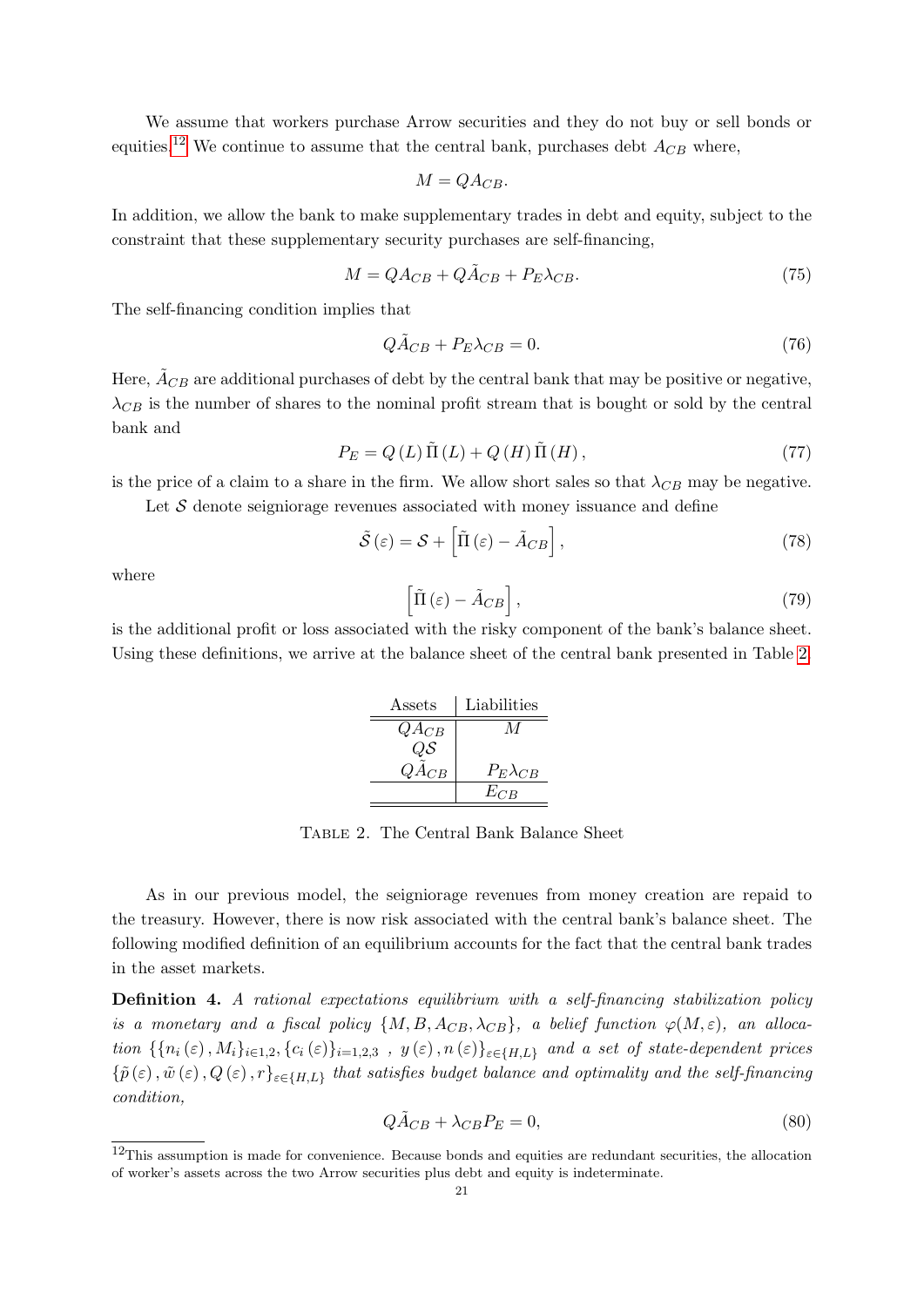where

$$
P_E = Q(L)\tilde{\Pi}(L) + Q(H)\tilde{\Pi}(H).
$$
\n(81)

An equilibrium price system,  $\{\tilde{p}(\varepsilon), \tilde{w}(\varepsilon), Q(\varepsilon), r\}_{\varepsilon \in \{H,L\}}$ , is a non-negative 7-tuple such that equations [\(61\)](#page-19-0) and [\(62\)](#page-19-2) hold in each state, Equation [\(63\)](#page-19-1) holds, and the money wage in each state is given by the belief function, Equation  $(42)$ .

Proposition [8,](#page-23-0) establishes that there exists a set of central bank trades that leads to the same real allocations as those in the complete participation equilibrium described in Proposition [4.](#page-19-3)

<span id="page-23-0"></span>**Proposition 8.** Let  $\{M, B, \tilde{A}_{CB}, \lambda_{CB}\} \ge 0$  characterize public sector policy, and let  $\{w(L), \ldots, w(K)\}$  $w(H)$  > 0 be wages implied by a belief function  $\varphi(M,\varepsilon)$  such that the feasibility constraints hold

$$
w(\varepsilon) \ge \frac{\mu_i B}{4(1 + \lambda + \mu) - 6\mu_i}, \quad i \in \{1, 2\}, \quad \varepsilon \in \{L, H\}
$$
 (82)

$$
w(\varepsilon) \geq \frac{2 - \mu + \lambda (2 - 3\alpha)}{\mu + \alpha \lambda} \frac{B}{2}, \varepsilon \in \{L, H\}
$$
\n
$$
(83)
$$

Let the central bank buy debt equal to  $\tilde{A}_{CB}$ , financed by selling equities,  $\lambda_{CB}$ , where,

<span id="page-23-2"></span>
$$
\tilde{A}_{CB} = B - rM, \quad and \quad \lambda_{CB} = -Q\left(\frac{B - rB}{Q\left(L\right)\tilde{\Pi}\left(L\right) + Q\left(H\right)\tilde{\Pi}\left(H\right)}\right). \tag{84}
$$

The prices  $Q(L)$ ,  $Q(H)$  and  $r = (1 - Q)/Q$  and the money value of profits in each state  $\tilde{\Pi}(L)$ and  $\Pi(H)$ , are the values defined in Proposition [6.](#page-20-0)

Under this policy, there exists a unique equilibrium in which allocations are the same as those implemented in the complete participation rational expectations equilibrium.

#### Proof. See Appendix [G.](#page-32-0)

The fact that the equilibrium allocations are identical to those under complete participation means that the central bank is able to restore efficiency. In the proof of the proposition we establish that the central bank's position in the asset markets is three times the position that would be taken by the entrepreneur in the counter-factual complete markets equilibrium.<sup>[13](#page-23-1)</sup> Hence the workers' portfolios of risky assets will be larger under complete participation than without. In both cases, the real value of the workers' and entrepreneurs' after tax incomes will be stabilized under the optimal policy.

Corollary 9. In the stabilization equilibrium, the return on a real indexed bond is equal to the real return from holding equity.

Proof. In the Pareto efficient equilibrium the real value of profit is the same in both states. It follows immediately that the return to an indexed bond is the same as the return to an equity share .  $\blacksquare$ 

This corollary implies that, when all uncertainty is non-fundamental, the central bank can implement the optimal policy by standing ready to trade indexed bonds at the same price as

<span id="page-23-1"></span><sup>&</sup>lt;sup>13</sup>This number follows from the fact that there are two times as many workers as entrepreneurs. In general, the size of the central bank portfolio will be a function of the population growth rate.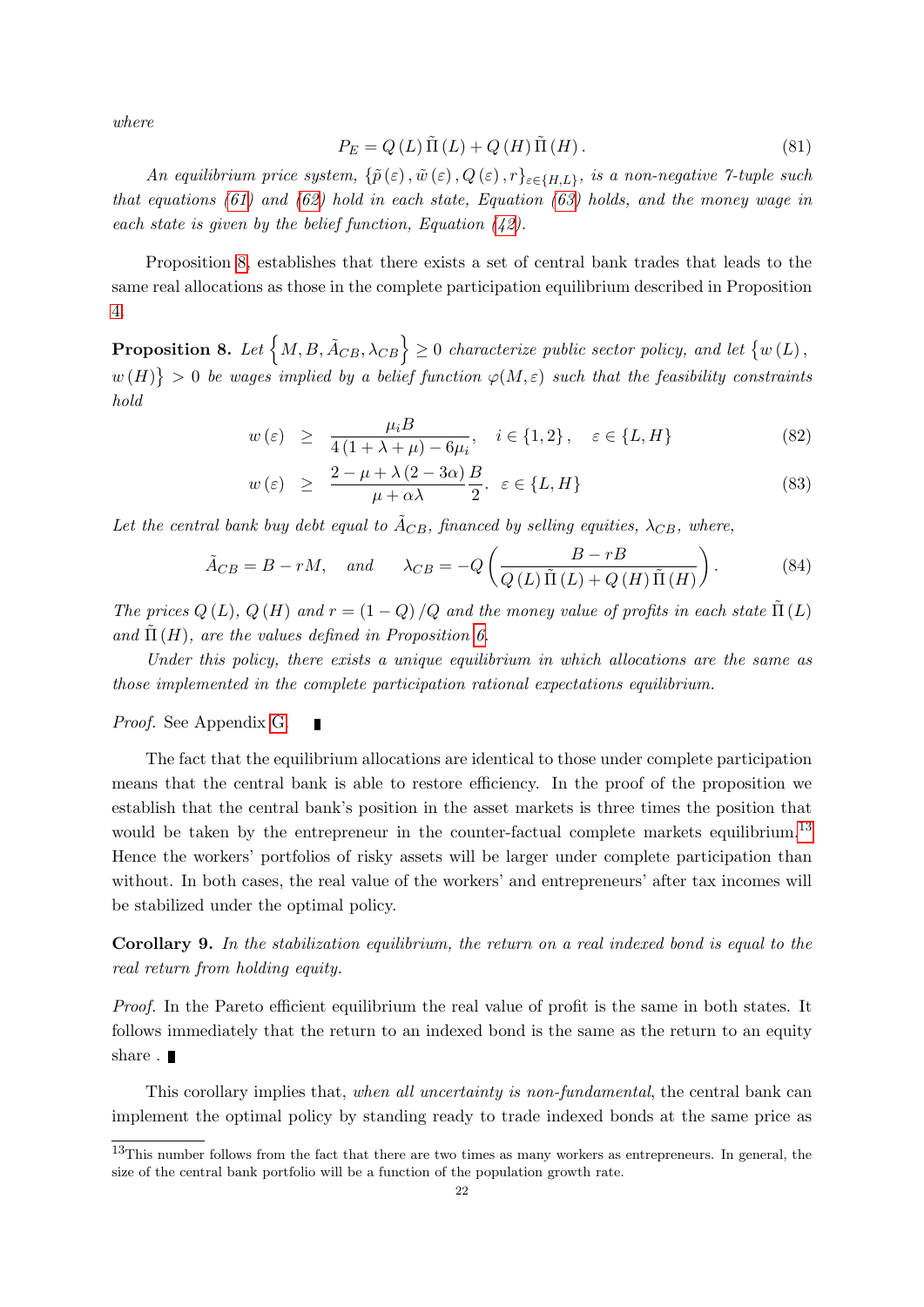claims to the stock market. By doing so, it would end up holding the optimal asset portfolio  $\left\{\tilde{A}_{CB}, \lambda_{CB}\right\}$  described in Proposition [8.](#page-23-0)

## 8. SUMMARY

Willem Buiter made the distinction between Quantitative Easing, defined as an increase in the size of the central bank balance sheet, and Qualitative Easing, defined as a change in its risk composition. In this paper we have provided a theory that explains the channel by which Qualitative Easing influences asset prices. According to our explanation, some asset price fluctuations are Pareto inefficient because people cannot insure themselves against the state of the world they are born into. By trading debt for equity in the asset markets, the central bank can make trades that stabilize Pareto inefficient asset price movements and that make everyone better off.

Our explanation builds on the idea that general equilibrium models of money always contain multiple equilibria. Standard accounts of asset market dynamics struggle to account for the volume of trades that we observe in real world asset markets [\(Milgrom and Stokey, 1982\)](#page-27-11), and for the the observed volatility in asset prices, relative to dividend movements [\(Shiller, 1981\)](#page-27-12). We explain these features of data by exploiting shifts across different equilibria in the presence of incomplete participation. In our view, significant portions of asset price fluctuations in the real world are caused by self-fulfilling shifts from one equilibrium to another that are associated with inefficient fluctuations in wealth.

Although we have explained our case in a simple two-period model, multiple equilibria are endemic to monetary models and our argument is more general than the model that we have used to explain it. The fact that asset price volatility is Pareto inefficient provides, we believe, a strong case to make Qualitative easing a permanent component of future financial policy.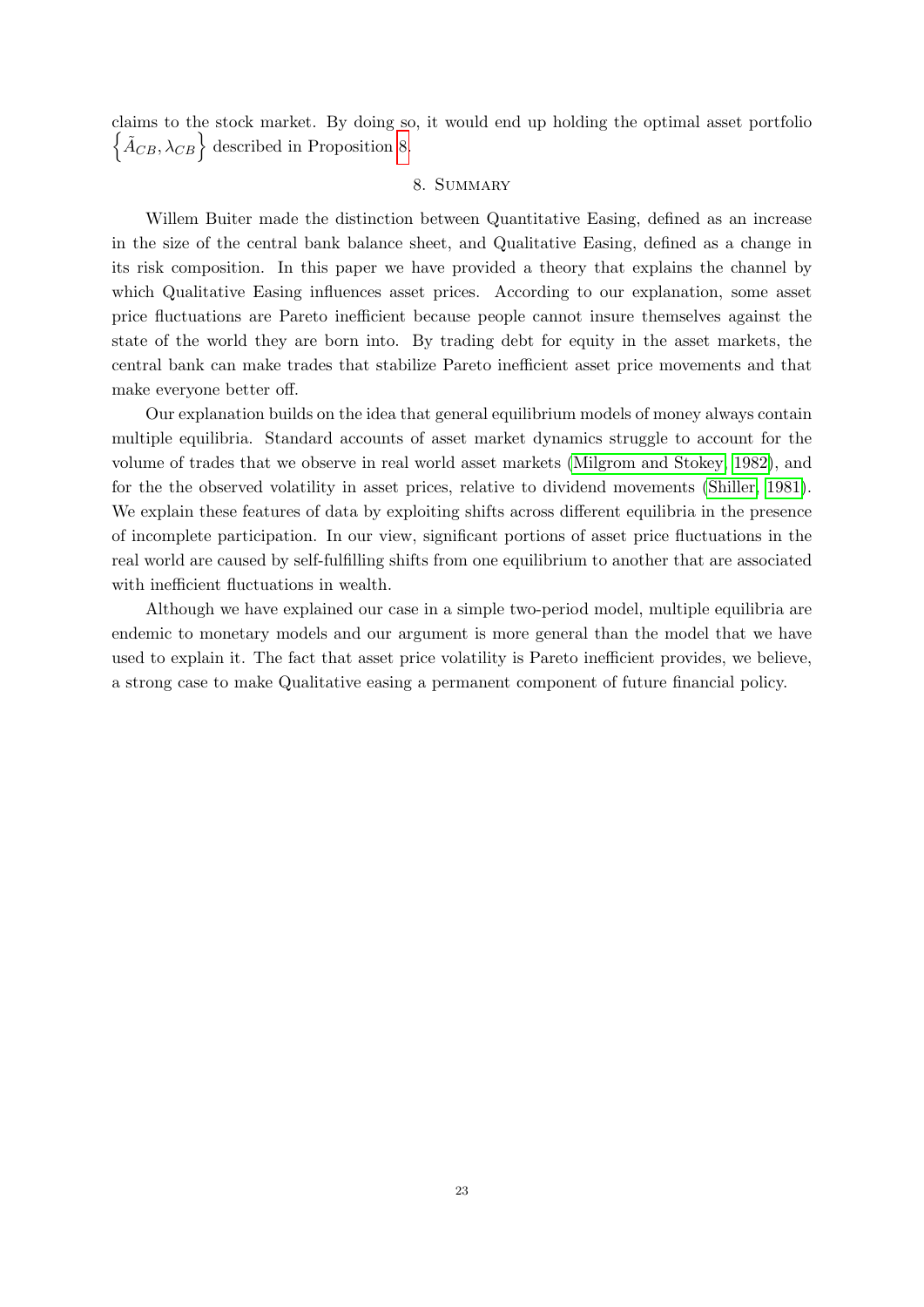#### **REFERENCES**

- <span id="page-25-18"></span>ARROW, K. J. (1964): "The Role of Securities in the Optimal Allocation of Risk Bearing," Review of Economic Studies, 31, 91–96.
- <span id="page-25-13"></span>ARROW, K. J. AND G. DEBREU (1954): "Existence of a Competitive Equilibrium for a Competitive Economy," Econometrica, 22, 265–90.
- <span id="page-25-11"></span>BENHABIB, J., S. SCHMITT-GROHE, AND M. URIBE (2001): "The Perils of Taylor Rules," Journal of Economic Theory, 96, 40–69.
- <span id="page-25-10"></span>BROCK, W. A. (1974): "Money and Growth: The Case of Long-Run Perfect Foresight," International Economic Review, 15, 150–177.
- <span id="page-25-2"></span>BUITER, W. H. (2008): "Quantitative easing and qualitative easing: a terminological and taxonomic proposal," Financial Times, Willem Buiter's mavercon blog.

<span id="page-25-0"></span> $-$  (2010): Reversing unconventional monetary policy: technical and political considerations, SUERF - The European Money and Finance Forum, chap. 3, 23–42.

- <span id="page-25-7"></span>CASS, D. AND K. SHELL (1983): "Do Sunspots Matter?" Journal of Political Economy, 91, 193–227.
- <span id="page-25-12"></span>CURDIA, V. AND M. WOODFORD (2011): "The Central-Bank Balance Sheet as an Instrument of Monetary Policy, Journal of Monetary Economics 58: 54-79 (2011). (With V. Curdia.)," Journal of Monetary Economics, 58, 54–79.
- <span id="page-25-9"></span>D'AMICO, S. AND T. B. KING (2010): "Flow and Stock Effects of Large-Scale Treasury Purchases," Finance and Economics Discussion Series Division of Research and Statistics and Monetary Affairs, Federal Reserve Board Washington D.C., Paper, 2010-52.
- <span id="page-25-8"></span>EGGERTSSON, G. B. AND M. WOODFORD (2002): "The zero bound on interest rates and optimal monetary policy," Brookings Papers on Economic Activity, 2, 139–211.
- <span id="page-25-14"></span><span id="page-25-5"></span>Farmer, R. E. A. (1999): The Macroeconomics of Self-Fulfilling Prophecies, Cambridge, MA: MIT Press, second ed.
	- $-(2002a)$ : "Business Cycles with Heterogenous Agents," UCLA mimeo, paper prepared for a conference at GREQAM on" New Perspectives of (In)Stability, the Role of Heterogeneity", Marseilles, June 2001.

<span id="page-25-4"></span> $-(2002b)$ : "Fiscal Policy, Equity Premia, and Heterogenous Agents," UCLA mimeo, paper presented to the conference: New Developments in Fiscal Policy Analysis, at Universitat Pompeu Fabra, Barcelona May 2002.

<span id="page-25-16"></span> $-$  (2002c): "Why Does the Data Reject the Lucas Critique?" Annales d'Economie et de Statistiques, 67/68, 111–129.

<span id="page-25-17"></span> $-$  (2012a): "Animal Spirits, Persistent Unemployment and the Belief Function," in Rethinking Expectations: The Way Forward for Macroeconomics, ed. by R. Frydman and E. S. Phelps, Princeton, NJ: Princeton University Press, chap. 5, 251–276.

 $-$  (2012b): "Confidence, Crashes and Animal Spirits," *Economic Journal*, 122.

- <span id="page-25-15"></span><span id="page-25-6"></span> $-$  (2012c): "The effect of conventional and unconventional monetary policy rules on inflation expectations: theory and evidence." Oxford Review of Economic Policy, 28, 622,639.
- <span id="page-25-1"></span> $-(2012d)$ : "Qualitative Easing: How it Works and Why it Matters," NBER working paper 18421 and CEPR discussion paper 9153.
- <span id="page-25-3"></span> $-$  (2013): "Qualitative easing: a new tool for the stabilisation of financial markets," Bank of England Quartely Bulletin, Q4, 405–413.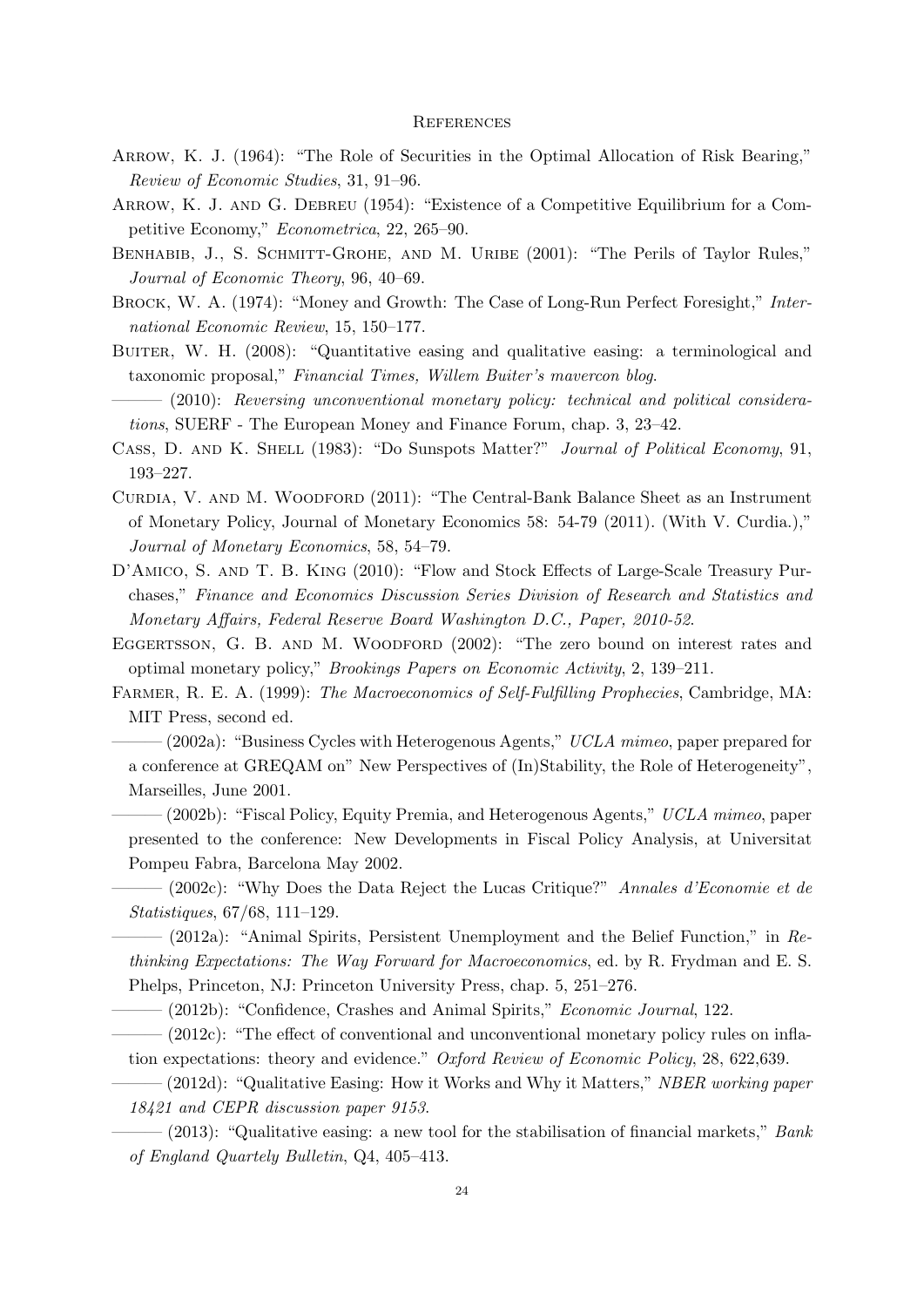- <span id="page-26-0"></span> $-$  (2014): "Asset prices in a Lifecycle Economy," *NBER Working Paper Number 19457*.
- <span id="page-26-1"></span> $-$  (2015): "Global Sunspots and Asset Prices in a Monetary Economy," NBER Working Paper 20831.
- <span id="page-26-12"></span> $-$  (2016): "Pricing Assets in an Economy with Two Types of People," NBER Working Paper 22228.
- <span id="page-26-2"></span>FARMER, R. E. A., C. NOURRY, AND A. VENDITTI (2012): "The Inefficient Markets Hypothesis: Why Financial Markets Do Not Work Well in the Real World," NBER Working Paper 18647.
- <span id="page-26-18"></span>FRIEDMAN, M. (1957): A Theory of the Consumption Function, Princeton, N.J.: Princeton University Press.
- <span id="page-26-3"></span>Gagnon, J. E. (2012): "Michael Woodford's Unjustified Skepticism on Portfolio Balance (A Seriously Wonky Rebuttal)," Peterson Institute for International Economics, http://blogs.piie.com/realtime/?p=3112, accessed January 12th 2016.
- <span id="page-26-5"></span>Gagnon, J. E., M. Raskin, J. Remache, and B. Sack (2011): "The Financial Market Effects of the Federal Reserve's Large Scale Asset Purchases," International Journal of Central Banking, 7, 3–43.
- <span id="page-26-14"></span>GERTLER, M. AND P. KARADI (2011): "A Model of Unconventional Monetary Policy," Journal of Monetary Economics, 58, 17–34.
- <span id="page-26-13"></span>Greenwood, R., S. G. Hanson, and G. Y. Liao (2015): "Price Dynamics in Partially Segmented Markets," Harvard Business School: Mimeo.
- <span id="page-26-8"></span>Hahn, F. (1965): "On some problems of proving the existence of an equilibrium in a monetary economy," in The theory of interest rates, ed. by F. Hahn and F. Brechling, London: Macmillan.
- <span id="page-26-11"></span>HALL, R. AND R. REIS (2016): "Achieving Price Stability by Manipulating the Central Banks Payment on Reserves," LSE mimeo.
- <span id="page-26-7"></span>Hamilton, J. D. and J. C. Wu (2012): "The Effectiveness of Alternative Monetary Policy Tools in a Zero Lower Bound Environment," Journal of Money Credit and Banking, 44, 3–46.
- <span id="page-26-15"></span>HE, Z. AND A. KRISHNAMURTHY (2013): "Intermediary Asset Pricing," American Economic Review, 103, 732–720.
- <span id="page-26-16"></span>Krishnamurthy, A. and A. Vissing-Jorgensen (2011): "The effects of quantitative easing on interest rates: channels and implications for policy," Brookings papers on economic activity, Fall.
- <span id="page-26-4"></span>Krugman, P. R. (1998): "It's Baaack: Japan's Slump and the Return of the Liquidity Trap," Brookings Papers on Economic Activity, 137–206.
- <span id="page-26-6"></span>Li, C. and M. Wei (2012): "Term Structure Modelling with Supply Factors and the Federal Reserve's Large Scale Asset Purchase Programs," Federal Reserve Board mimeo.
- <span id="page-26-19"></span>LUCAS JR., R. E. (1972): "Expectations and the Neutrality of Money," Journal of Economic Theory, 4, 103–124.
- <span id="page-26-17"></span>Maggio, M. D., A. Kermani, and C. Palmer (2015): "How Quantitative Easing Works: Evidence on the Refinancing Channel," NBER Wrking Paper 22638.
- <span id="page-26-10"></span>McMahon, M., U. Peiris, and H. Polemarchakis (2015): "Perils of Quantitative Easing," Warwicks Economics Research Paper Series: 1089.
- <span id="page-26-9"></span>McMahon, M. and H. Polemarchakis (2011): "The Unintended Consequences of Unconventional Monetary Policy," University of Warwick, Department of Economics: Mimeo.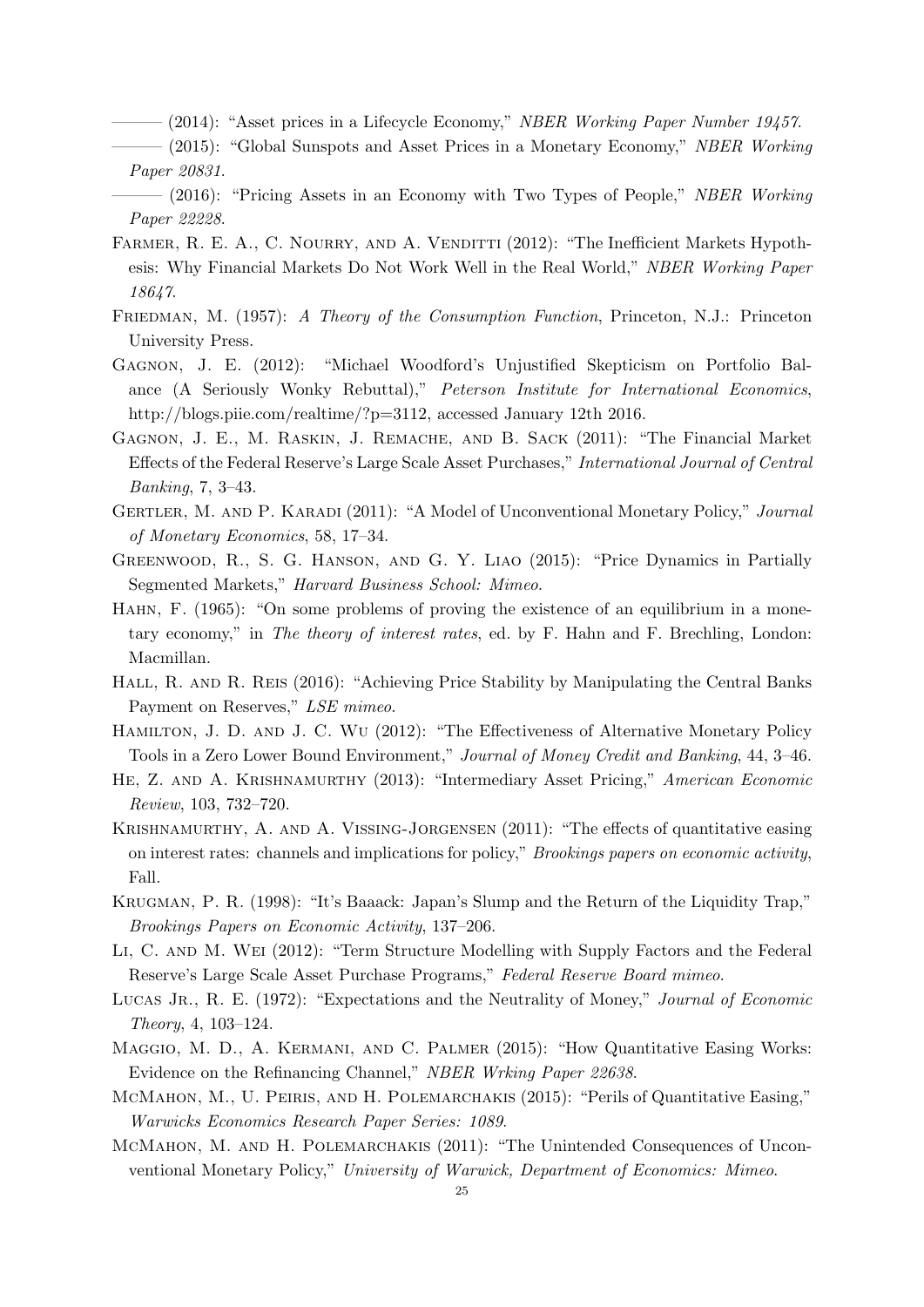- <span id="page-27-11"></span>Milgrom, P. and N. Stokey (1982): "Information Trade and Common Knowledge," Journal of Economic Theory, 26, 17–27.
- <span id="page-27-4"></span>NEELY, C. J. (2010): "The Large-Scale Asset Purchases Had Large International Effects," Economic Research, Federal Reserve Bank of St. Louis, Working Paper 2010-018D.
- <span id="page-27-5"></span>PATINKIN, D. (1956): Money Interest and Prices, Cambridge, Massachusetts: The MIT Press, second abridged ed.
- <span id="page-27-7"></span>PEIRIS, U. AND H. POLEMARCHAKIS (2015): "Quantitative easing in an open economy: prices, exchange rates and risk premia," Centre for Economic Theory and its Applications: Working Paper 09.
- <span id="page-27-8"></span>Reis, R. (2016): "QE in the future: the central bank's balance sheet in a financial crisis," LSE mimeo.
- <span id="page-27-12"></span>Shiller, R. J. (1981): "Do stock prices move too much to be justified by subsequent changes in dividends?" American Economic Review, 71, 421–436.
- <span id="page-27-6"></span>STARR, R. (1974): "The Price of Money in a Pure Exchange Monetary Economy with Taxation," Econometrica, 42, 45–54.
- <span id="page-27-1"></span>TOBIN, J. (1963): "An Essay on the Principles of Debt Management," in Fiscal and Debt Management Policies, ed. by C. o. M. a. Credit, Englewood Cliffs, NJ: Prentice-Hall, 143– 218.
- <span id="page-27-2"></span>- (1969): "A General Equilibrium Approach to Monetary Theory," Journal of Money, Credit and Banking, 14, 15–29.
- <span id="page-27-9"></span>Vayanos, D. and J.-L. Vila (2009): "The Preferred-Habitat Model of the Term Structure of Interest Rate," NBER Working Paper No. 15487.
- <span id="page-27-3"></span>Vissing Jorgensen, A. and A. Krishnamurthy (2011): "The Effects of Quantitative Easing on Interest Rates: Channels and Implications for Policy," Brookings Papers on Economic Activity, 43, 215–287.
- <span id="page-27-0"></span>WOODFORD, M. (2012): "Methods of Policy Accommodation at the Interest-Rate Lower Bound," Columbia University mimeo, paper presented at the Jackson Hole Symposium, "The Changing Policy Landscape," August 31-September 1, 2012.

#### Appendix A. Proof of Proposition [1](#page-11-0)

<span id="page-27-10"></span>*Proof.* Combining the definition of wealth  $(2)$  with the money market clearing condition, Equation [\(22\)](#page-10-3), we have the following definition of wealth that must hold in equilibrium

<span id="page-27-14"></span>
$$
\mathcal{W} = \frac{6w + B}{2\left(1 + \lambda + \mu\right)}.\tag{A1}
$$

Feasibility requires that

<span id="page-27-13"></span>
$$
n_i = 2 - \mu_i \frac{\mathcal{W}}{w} > 0,\tag{A2}
$$

for both types, which implies the first feasibility condition, Equation [\(A3\)](#page-27-13).

$$
w > \frac{\mu_i B}{4(1 + \lambda + \mu) - 6\mu_i}, \qquad i \in \{1, 2\}
$$
 (A3)

To derive the expression for the equilibrium value of  $r$ , we use the money market equilibrium condition, Equation [\(22\)](#page-10-3), together with the equilibrium value of wealth from [\(A1\)](#page-27-14). The real wage follows directly from inverting the labor market clearing equation.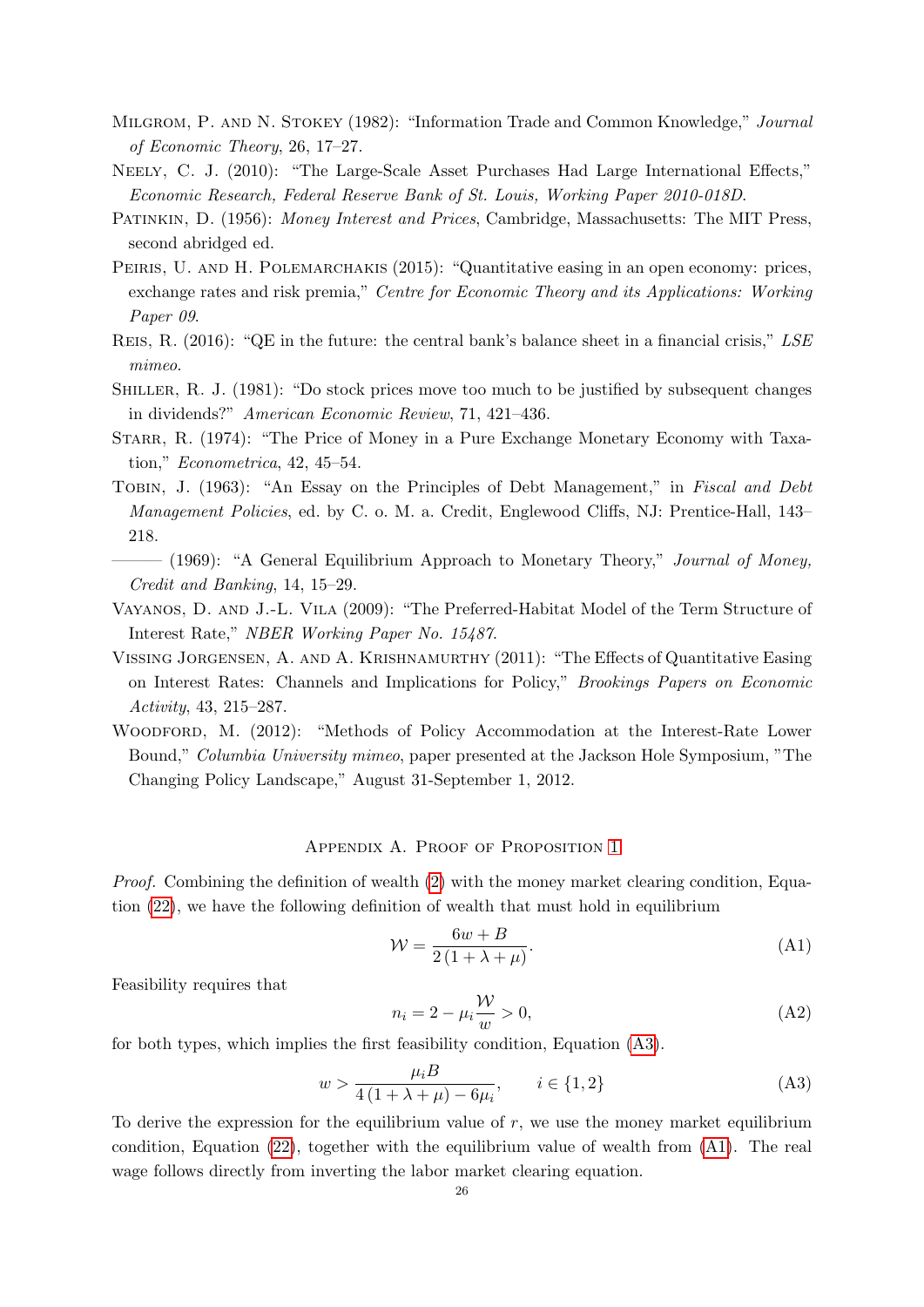For a valid equilibrium we also require that

$$
c_3 = (1 - \alpha) \left(\frac{1}{\alpha} \frac{w}{p}\right)^{\frac{\alpha}{\alpha - 1}} - \frac{(B - rM)}{3p} > 0. \tag{A4}
$$

Using equilibrium prices and wealth from equations [\(24\)](#page-11-2), and the market clearing equations,  $(16) - (18)$  $(16) - (18)$  $(16) - (18)$ , evaluated at equilibrium prices, we arrive at the second feasibility condition,

$$
w \ge \frac{2 - \mu + \lambda (2 - 3\alpha)}{\mu + \alpha \lambda} \frac{B}{2}.\tag{A5}
$$

 $\blacksquare$ 

## Appendix B. Proof of Proposition [2](#page-17-0)

<span id="page-28-0"></span>Proof. We begin with three facts that follow from the definitions of market clearing, Equations  $(39) - (41)$  $(39) - (41)$  $(39) - (41)$ . First, from money market clearing,

<span id="page-28-2"></span>
$$
\mathcal{W} = \frac{(1 - Q) M}{Q} \frac{1}{\gamma} \equiv \frac{x}{\gamma},\tag{B1}
$$

where we define

<span id="page-28-1"></span>
$$
x \equiv \frac{(1 - Q) M}{Q} \equiv rM.
$$
 (B2)

Second, putting together the labor market and goods market clearing equations for each state, equations [\(39\)](#page-16-1) and [\(40\)](#page-16-0), and using the definition of x from Equation [\(B2\)](#page-28-1) and the money market clearing equation, [\(B1\)](#page-28-2), we have that,

$$
2 - \frac{\theta x}{\tilde{w}(\varepsilon)} = \frac{x}{3w(\varepsilon)} - \frac{B}{3w(\varepsilon)}, \ \varepsilon \in \{L, H\},\tag{B3}
$$

where we define

<span id="page-28-5"></span><span id="page-28-4"></span><span id="page-28-3"></span>
$$
\theta \equiv \frac{\lambda + \mu}{\gamma}.\tag{B4}
$$

Third, we use the definition of  $\tilde{w}(\varepsilon)$ ,

$$
\tilde{w}(\varepsilon) \equiv \frac{Q(\varepsilon) w(\varepsilon)}{Q \pi_{\varepsilon}}, \ \ \varepsilon \in \{L, H\}.
$$
\n(B5)

Substituting [\(B5\)](#page-28-3) into [\(B3\)](#page-28-4) gives,

$$
2 - \frac{Q\pi_{\varepsilon}\theta x}{Q(\varepsilon) w(\varepsilon)} = \frac{x}{3w(\varepsilon)} - \frac{B}{3w(\varepsilon)}, \ \varepsilon \in \{L, H\}.
$$
 (B6)

Rearranging this equation and using the no arbitrage condition,  $Q = Q(L) + Q(H)$  leads to the following expression for  $x$ 

$$
x = \frac{\left[6w\left(L\right) + B\right]Q\left(L\right)}{Q\left(L\right) + 3\pi_{L}\theta\left[Q\left(L\right) + Q\left(H\right)\right]} = \frac{\left[6w\left(H\right) + B\right]Q\left(H\right)}{Q\left(H\right) + 3\pi_{H}\theta\left[Q\left(L\right) + Q\left(H\right)\right]}.
$$
\n(B7)

Next define  $q \equiv Q(L)/Q(H)$ , and divide the numerator and denominator of Equation  $(B7)$  by  $Q(H)$  to give

<span id="page-28-6"></span>
$$
\frac{\left[6w\left(L\right) + B\right]q}{q + 3\pi_L \theta \left[1 + q\right]} = \frac{\left[6w\left(H\right) + B\right]}{1 + 3\pi_H \theta \left[1 + q\right]}.
$$
\n(B8)

Rearranging this equation and defining

$$
X_L \equiv [6w(L) + B], \quad X_H \equiv [6w(H) + B], \quad Y_L = 3\pi_L \theta, \quad Y_H \equiv 3\pi_H \theta,
$$
 (B9)

$$
X_L q [1 + Y_H (1 + q)] = X_H [q + Y_L (1 + q)], \qquad (B10)
$$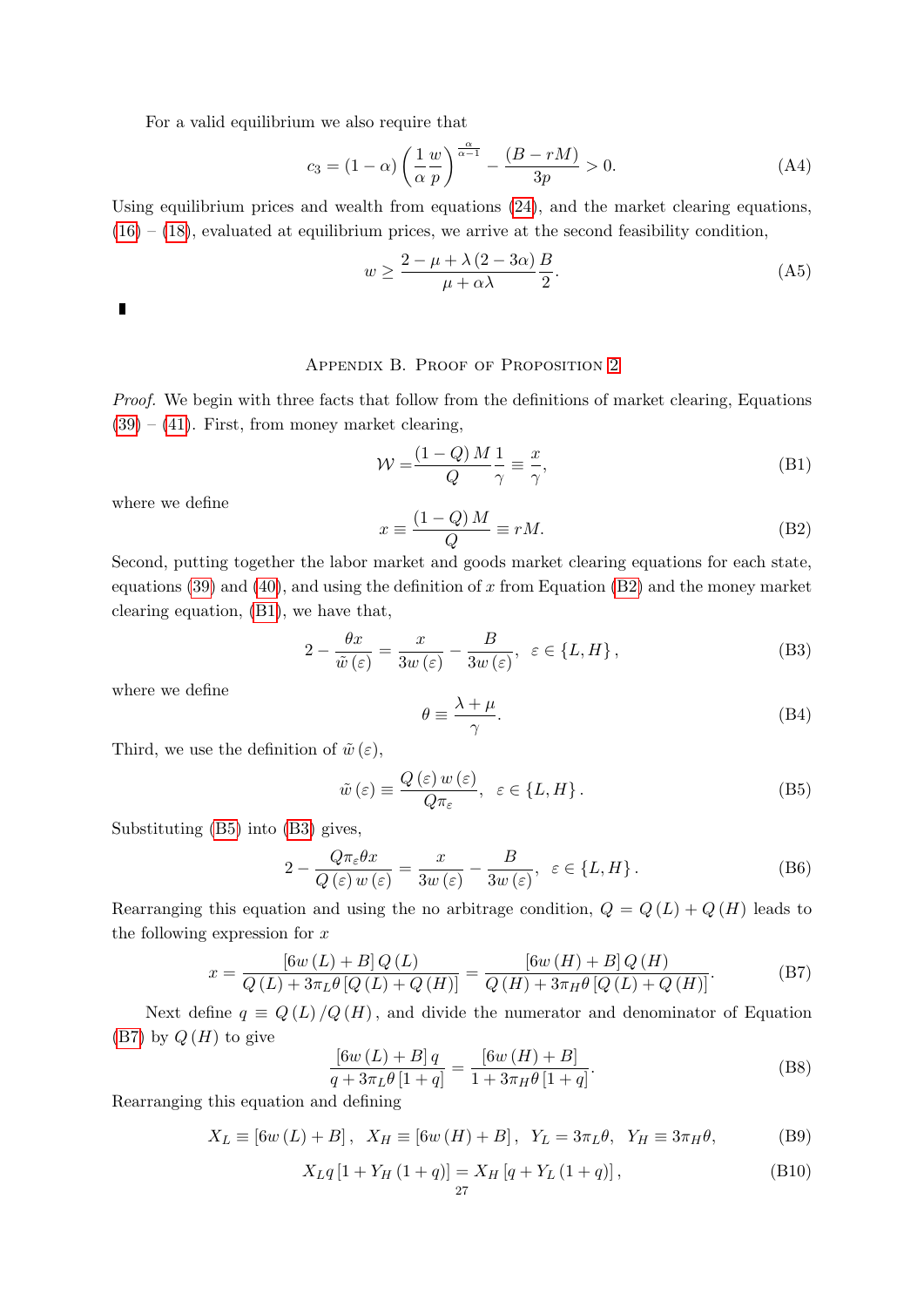and

$$
\theta_1 \equiv \frac{[X_H (1 + Y_L) - X_L (1 + Y_H)]}{X_L Y_H}, \ \theta_2 \equiv \frac{X_H Y_L}{X_L Y_H}, \tag{B11}
$$

gives the following quadratic equation in  $q$ ,

$$
q^2 - \theta_1 q - \theta_2 = 0. \tag{B12}
$$

This is Equation [\(48\)](#page-17-2) in Proposition [2.](#page-17-0) Let  $r_1$  and  $r_2$  be the roots of this quadratic and note that  $r_1$  and  $r_2$  are given by the expressions

$$
r_i = \frac{1}{2} \left( \theta_1 \pm \sqrt{\theta_1^2 + 4\theta_2} \right). \tag{B13}
$$

It follows that both roots are real and that there is a unique non-negative root.

Next note that

$$
x \equiv M \frac{(1 - Q)}{Q} \equiv \left(\frac{1}{Q_H} - 1 - q\right) \frac{M}{1 + q},\tag{B14}
$$

and use Equation [\(B8\)](#page-28-6) to write

<span id="page-29-2"></span><span id="page-29-1"></span>
$$
x = \frac{X_L q}{q + Y_L (1 + q)}.\tag{B15}
$$

Combining equations [\(B15\)](#page-29-1) and [\(B14\)](#page-29-2) leads to the expression for  $Q(H)$ , Equation [\(49\)](#page-17-3) in Proposition [2.](#page-17-0) Equation [\(50\)](#page-17-4) follows from the definition of  $Q$ . To derive Equations [\(51\)](#page-17-5) use the definitions of  $w(\varepsilon)$ , Equations [\(26\)](#page-14-5).

Equation [\(52\)](#page-17-6) follows from the labor market clearing equation and [\(53\)](#page-17-7) from the [\(B1\)](#page-28-2) and the no arbitrage assumption. It remains to check that Inequality [\(43\)](#page-17-8) is sufficient to guarantee that labor supply is feasible and that [\(44\)](#page-17-8) guarantees that entrepreneurs' consumption is nonnegative. That follows from the fact that theses assumptions guarantee feasibility in each state individually and therefore feasibility in a convex combination of the states as well.

#### Appendix C. Proof of Corollary [3](#page-17-1)

<span id="page-29-0"></span>*Proof.* Labor supply of person i, for  $i \in \{1, 2\}$  is given by the expression

$$
n_i(\varepsilon) = 1 - \mu_i \frac{\mathcal{W}}{\tilde{w}(\varepsilon)},\tag{C1}
$$

and consumption by

$$
c_i\left(\varepsilon\right) = \lambda_i \frac{\mathcal{W}}{\tilde{w}\left(\varepsilon\right)}.\tag{C2}
$$

Hence to establish inequalities [\(54\)](#page-17-9) we need only show that

$$
\tilde{w}(L) \neq \tilde{w}(H). \tag{C3}
$$

But from Equation [\(B3\)](#page-28-4) we have that

$$
\frac{\theta x}{\tilde{w}(\varepsilon)} = \frac{B}{3w(\varepsilon)} - \frac{x}{3w(\varepsilon)} - 2,\tag{C4}
$$

from which it follows that  $\tilde{w}(L) = \tilde{w}(H)$  if and only if,  $w(L) \neq w(H)$ . The inequality of the consumption of entrepreneurs across states follows from the fact that their income is a function of the real wage.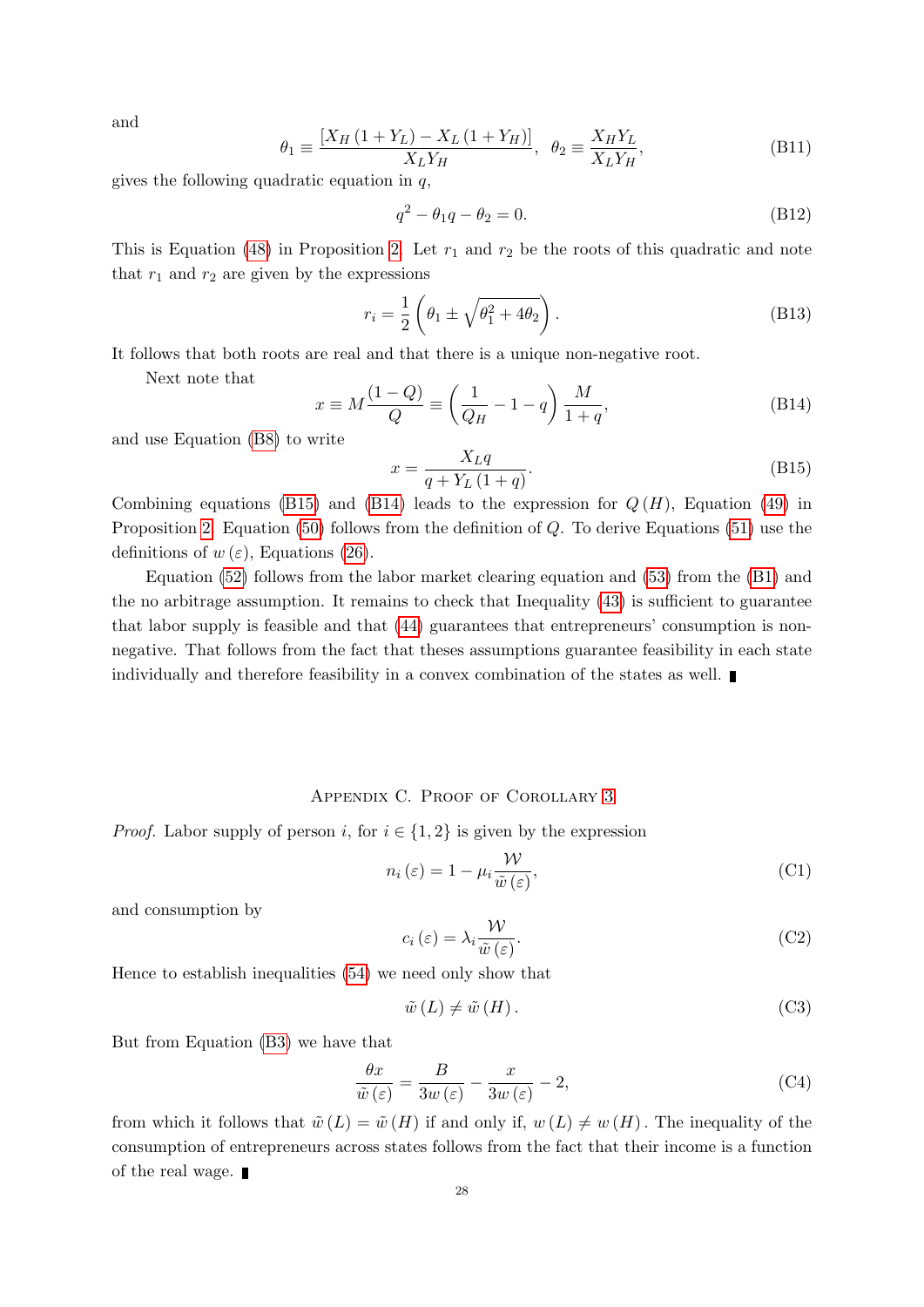#### Appendix D. Proof of Proposition [4](#page-19-3)

<span id="page-30-0"></span>Proof. Combining labor market equilibrium, Equation [\(61\)](#page-19-0) with goods market equilibrium [\(62\)](#page-19-2) leads to

$$
\frac{1}{\alpha} \left( 2 - \mu \frac{\mathcal{W}}{\tilde{w}(\varepsilon)} \right) = \frac{1}{\tilde{w}(\varepsilon)} \left\{ \mathbb{E} \left[ \tilde{p}(\varepsilon) \Pi(\varepsilon) \right] - \left( \frac{B - rM}{3} \right) \right\} + \lambda \frac{\mathcal{W}}{\tilde{w}(\varepsilon)}, \qquad \varepsilon \in \{L, H\}.
$$
 (D1)

Because these two state equations are identical (the term in the wiggly brackets is a constant) it immediately follows that

<span id="page-30-1"></span>
$$
\tilde{\omega}(L) = \tilde{w}(H) \equiv \tilde{w}.
$$
 (D2)

Using this fact, and the definition of  $\tilde{w}(\varepsilon)$  gives,

$$
q \equiv \frac{Q\left(L\right)}{Q\left(H\right)} = \frac{w\left(H\right)\pi_L}{w\left(L\right)\pi_H}.\tag{D3}
$$

This establishes the expression for q, Equation [\(66\)](#page-19-4), in the statement of Proposition [4.](#page-19-3)

Next we seek expressions for  $Q(L)$  and  $Q(H)$  individually. Combining the definition of workers wealth, Equation [\(28\)](#page-14-6) with the money market equilibrium condition, Equation [\(63\)](#page-19-1), and using Equation [\(D2\)](#page-30-1) gives the following equation linking  $\tilde{\omega}$  and r,

$$
\mathcal{W} = \frac{rM}{\gamma} = \tilde{w} + \frac{B}{6} + \frac{rM}{3}
$$
 (D4)

Note also that

<span id="page-30-2"></span>
$$
\tilde{w} = \frac{w(H)Q(H)}{Q\pi_H}.
$$
\n(D5)

The no arbitrage condition,  $Q = Q(L) + Q(H)$  implies that

$$
\frac{Q(H)}{Q} = \frac{1}{1+q}.\tag{D6}
$$

Using no arbitrage and the definition of  $r$  we also have that

$$
r = \frac{1 - Q}{Q} = \frac{1 - Q_L - Q_H}{Q_L + Q_H} = \frac{\frac{1}{Q_H} - (1 + q)}{1 + q},
$$
(D7)

which simplifies to give,

<span id="page-30-4"></span><span id="page-30-3"></span>
$$
Q_H = \frac{1}{(1+r)(1+q)}.\t(D8)
$$

Next, we rearrange Equation [\(D4\)](#page-30-2)

$$
rM\left(\frac{3-\gamma}{\gamma}\right) = 3\frac{w(H)}{(1+q)\pi_H} + \frac{B}{2},\tag{D9}
$$

to find the following expression for  $(1 + r)$ 

$$
(1+r) = \left(M\left(\frac{3-\gamma}{\gamma}\right) + 3\frac{w(H)}{(1+q)\pi_H} + \frac{B}{2}\right) \left(M\left(\frac{3-\gamma}{\gamma}\right)\right)^{-1}.
$$
 (D10)

Finally, combining [\(D10\)](#page-30-3) with [\(D8\)](#page-30-4) and using the definition of  $\gamma$  gives Equation [\(67\)](#page-19-5) in the statement of Proposition [4,](#page-19-3) which is the expression we seek

$$
Q_H = \frac{M (6 - 2\gamma) \pi_H}{(1 + q) (M (6 - 2\gamma) + B\gamma) \pi_H + 6\gamma w (H)}.
$$
 (D11)

Equations [\(68\)](#page-20-1) follow immediately from the definitions of state wages and Equation [\(69\)](#page-20-2) follows from labor market clearing. The feasibility conditions, Inequalities [\(64\)](#page-19-6) and [\(65\)](#page-19-6) guarantee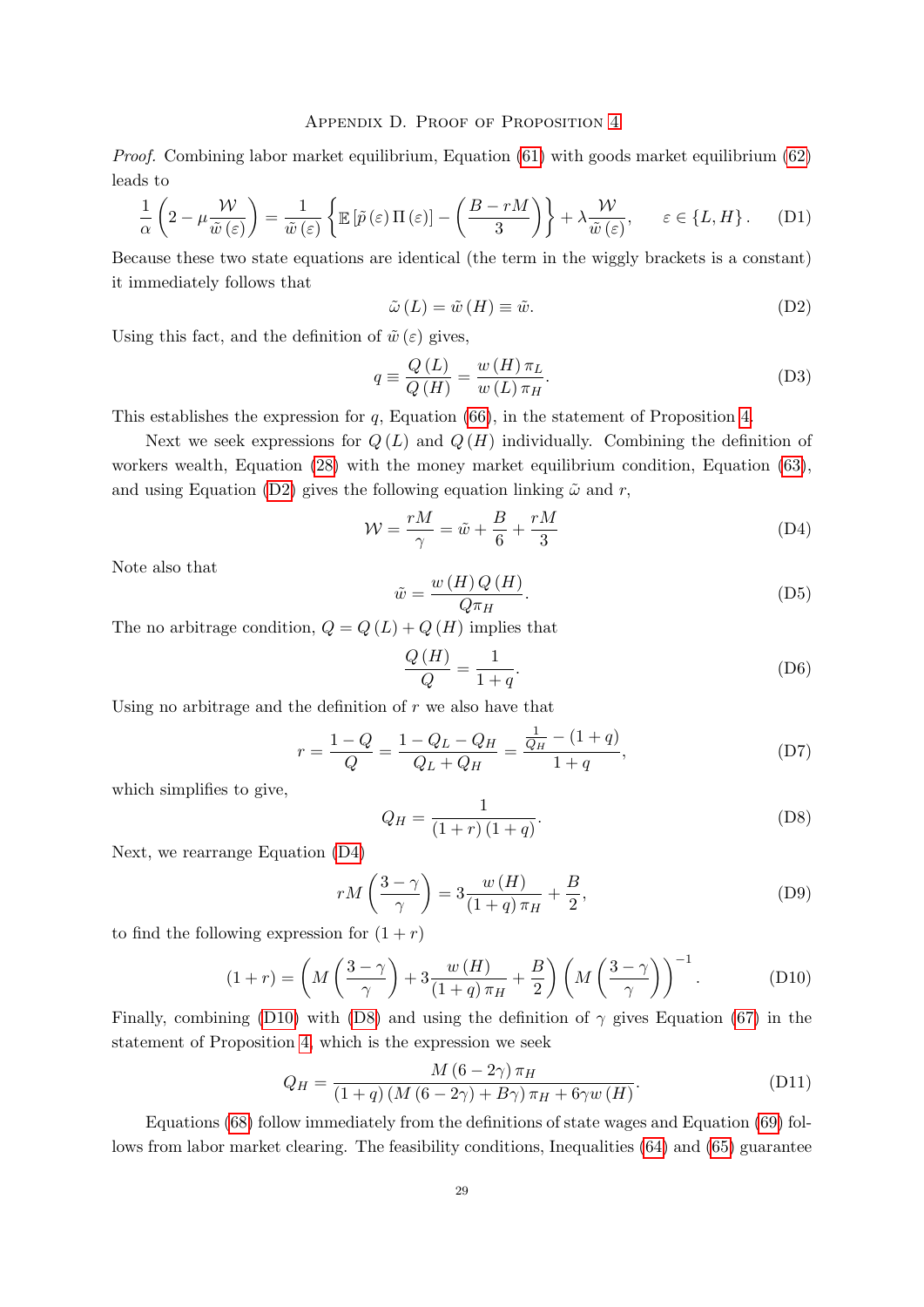that labor supply for each worker and the consumption of entrepreneurs are each non-negative in equilibrium.

### Appendix E. Proof of Proposition [6](#page-20-0)

<span id="page-31-0"></span>Proof. From the entrepreneur's budget constraint, Equation [\(57\)](#page-18-2),

$$
p(\varepsilon) c_3(\varepsilon) \le p(\varepsilon) \Pi(\varepsilon) - \left(\frac{B - rM}{3}\right) + A_3(\varepsilon).
$$
 (E1)

From the solution to the entrepreneur's problem, we have that

$$
c_3(\varepsilon) = \frac{\mathbb{E}\left[\tilde{p}(\varepsilon)\Pi(\varepsilon)\right]}{\tilde{p}(\varepsilon)} - \frac{1}{\tilde{p}(\varepsilon)} \left(\frac{B - rM}{3}\right). \tag{E2}
$$

But from Proposition [4,](#page-19-3)  $\tilde{p}(\varepsilon)$  is the same in both states and thus,

<span id="page-31-3"></span><span id="page-31-2"></span>
$$
c_3(\varepsilon) = \Pi(\varepsilon) - \frac{1}{\tilde{p}(\varepsilon)} \left( \frac{B - rM}{3} \right). \tag{E3}
$$

Rearranging Equation [\(E1\)](#page-31-2) and combining it with [\(E3\)](#page-31-3) gives the following expression,

<span id="page-31-4"></span>
$$
A_3(\varepsilon) = \left(\frac{B - rM}{3}\right) \left(1 - \frac{p(\varepsilon)}{\tilde{p}(\varepsilon)}\right). \tag{E4}
$$

Finally, from the definitions of  $\tilde{p}(\varepsilon)$  and q we have that

<span id="page-31-5"></span>
$$
\frac{p(H)}{\tilde{p}(H)} = \frac{\pi_H}{1+q}, \qquad \frac{p(L)}{\tilde{p}(L)} = \frac{q\pi_L}{1+q}.
$$
\n(E5)

Combining equations [\(E4\)](#page-31-4) and [\(E5\)](#page-31-5)and using the facts that

$$
q = \frac{w(H)}{w(L)} \frac{\pi_L}{\pi_H} = \frac{w(H)}{w(L)} \frac{1 - \pi_H}{\pi_h},
$$
 (E6)

gives

$$
A_3(H) = (1 - \pi_H) \left(\frac{B - rM}{3}\right) \left(1 - \frac{w(H)}{w(L)}\right), \quad A_3(L) = \pi_H \left(\frac{B - rM}{3}\right) \left(1 - \frac{w(L)}{w(H)}\right),\tag{E7}
$$

which is the expression we seek.  $\blacksquare$ 

## Appendix F. Proof of Proposition [7](#page-21-1)

<span id="page-31-1"></span>Proof. By purchasing bonds with face value

$$
\frac{B - rM}{3},\tag{F1}
$$

the entrepreneur consumes

$$
c_3(\varepsilon) = \frac{\tilde{\Pi}(\varepsilon)}{p(\varepsilon)} - \frac{(B - rM)}{3p(\varepsilon)} + \left[\frac{B_3}{p(\varepsilon)} - \lambda \frac{\tilde{\Pi}(\varepsilon)}{p(\varepsilon)}\right],
$$
 (F2)

where

$$
A_3(\varepsilon) \equiv B_3 - \lambda \tilde{\Pi}(\varepsilon), \tag{F3}
$$

is the dollar value of Arrow securities in state  $\varepsilon$ . This is equal to the face value of debt,  $B_3$ , minus the share of profits,  $\lambda \Pi(\varepsilon)$  that was sold to finance the purchase of debt. We established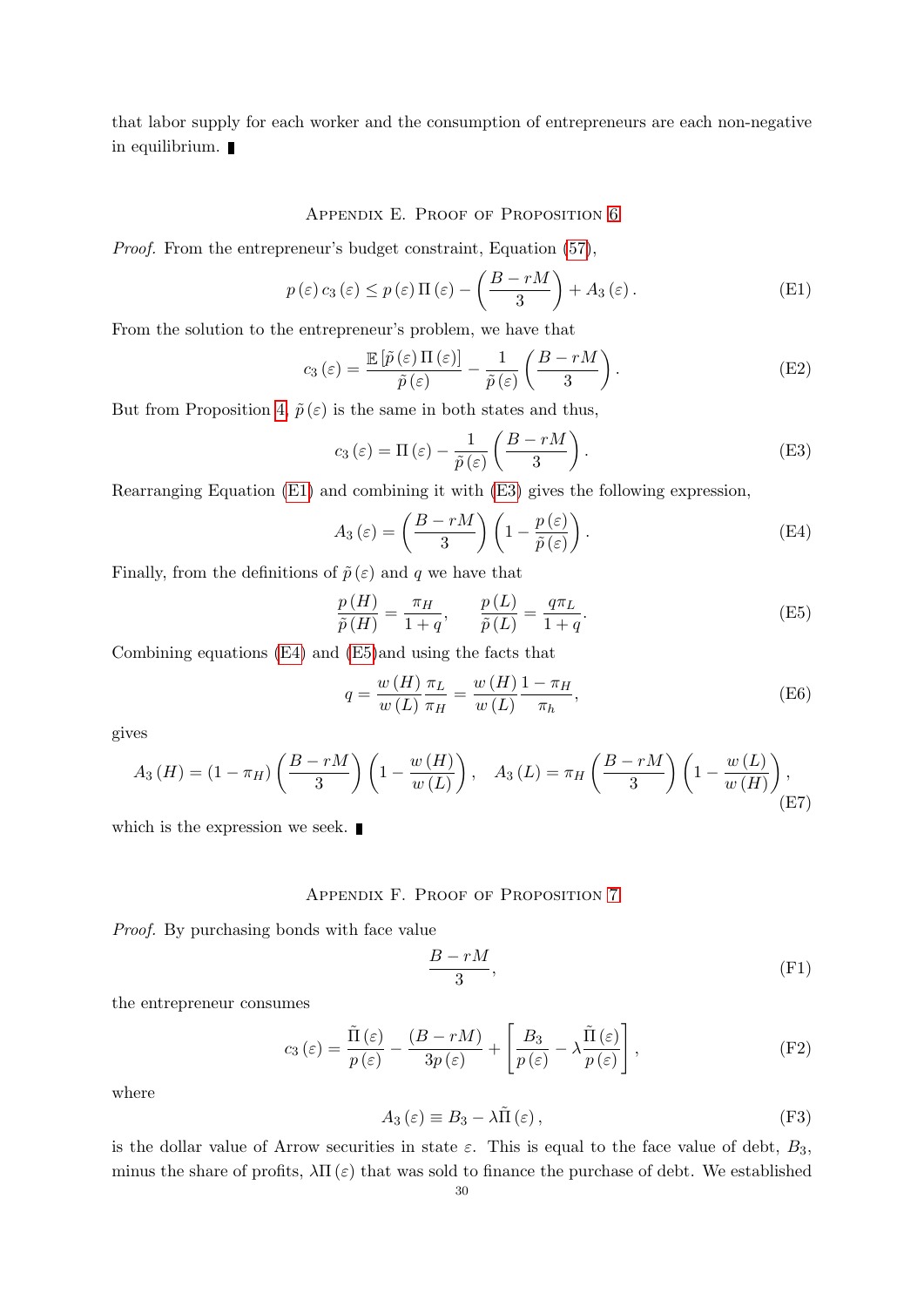in Proposition [4,](#page-19-3) that  $\Pi(\varepsilon)/p(\varepsilon)$  is the same in both states. It follows that if

$$
B_3 = \frac{B - rM}{3},\tag{F4}
$$

that the entrepreneurs consumption is independent of the state. The share of profits that the entrepreneur sells to workers,  $\lambda$ , is defined by the entrepreneur's budget constraint in period 1,

$$
QB_3 - \lambda P_E = 0,\t\t(F5)
$$

where

$$
P_E = Q(L)\tilde{\Pi}(L) + Q(H)\tilde{\Pi}(H),
$$
\n(F6)

is the price of a claim to the money value of profits.

### Appendix G. Proof of Proposition [8](#page-23-0)

<span id="page-32-0"></span>To prove this proposition we show first that, if the security prices  $Q(L)$  and  $Q(H)$  and the nominal profit streams  $\tilde{\Pi}(L)$  and  $\tilde{\Pi}(H)$  are equal to the equilibrium values defined in Proposition [6](#page-20-0) then the portfolio defined by Equation [\(84\)](#page-23-2) stabilizes the real value of tax revenues.

In state  $\varepsilon$  the tax revenue levied by the treasury is given by the expression,

$$
\mathcal{T}(\varepsilon) = [B - S] - \left[ \tilde{A}_{CB} + \lambda_{CB} \tilde{\Pi}(\varepsilon) \right].
$$
 (G1)

To stabilize the real value of tax revenues the central bank must take a net asset position such that

$$
\frac{[B-S] - \left[\tilde{A}_{CB} + \lambda_{CB}\tilde{\Pi}(L)\right]}{w(L)} = \frac{[B-S] - \left[\tilde{A}_{CB} + \lambda_{CB}\tilde{\Pi}(H)\right]}{w(H)}.
$$
(G2)

By holding additional bonds equal to

<span id="page-32-1"></span>
$$
\tilde{A}_{CB} = [B - S],\tag{G3}
$$

Equation [\(G2\)](#page-32-1) gives

$$
\mathcal{T}(L) \equiv \lambda_{CB} \frac{\tilde{\Pi}(L)}{w(L)} = \lambda_{CB} \frac{\tilde{\Pi}(H)}{w(H)} \equiv \mathcal{T}(H). \tag{G4}
$$

But from by definition,

$$
\tilde{\Pi}(\varepsilon) = \Pi(\varepsilon) p(\varepsilon) = \Pi(\varepsilon) w(\varepsilon) \frac{\tilde{p}(\varepsilon)}{\tilde{w}(\varepsilon)},
$$
\n(G5)

where the last equality follows since

$$
\frac{p(\varepsilon)}{w(\varepsilon)} = \frac{\tilde{p}(\varepsilon)}{\tilde{w}(\varepsilon)}.\tag{G6}
$$

Combining these expressions gives

$$
\mathcal{T}(L) \equiv \lambda_{CB} \Pi(L) \frac{\tilde{p}(L)}{\tilde{w}(L)} = \lambda_{CB} \Pi(H) \frac{\tilde{p}(H)}{\tilde{w}(H)} \equiv \mathcal{T}(H). \tag{G7}
$$

But from Proposition [6,](#page-20-0)  $\Pi(H) = \Pi(L)$ . Hence the portfolio

$$
\tilde{A}_{CB} = B - rM
$$
, and  $\lambda_{CB} = -Q \left( \frac{B - rB}{Q(L)\tilde{\Pi}(L) + Q(H)\tilde{\Pi}(H)} \right)$ , (G8)

is self-financing and stabilizes the real value if tax revenues as claimed.

Next we establish that this tax policy generates the same after tax wealth positions for entrepreneurs and workers that they would choose if entrepreneurs could self insure. We showed